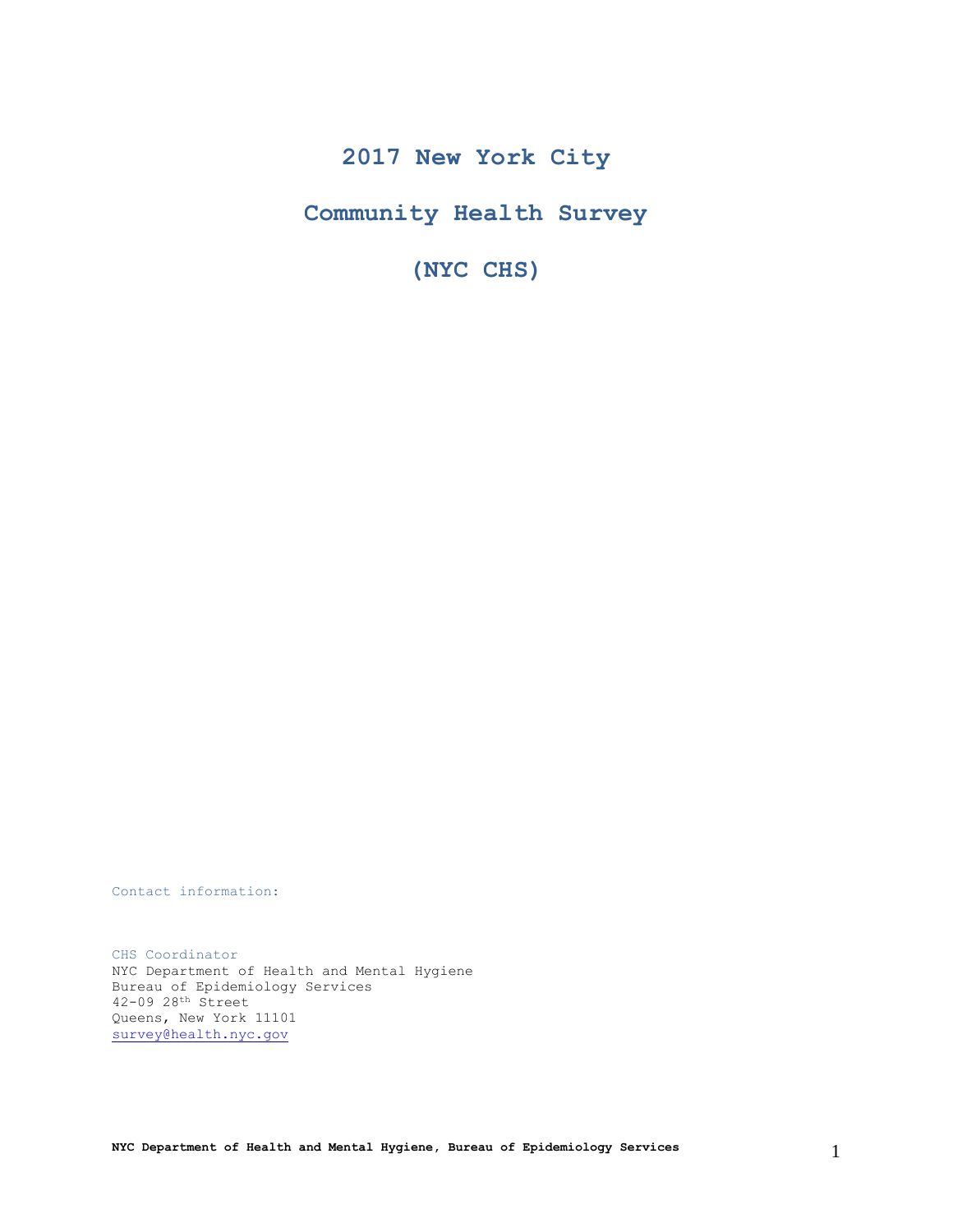# Contents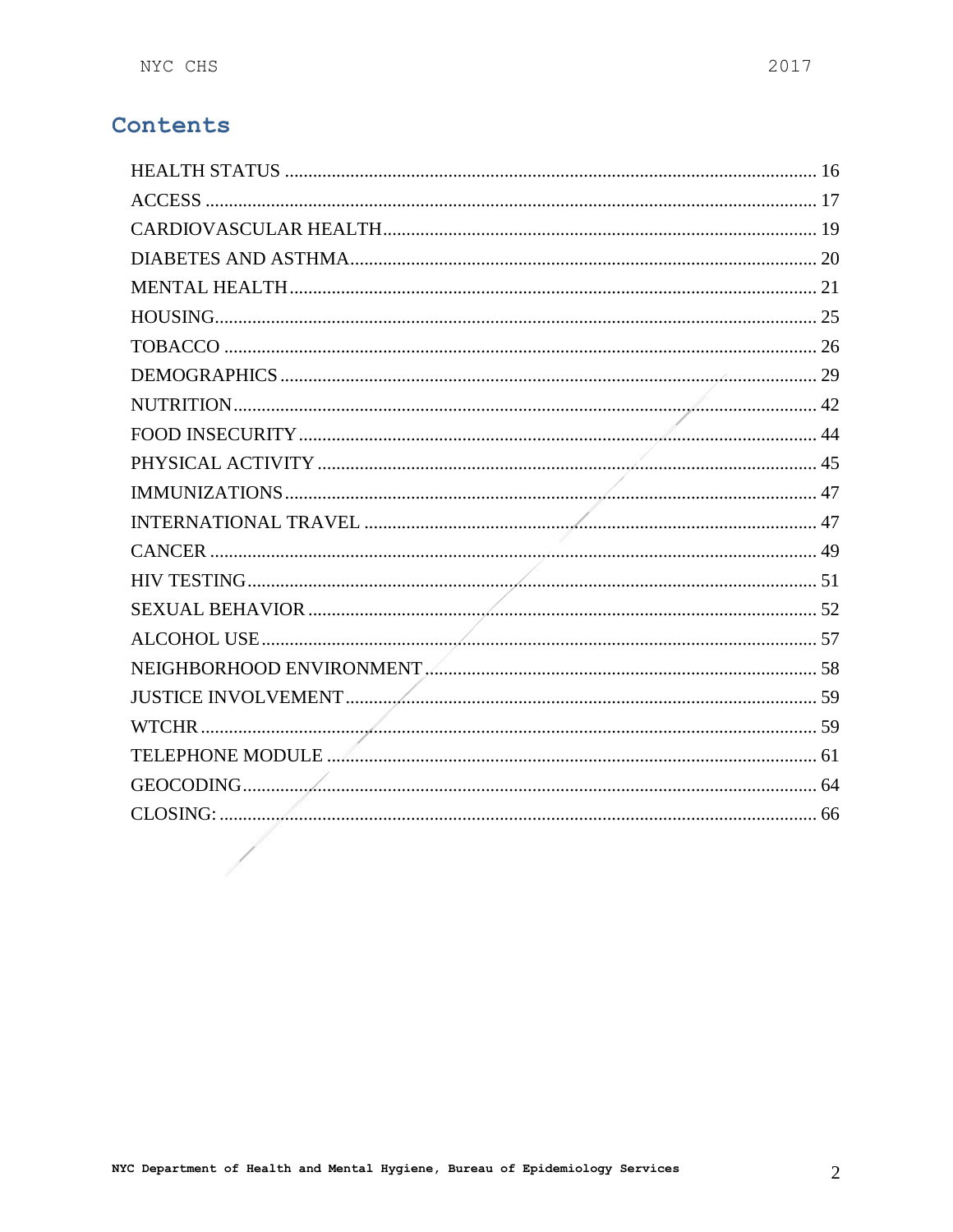### **2017 Community Health Survey Questionnaire Last updated (9/13/17)**

**QLAN. INTERVIEWER: SELECT LANGUAGE**

1 English 2 Spanish

3 Russian Paper

4 Chinese Paper

## **LANDLINE INTRODUCTION** –SKIP TO CELL INTRODUCTION IF CELL VERSION

Hello, My name is  $\qquad \qquad$ , and I am calling on behalf of the New York City Department of Health from Abt Associates. We're doing an important study to improve the health of New Yorkers. Your household was randomly chosen to help us learn about your neighborhood. All answers you give are confidential.

[IF NEEDED] You don't have to provide any personal information such as your full name or address.

|    | REASONS TO CALL-BACK            | REASONS NOT TO CALL-BACK           |  |  |  |  |
|----|---------------------------------|------------------------------------|--|--|--|--|
|    | 01 No answer                    | 11 Refused                         |  |  |  |  |
| 02 | Busy                            | 12 Non-working/disconnected number |  |  |  |  |
| 03 | Call-back                       | 13 Non-residential number          |  |  |  |  |
| 04 | Answering machine               | 14 Number-change                   |  |  |  |  |
| 05 | Spanish interviewer needed      | 15 Fax machine                     |  |  |  |  |
| 06 | Other language needed           | 16 Beeper/Cell phone               |  |  |  |  |
| 07 | END OF SHIFT/NUMBER NEVER TRIED | 17 Other phone problem             |  |  |  |  |
|    |                                 | 18 Physically/mentally unable      |  |  |  |  |

Q ZIP To make sure that we correctly identify your neighborhood, could I please have your five-digit zip code?

RECORD 77777 FOR DK RECORD 99999 FOR Ref.

IF QUOTA OUT ZIP CODE, GO TO HHa16.

#### **IF Q ZIP DOES NOT FALL IN PREDEFINED CATI ZIP CODE LIST**

Q Confirm. Just to confirm, is your zip code\_\_\_\_\_\_\_\_\_\_\_\_?

1 YES 2 NO 7 DON'T KNOW/NOT SURE 9 REFUSED

**IF RESPONDENT CONFIRMS ORIGINAL ZIPCODE, ASK Q BORO. IF RESPONDENT SAYS THE ZIP CODE FIRST GIVEN IS NOT CORRECT OBTAIN CORRECTED ZIP CODE. IF THIS ZIPCODE STILL DOES NOT FALL IN PREDEFINED CATI ZIP CODE LIST, OR IF Q ZIP = 77777 OR Q ZIP = 99999, ASK Q BORO**

Q BORO In which of the five New York City boroughs do you live?

### **READ IF NEEDED:**

1 The Bronx 2 Brooklyn 3 Manhattan 4 Queens, or 5 Staten Island ?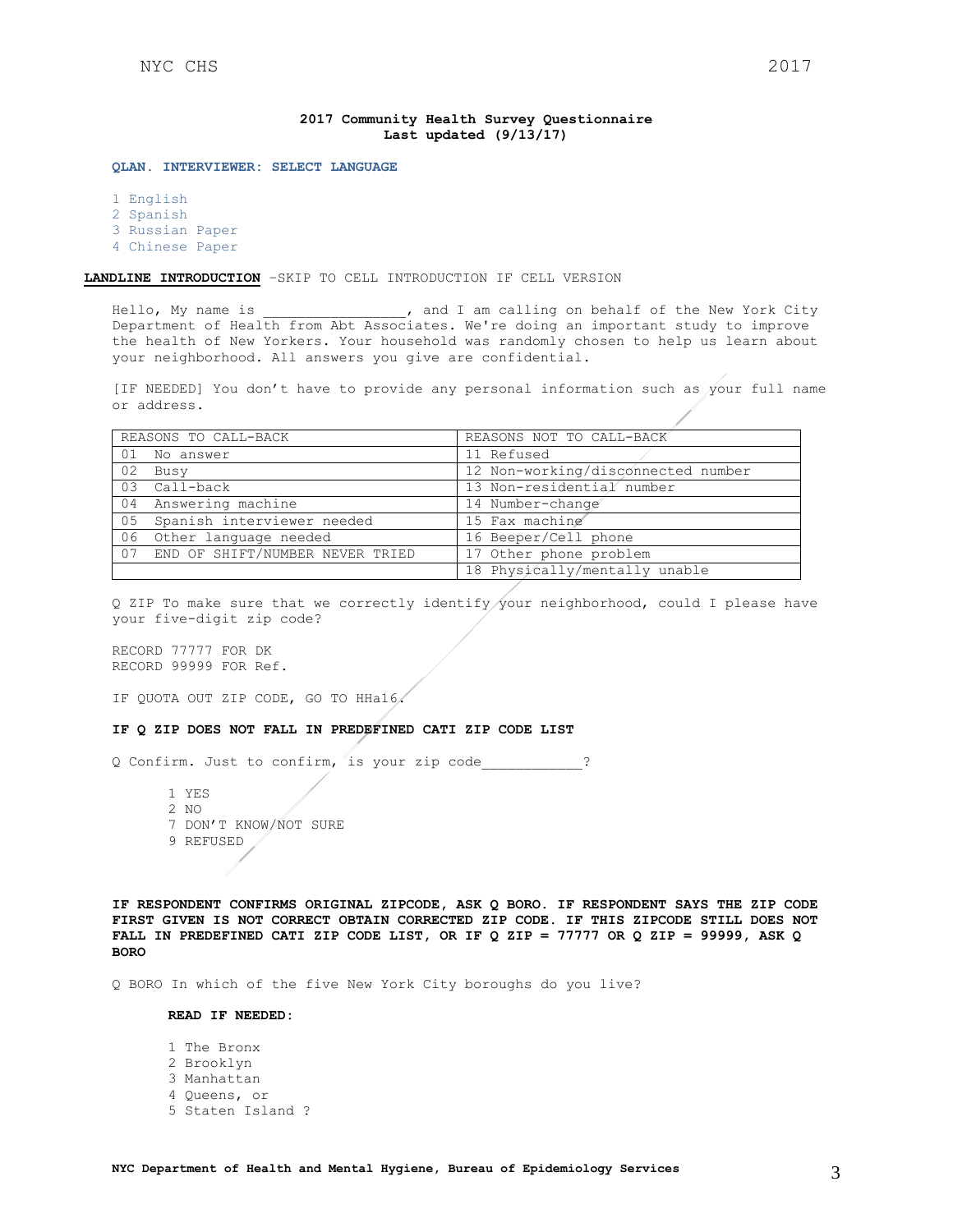- 6 DO NOT LIVE IN NYC [TERMINATE]
- 7 DON'T KNOW/NOT SURE [TERMINATE]
- 9 REFUSED [TERMINATE]

**IF QUOTA OUT, WRITE DATA FOR QZIP (QZIP), QCONFIRM (QCONFIRM), AND QBORO (QBORO) FROM MAIN SUB\_SCRIPT. WRITE DATA FROM SAMPLE FOR UHF, REPLICATE, QKEY – THE ORIGINAL ONE, MAILED, RESMC, CSS.**

**LEVEL =1**

### **IF QUOTA OUT, GO TO Q8.12\_16 FOR KIDS ELIGIBILITY**

#### **CATI: CREATE THE FOLLOWING VARIABLES:**

- UHF ASSIGNED USING ORIGINAL RULES (BASED ON QZIP OR ZIP OF PLURALITY (QZIP1) FROM SAMPLE IF QZIP=77777/99999).
- UHFFLAG SET TO 1 IF UHF ASSIGNED BASED ON QZIP, SET TO 2 IF ASSIGNED BASED ON ZIP OF PLURALITY (QZIP1) FROM SAMPLE
- HOODFU IF UHF = UNASSIGNED (43) OR UHFFLAG=2, ASK NEIGHBORHOOD FOLLOW-UP QUESTIONS AND SET 'HOODFU'=1 - ELSE GO TO QHH
- UHF2 INITIALLY SET UHF2=UHF, BUT IF HOODFU=1, CHANGE VALUE OF UHF2 BASED ON ANSWERS TO THE NEIGHBORHOOD FOLLOWUP QUESTIONS IF NEIGHBORHOOD IS ASSIGNED BASED ON FOLLOW-UPS.

## **NEIGHBORHOOD FOLLOW-UP QUESTIONS [NEW IN 2014]**

**IF Q BORO=1 [BRONX]:**

NH1. What is the name of the neighborhood in **The Bronx** where you live?

[LIST OF NEIGHBORHOODS IN APPENDIX A.] \_\_\_\_\_ Neighborhood 99 Refused [GO TO QHH]

#### **IF NH1=36 (University Heights), ASK NH1a.**

NH1a. Do you live above or below 183rd Street?

- 1 Above 183rd Street (SET UHF2=103)
- 2 Below 183rd Street (SET UHF2=105)
- 7 Don't Know/Not Sure
- 9 Refused
- **GO TO Q HH.**

## **IF Q BORO=2 [BROOKLYN]:**

NH2. What is the name of the neighborhood in **Brooklyn** where you live?

[LIST OF NEIGHBORHOODS IN APPENDIX A.]

\_\_\_\_\_ Neighborhood 99 Refused

#### **IF NH2=39 (Prospect Park South), ASK NH2a.**

NH2a. Do you live east or west of Argyle Road? 1 East of Argyle Road (SET UHF2=206) 2 West of Argyle Road (SET UHF2=207) 7 Don't Know/Not Sure 9 Refused **GO TO Q HH.** 

## **IF NH2=45 (Williamsburg), ASK NH2b.**

NH2b. Is where you live considered Bushwick, East Williamsburg or Greenpoint?

1 Bushwick/East Williamsburg (SET UHF2=201) 2 Greenpoint (SET UHF2=211) 3 No/Just Williamsburg (SET UHF2=201) 7 Don't Know/Not Sure 9 Refused **GO TO Q HH.**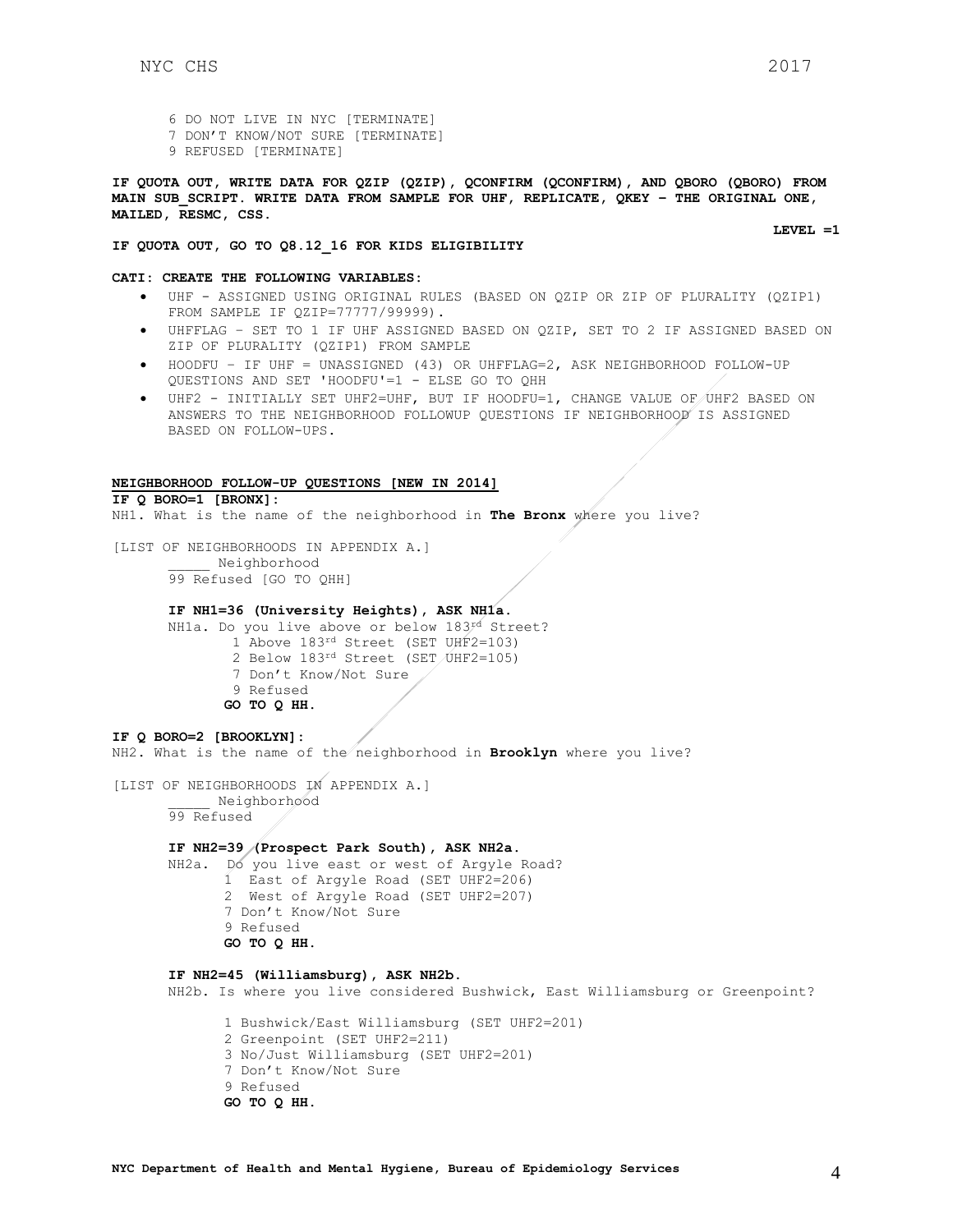#### **IF Q BORO=3 [MANHATTAN]:**

NH3. What is the name of the neighborhood in Manhattan where you live?

[LIST OF NEIGHBORHOODS IN APPENDIX A.] \_\_\_\_\_ Neighborhood 99 Refused

### **IF NH3=12 (Harlem), ASK NH3a**

NH3a. Do you live in West Harlem, Central Harlem or East Harlem?

READ IF NEEDED: West Harlem is considered the areas between 110th Street on the south and 155th Street on the north, between the Hudson River and St. Nicholas Avenue on the east.

Central Harlem is considered the area between 110th St. on the south to Harlem River on the north, 5th Ave. on the east and St. Nicholas Ave to the west.

East Harlem is considered the area between 96th Street on the south to Harlem River on the north, from 5th Avenue to the East River. This neighborhood is sometimes referred to as "Spanish Harlem".

1 West Harlem (SET UHF2=301) 2 Central Harlem (SET UHF2=302) 3 East Harlem (SET UHF2=303) 7 Don't Know/Not Sure 9 Refused **GO TO Q HH.** 

### **IF NH3=34 (Upper Manhattan), ASK NH3b.**

NH3b. Is that Upper Manhattan in Central Harlem or West Harlem?

READ IN NEEDED: West Harlem is considered the areas between 110th Street on the south and 155th Street on the north, between the Hudson River and St. Nicholas Avenue on the east. Some neighborhoods close by include Inwood and Washington Heights.

Central Harlem is considered the area between 110th St. on the south to Harlem River on the north, 5th Ave. on the east and St. Nicholas Ave to the west.

1 West Harlem (SET UHF2=301) 2 Central Harlem (SET UHF2=302) 7 Don't Know/Not Sure 9 Refused **GO TO Q HH.** 

**IF Q BORO=4 [QUEENS]:** NH4. What is the name of the neighborhood in Queens where you live?

[LIST OF NEIGHBORHOODS IN APPENDIX A.] \_\_\_\_\_ Neighborhood 99 Refused

### **IF Q BORO=5 [STATEN ISLAND]:**

NH5. What is the name of the neighborhood in Staten Island where you live?

[LIST OF NEIGHBORHOODS IN APPENDIX A.] \_\_\_\_\_ Neighborhood 99 Refused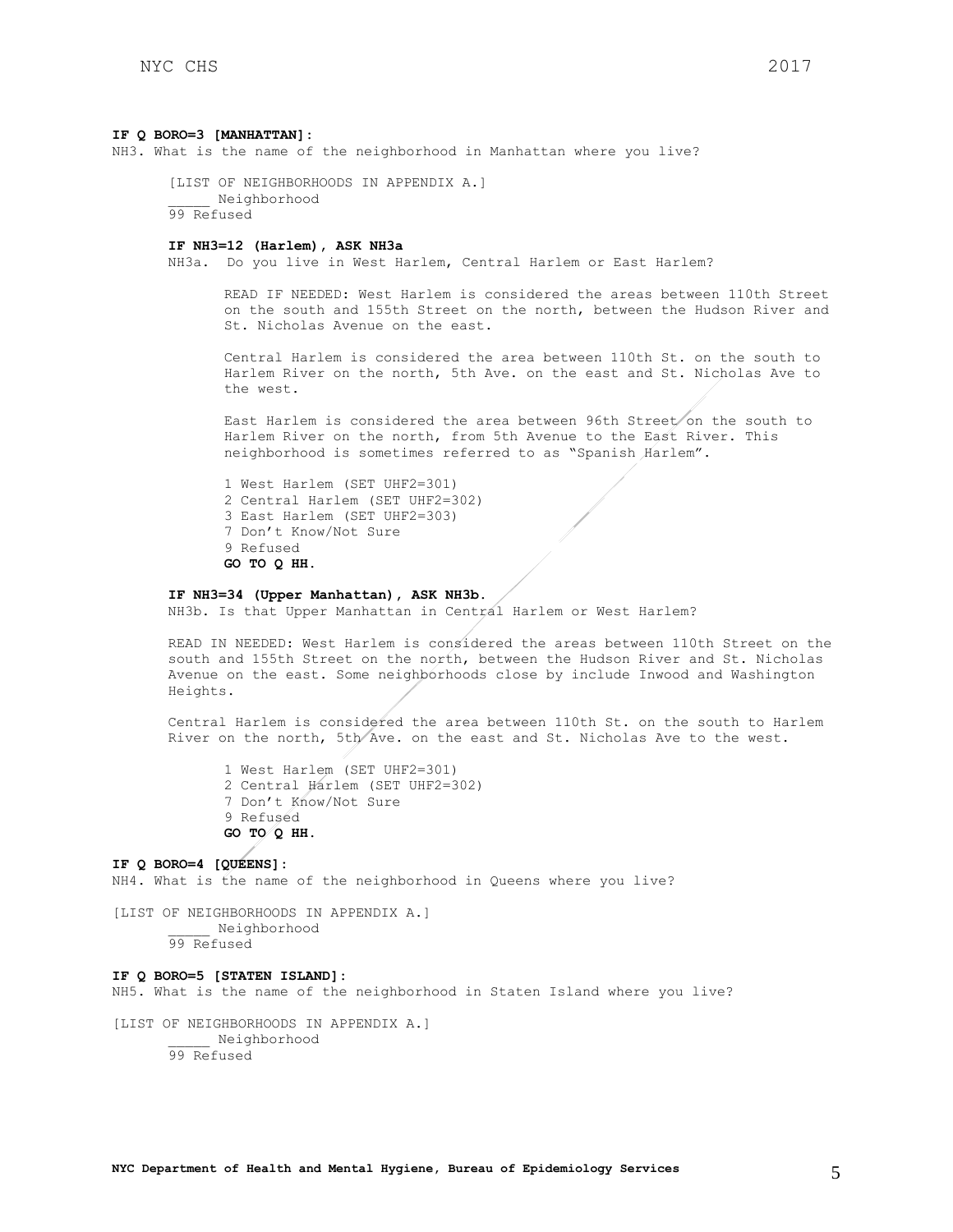Q HH Now I need to randomly select one adult who lives in your household to be interviewed. How many members of your household, INCLUDING YOURSELF, are 18 years of age or older?

READ IF NEEDED: Household members are those who spend a majority of their time living in the household.

RECORD 88 FOR NOT A PRIVATE RESIDENCE RECORD 99 FOR REFUSED/DK

Number of adults [RANGE 1-20]

**IF REFUSED/DK (HH=99):** Those are all the questions I have for you. Thank you for your time. **TERMINATE INTERVIEW.**

**IF ONLY 1 ADULT (HH=1) ASK HHa, IF MORE THAN ONE ADULT (HH>1) ASK HHb. IF HH=0 OR 88, GO TO HH16a.**

HHa Are you the adult?

1 Yes 2 No 9 Refused

#### **IF HHa=1, THEN READ S6A, ELSE SKIP TO S6B.**

s6a Then you are the person I need to speak with. Let me start by saying your contact information such as your phone number will not be shared with the Health Department or anyone else. Participation is voluntary: you can stop the interview at any time or decide not to answer any question. The Health Department will share the anonymous survey results of participants with the public so that more can be learned about the health of New Yorkers. The interview takes about 25 minutes. If you have any questions I can't answer, I'll give you a telephone number for more information. We also have a website at the Health Department for you to verify this survey.

#### **[GO TO QWHICH]**

**IF HHa=2 (NOT THE ADULT)** s6b May I speak with the adult?

1 Yes - available (SKIP TO WHICH) 2 No - not available - [GO TO s6b1] 9 Refused

#### **IF MORE THAN ONE ADULT (HH>1) ASK HHb.**

HHb. NUMADULT How many of these adults are men and how many are women?

INTERVIEWER: RECORD 99 FOR REFUSED

\_\_\_ MEN \_\_\_ WOMEN

[If either NUMMEN or NUMWOMEN = 99 then Thank and terminate]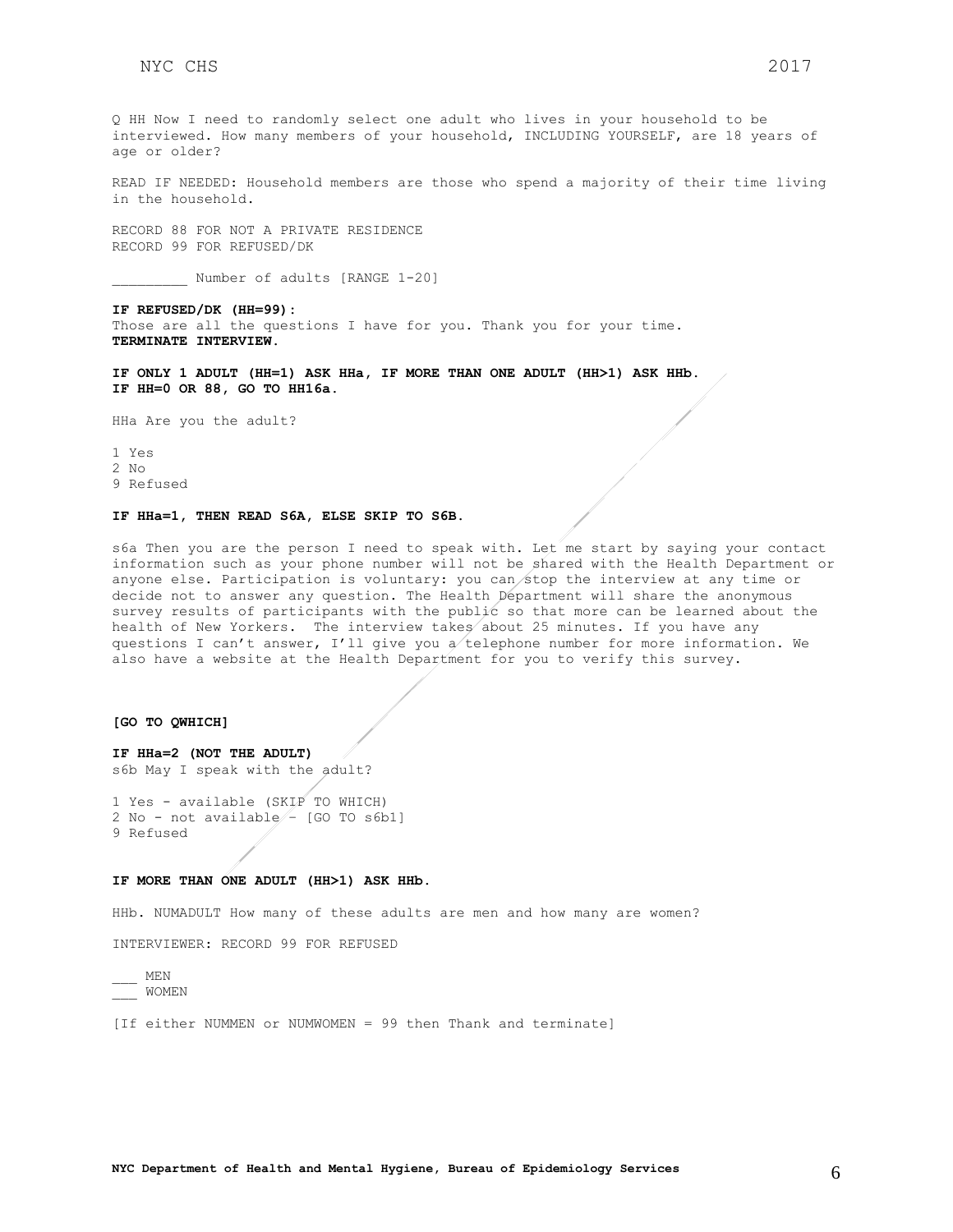Q PICK Could I please speak with \_\_\_\_\_\_\_\_\_\_\_? [RANDOMLY PICKED]

1 Yes - available (SKIP TO WHICH) 2 No - not available – [GO TO S6b1] 9 Refused

**ASK IF QHH=0 OR 88 (NO ADULTS OR NOT PRIVATE RESIDENCE)**

**HH16a.** Are you 16 years old or older?

1 YES

2 NO

9 REFUSED

### **IF HH16A=1, THEN GO TO Q8.12\_16, ELSE TERMINATE.**

IF **HH16A**=2, READ: Thank you very much, but we are only interviewing persons aged 16 or older at this time. END SURVEY.

IF HH16A=9 (DON'T KNOW OR REFUSED): Thank you very much for your time. END SURVEY.

### **IF PICKED PERSON IS NOT AVAILABLE:**

S6b1. (If s6b = 2) May I please have the adult's first name so we can ask for them when we call back?/(If q pick = 2) May I please have the (PICKED PERSON'S) first name so that we can speak with [them] when we call back?

1 Gave response – (ENTER RESPONSE) 7 (VOL) Don't know – (Thanks and terminate) 9 (VOL) Refused – (Thanks and terminate)

Q WHICH INTERVIEWER: SELECT LANGUAGE

1 English 2 Spanish 3 Russian Paper 4 Chinese Paper

QCHINESE [INTERVIEWER: IS THAT MANDARIN OR CANTONESE?]

1 MANDARIN

2 CANTONESE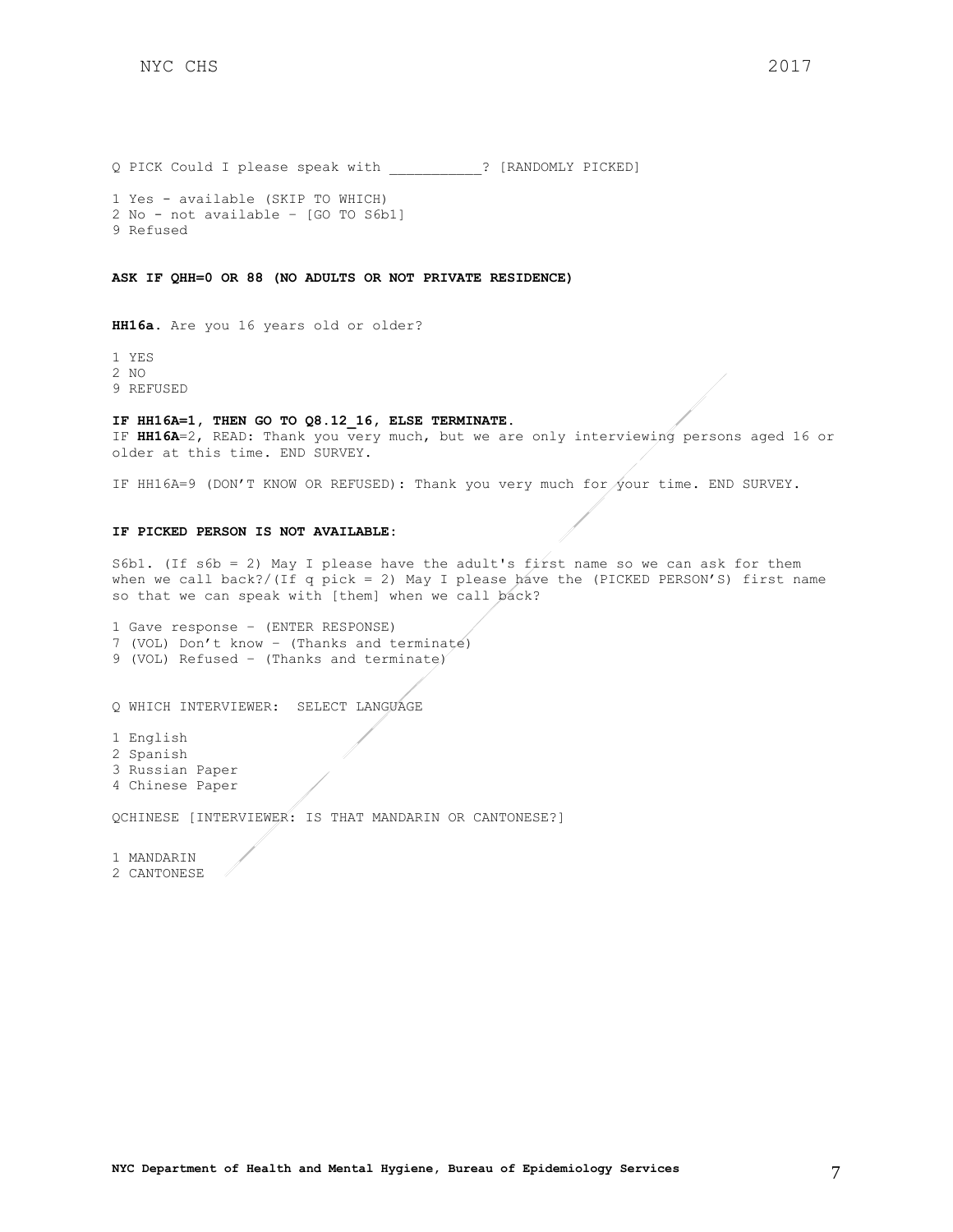### **IF HHa = 1 GO TO Q1.1, ELSE GO TO Q HELLO** Q HELLO

[READ IF NEW PERSON COMES TO PHONE: Hello, My name is  $\qquad \qquad$ , and I am calling on behalf of the New York City Department of Health from Abt Associates. We're doing an important study to improve the health of New Yorkers. Your household was randomly chosen to help us learn about your neighborhood. All answers you give are confidential.]

Your contact information such as your phone number will not be shared with the Health Department or anyone else. Participation is voluntary: you can stop the interview at any time or decide not to answer any question. The Health Department will share the anonymous survey results of participants with the public so that more can be learned about the health of New Yorkers. The interview takes about 25 minutes. If you have any questions I can't answer, I'll give you a telephone number for more information. We also have a website at the Health Department for you to verify this survey.

## **END LANDLINE INTRODUCTION**

**NYC Department of Health and Mental Hygiene, Bureau of Epidemiology Services** 8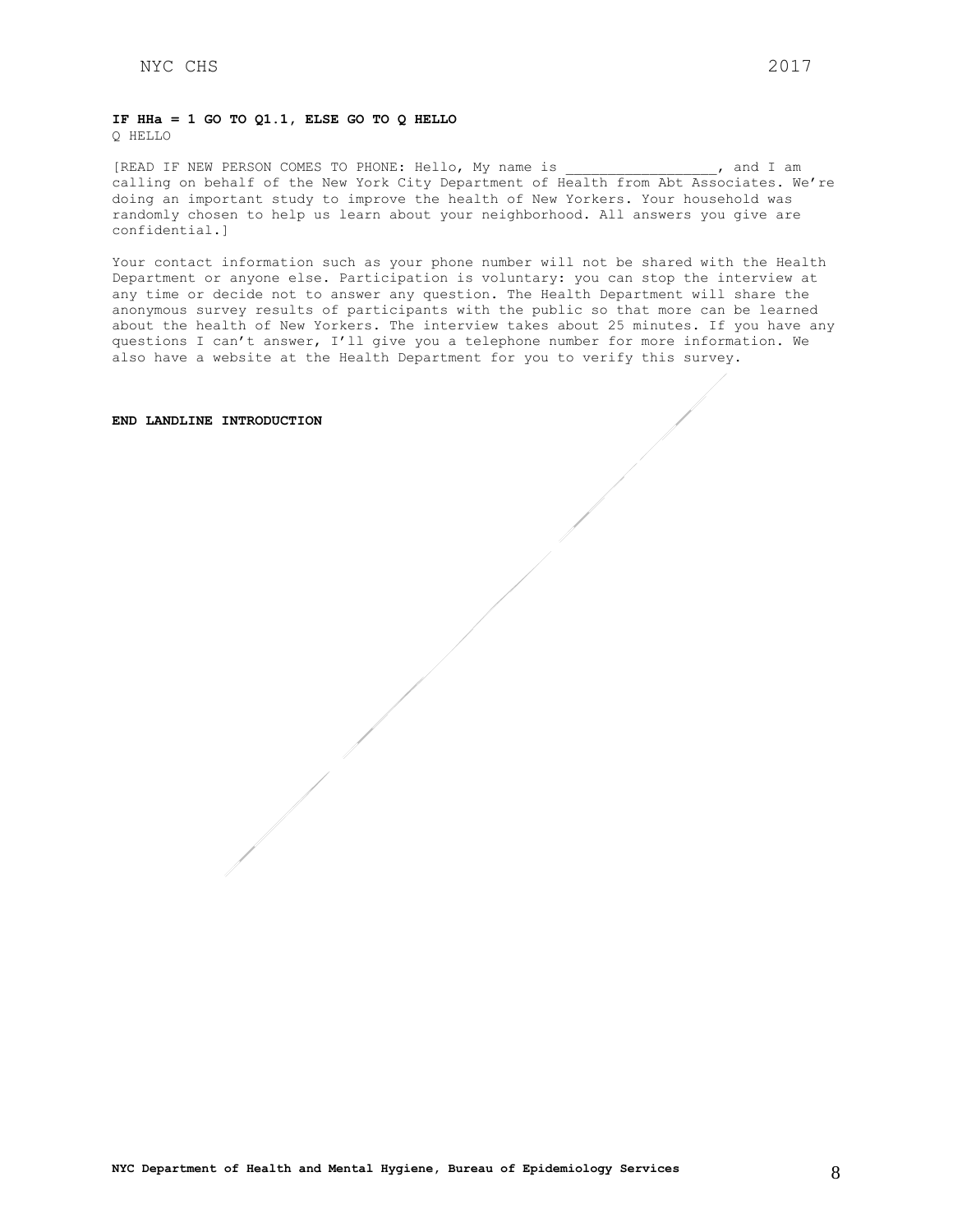#### **CELL PHONE INTRODUCTION**

Hello, My name is  $\qquad \qquad$ , and I am calling on behalf of the New York City Department of Health from Abt Associates. We're doing an important study to improve the health of New Yorkers. Your cell phone number was randomly chosen to take part in our study. I have a few questions to make sure you are eligible for the study. If you are eligible and complete the survey, we will send you a check for \$10 as a thank you.

**Programmer: For the voice mail messages, respondents to receive a voice mail message on the first, third and ninth unsuccessful attempts to make contact.** 

#### **ELIGIBILITY QUESTIONS**

**Q CONF\_ADULT** Are you 18 years of age or older?

INTERVIEWER: PLEASE CONFIRM NEGATIVE RESPONSES TO ENSURE THAT RESPONDENT HAS HEARD AND UNDERSTOOD CORRECTLY.

1 YES [GO TO DRIVING] 2 NO [GO TO CONF\_ADULT2] 7 DON'T KNOW/NOT SURE [GO TO CONF\_ADULT2] 9 REFUSED [GO TO CONF\_ADULT2]

**Q CONF\_ADULT2** Is this your own cell phone or does it belong to one of your parents or a guardian?

- 1 CELL PHONE BELONGS TO MINOR
- 2 CELL PHONE BELONGS TO PARENT OR GUARDIAN [CALLBACK1]
- 7 DON'T KNOW/NOT SURE 9 REFUSED

IF CELL PHONE BELONGS TO MINOR [ANSWER = 1] , ASK QCONF ADULT16

IF DON'T KNOW OR REFUSED: Thank you very much for your time. **END SURVEY**

**Q CALLBACK1** When would be a better time to call back and speak to a parent or guardian?

 $Day$   $Time/$ 

**Q CONF\_ADULT16.** Are you 16 or 17 years old?

**1 YES [GO TO QDRIVING, THEN Q8.12\_16] 2 NO 7 DON'T KNOW 9 REFUSED**

IF QCONF\_ADULT16=2, READ: Thank you very much, but we are only interviewing persons aged 16 or older at this time. END SURVEY.

IF DON'T KNOW OR REFUSED: Thank you very much for your time. END SURVEY.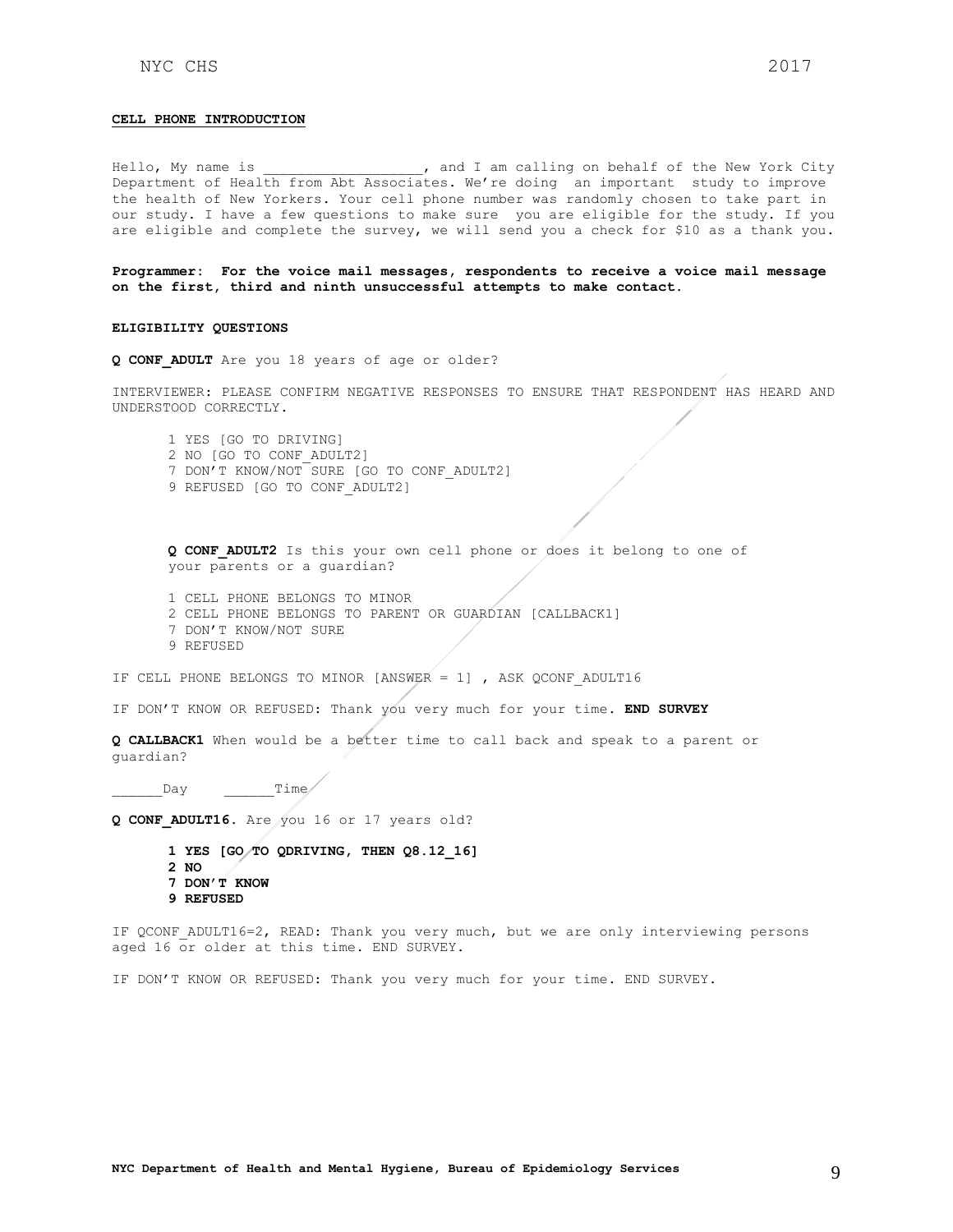**Q DRIVING** In order to ensure your safety I'd like to ask you, are you driving a car right now?

1 YES [GO TO CALLBACK2] 2 NO [GO TO Q CONF\_CELL] 7 DON'T KNOW/ NOT SURE 9 REFUSED

**Q CALLBACK2** When would be a better time to call you back?

Day Time

IF DON'T KNOW OR REFUSED: Thank you very much for your time. **END SURVEY**

**Q CONF\_CELL** In order to make sure our information is correct, I would just like to double check with you. Is this a cellular telephone?

INTERVIEWER: PLEASE CONFIRM NEGATIVE RESPONSES TO ENSURE THAT RESPONDENT HAS HEARD AND UNDERSTOOD CORRECTLY.

1 YES [GO TO CONF\_PRVRES] 2 NO 7 DON'T KNOW/NOT SURE 9 REFUSED

IF DON'T KNOW OR REFUSED: Thank you very much for your time. **END SURVEY**

CATI: CREATE 'PTYPE' VARIABLE. SET TO 1 IF QCONF CELL=1 (CELL); SET TO 2 (LANDLINE) IF QCONF\_CELL=2.

**CONF\_PRVRES** Do you live in a private home or apartment, or do you live in institutional housing, such as a dormitory or other group living situation?

READ ONLY IF NECESSARY: Institutional housing includes places such as nursing homes, military barracks, college dormitories, and convents and monasteries.

INTERVIEWER: CODE 1 FOR PRIVATE RESIDENCE AND CODE 2 FOR DORMITORY OR GROUP HOUSING.

1 YES [Go to CONF NYC] 2 NO [GO TO 28.12 16] 7 DON'T KNOW / NOT SURE [GO TO Q8.12\_16] 9 REFUSED [GO TO Q8.12\_16]

**Q CONF\_NYC** In which of the five New York City boroughs do you live?

READ IF NECESSARY: The five boroughs of New York City include The Bronx, Brooklyn, Manhattan, Queens and Staten Island.

1 The Bronx [GO TO INTRO1] 2 Brooklyn [GO TO INTRO1] 3 Manhattan [GO TO INTRO1] 4 Queens [GO TO INTRO1] 5 Staten Island [GO TO INTRO1] 6 DO NOT LIVE IN NYC 7 DON'T KNOW/NOT SURE 9 REFUSED

IF RESPONDENT DOES NOT LIVE IN NYC [ANSWER = 6]: Thank you very much, but we are only interviewing people who currently live in New York City. **END SURVEY**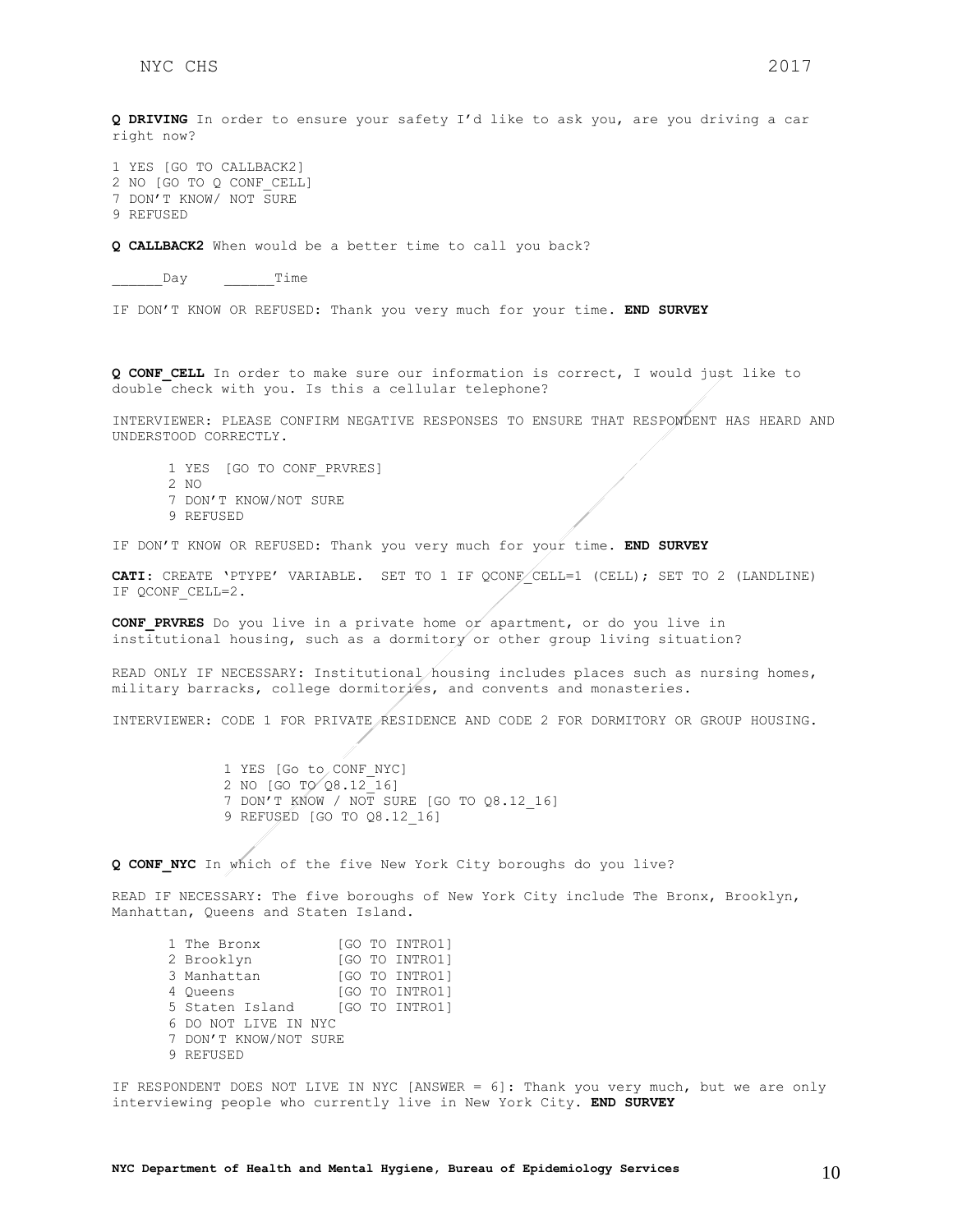ELSE **IF PTYPE=2, SKIP TO QZIP IN LANDLINE SCREENER**

**Q8.12\_16.** How many children 13 years old or younger usually live or stay with you? READ IF NEEDED: Include all children who live or stay at this address.

\_\_ NUMBER OF CHILDREN [RANGE 0-25] 77 DON'T KNOW/NOT SURE 99 REFUSED

IF Q8.12 16=0 OR 77 OR 99, THANK AND TERMINATE.

IF Q8.12 16=1 TO 25, GO TO NYCKIDS RECRUITMENT.

**CATI: IF 1<=Q8.12b<=25 THEN CHILD\_ELIG=1 (CHS COMPLETE) CATI: IF 1<=Q8.12\_16<=25 AND (QCONF\_ADULT16=1OR HH16a=1)(CHS SCREENOUT – MINOR) THEN CHILD\_ELIG=2 CATI: 1<=Q8.12\_16<=25 AND ((CONF\_PRVRES=2, 7, OR 9) OR (QHH=88) THEN CHILD\_ELIG=3 (CHS SCREENOUT – NOT A HOUSEHOLD CATI: 1<=Q8.12\_16<=25 AND (REPLICATE INELIGIBLE TERMINATE) THEN CHILD\_ELIG=4 (CHS QUOTA OUT)**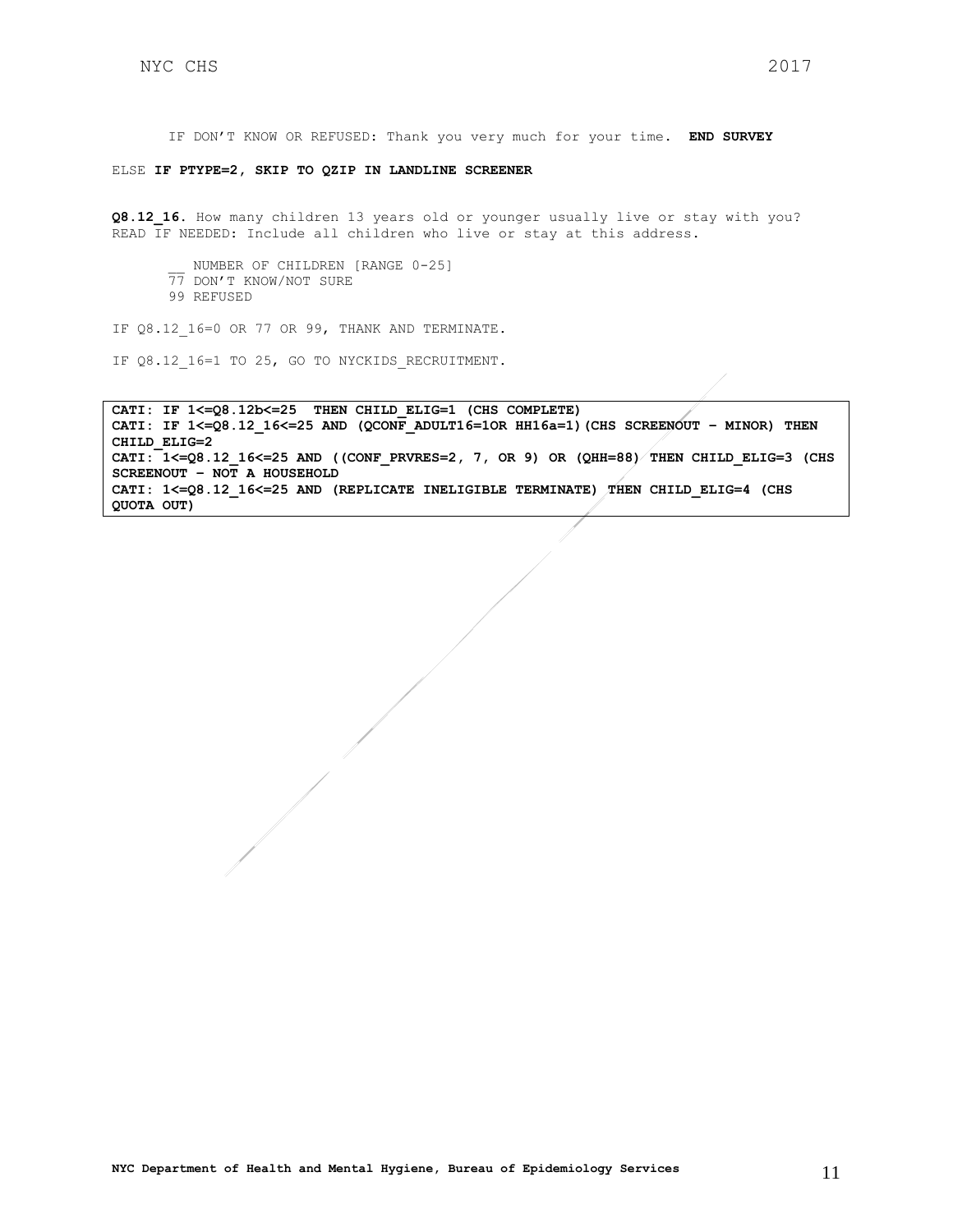#### **INTRO1 FOR PTYPE=1 (CELL PHONES)**

**INTRO1** Thank you. Your cell phone number has been chosen randomly, and I would like to ask some further questions about your health and health practices.

Your contact information such as your phone number will not be shared with the Health Department or anyone else. Participation is voluntary: you can stop the interview at any time or decide not to answer any question.

Any information you provide will be confidential. The Health Department will share the anonymous survey results of participants with the public so that more can be learned about the health of New Yorkers. The interview takes about 25 minutes. If you have any questions I can't answer, I'll give you a telephone number for more information. We also have a website at the Health Department for you to verify this survey.

In appreciation for the time that you spend answering our questions on your cell phone, we will provide you with ten dollars as a thank you.

**Q ZIP** Could I please have your five-digit zip code?

RECORD 77777 FOR DK RECORD 99999 FOR Ref.

IF QUOTA OUT ZIP, GO TO Q8Z12\_16

### **IF Q ZIP DOES NOT FALL IN PREDEFINED CATI ZIP CODE LIST**

Q Confirm. Just to confirm, is your zipcode

- 1 YES
- 2 NO
- 7 DON'T KNOW/NOT SURE
- 9 REFUSED

**IF Q ZIP DOES NOT FALL IN PREDEFINED CATI ZIP CODE LIST, ASK NEIGHBORHOOD FOLLOW-UP QUESTIONS AND CATI CREATE & SET 'HOODFU'=1 – ELSE GO TO QWHICH**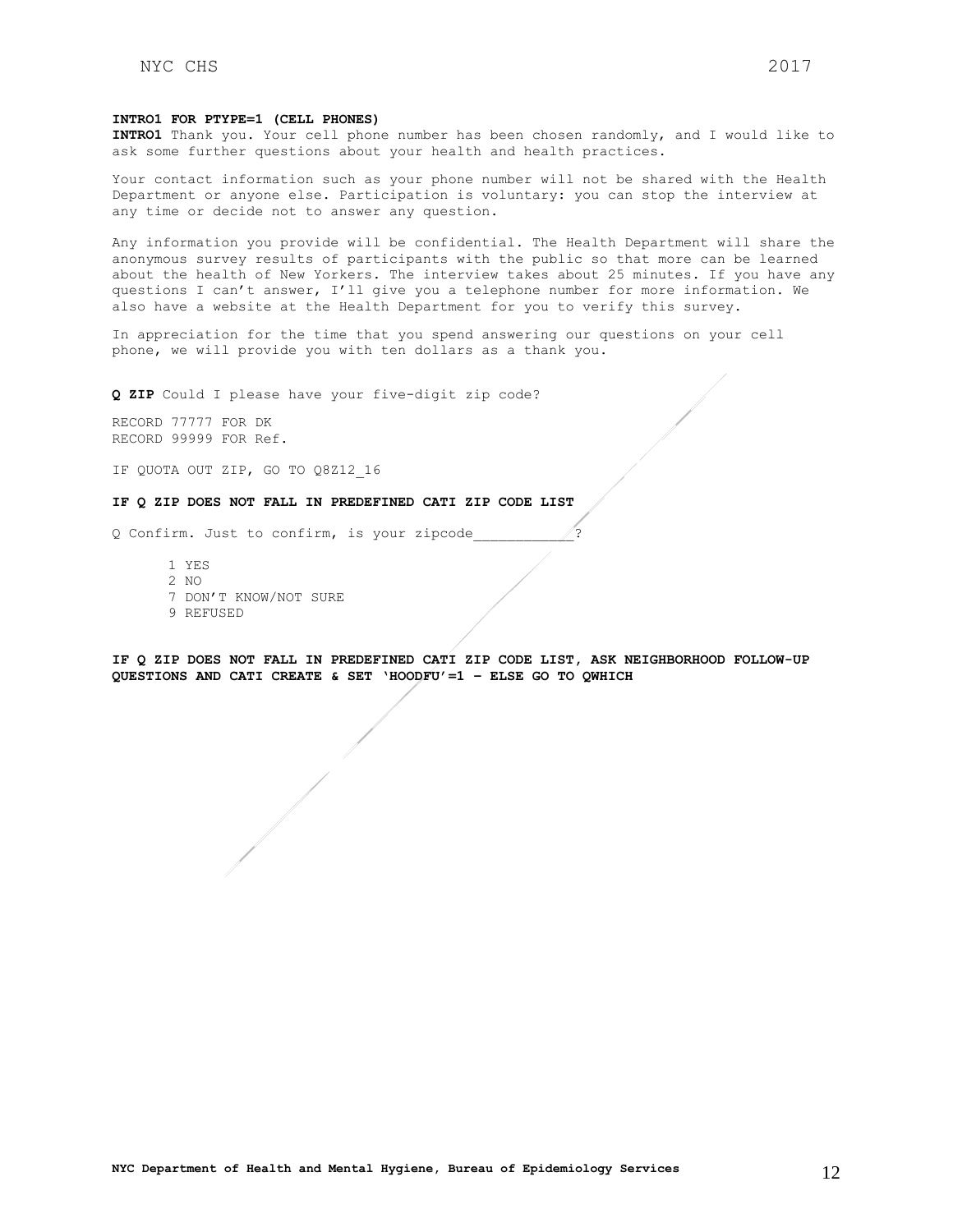### **NEIGHBORHOOD FOLLOW-UP QUESTIONS [NEW IN 2014]**

**IF Q CONF\_NYC=1 [BRONX]:** NH1. What is the name of the neighborhood in **The Bronx** where you live? [LIST OF NEIGHBORHOODS IN APPENDIX A.] \_\_\_\_\_ Neighborhood 99 Refused [GO TO QHH] **IF NH1=36 (University Heights), ASK NH1a.** NH1a. Do you live above or below 183rd Street? 1 Above 183<sup>rd</sup> Street (SET UHF2=103) 2 Below 183rd Street (SET UHF2=105) 7 Don't Know/Not Sure 9 Refused **GO TO QWHICH. IF Q CONF\_NYC=2 [BROOKLYN]:** NH2. What is the name of the neighborhood in **Brooklyn** where you live? [LIST OF NEIGHBORHOODS IN APPENDIX A.] \_\_\_\_\_ Neighborhood 99 Refused **IF NH2=39 (Prospect Park South), ASK NH2a.** NH2a. Do you live east or west of Argyle Road? 1 East of Argyle Road (SET UHF2=206) 2 West of Argyle Road (SET UHF2=207) 7 Don't Know/Not Sure 9 Refused **GO TO QWHICH. IF NH2=45 (Williamsburg), ASK NH2b.** NH2b. Is where you live considered Bushwick, East Williamsburg or Greenpoint? 1 Bushwick/East Williamsburg (SET UHF2=201)

2 Greenpoint (SET UHF2=211)

- 3 No/Just Williamsburg (SET UHF2=201)
- 7 Don't Know/Not Sure
- 9 Refused
- **GO TO QWHICH.**

### **IF Q CONF\_NYC=3 [MANHATTAN]:**

NH3. What is the name of the neighborhood in Manhattan where you live?

[LIST OF NEIGHBORHOODS IN APPENDIX A.] \_\_\_\_\_ Neighborhood 99 Refused

#### **IF NH3=12 (Harlem), ASK NH3a**

NH3a. Do you live in West Harlem, Central Harlem or East Harlem?

READ IF NEEDED: West Harlem is considered the areas between 110th Street on the south and 155th Street on the north, between the Hudson River and St. Nicholas Avenue on the east.

Central Harlem is considered the area between 110th St. on the south to Harlem River on the north, 5th Ave. on the east and St. Nicholas Ave to the west.

East Harlem is considered the area between 96th Street on the south to Harlem River on the north, from 5th Avenue to the East River. This neighborhood is sometimes referred to as "Spanish Harlem".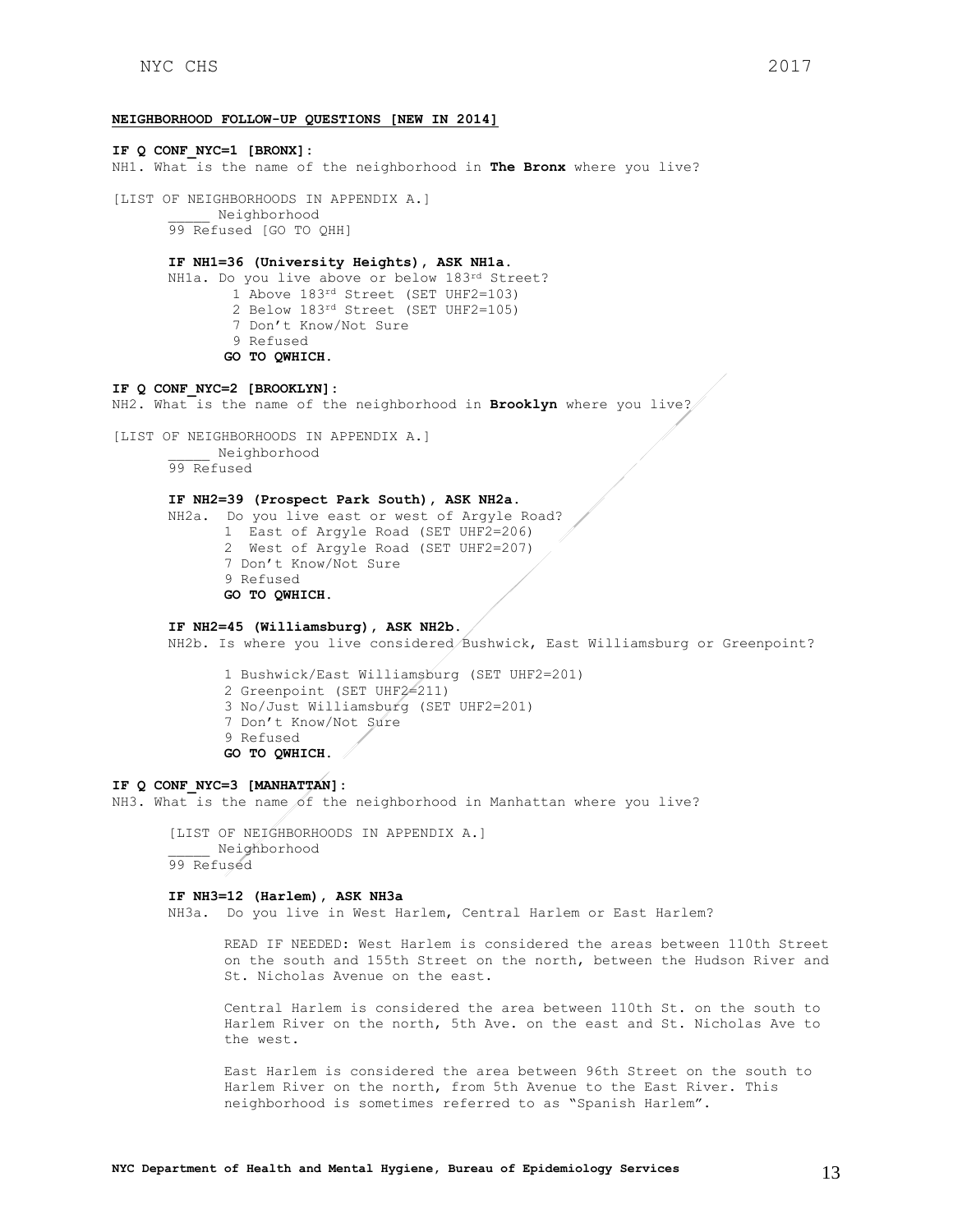1 West Harlem (SET UHF2=301) 2 Central Harlem (SET UHF2=302) 3 East Harlem (SET UHF2=303) 7 Don't Know/Not Sure 9 Refused **GO TO QWHICH.**

### **IF NH3=34 (Upper Manhattan), ASK NH3b.**

NH3b. Is that Upper Manhattan in Central Harlem or West Harlem?

READ IN NEEDED: West Harlem is considered the areas between 110th Street on the south and 155th Street on the north, between the Hudson River and St. Nicholas Avenue on the east. Some neighborhoods close by include Inwood and Washington Heights.

Central Harlem is considered the area between 110th St. on the south to Harlem River on the north, 5th Ave. on the east and St. Nicholas Ave to the west.

1 West Harlem (SET UHF2=301) 2 Central Harlem (SET UHF2=302) 7 Don't Know/Not Sure 9 Refused **GO TO QWHICH.** 

#### **IF Q CONF\_NYC=4 [QUEENS]:**

NH4. What is the name of the neighborhood in Queens where you live?

[LIST OF NEIGHBORHOODS IN APPENDIX A.] \_\_\_\_\_ Neighborhood 99 Refused

### **IF Q CONF\_NYC=5 [STATEN ISLAND]:**

NH5. What is the name of the neighborhood in Staten Island where you live?

[LIST OF NEIGHBORHOODS IN APPENDIX A.] \_\_\_\_\_ Neighborhood 99 Refused

## **CATI: CREATE THE FOLLOWING VARIABLES:**

- UHF ASSIGNED USING ORIGINAL RULES (BASED ON QZIP OR ZIP OF PLURALITY (QZIP1) FROM SAMPLE IF QZIP=77777/99999).
- $\bullet$  UHFFLAG SET TO  $\Lambda$  IF UHF ASSIGNED BASED ON QZIP, SET TO 2 IF ASSIGNED BASED ON ZIP OF PLURALITY(QZIP1) FROM SAMPLE
- UHF2 INITIALLY SET UHF2=UHF, BUT IF HOODFU=1, CHANGE VALUE OF UHF2 BASED ON ANSWERS TO THE NEIGHBORHOOD FOLLOWUP QUESTIONS IF ASSIGNED

Q WHICH INTERVIEWER: SELECT LANGUAGE 1 English 2 Spanish 3 Russian Paper 4 Chinese Paper

QCHINESE [INTERVIEWER: IS THAT MANDARIN OR CANTONESE?]

1 MANDARIN

#### 2 CANTONESE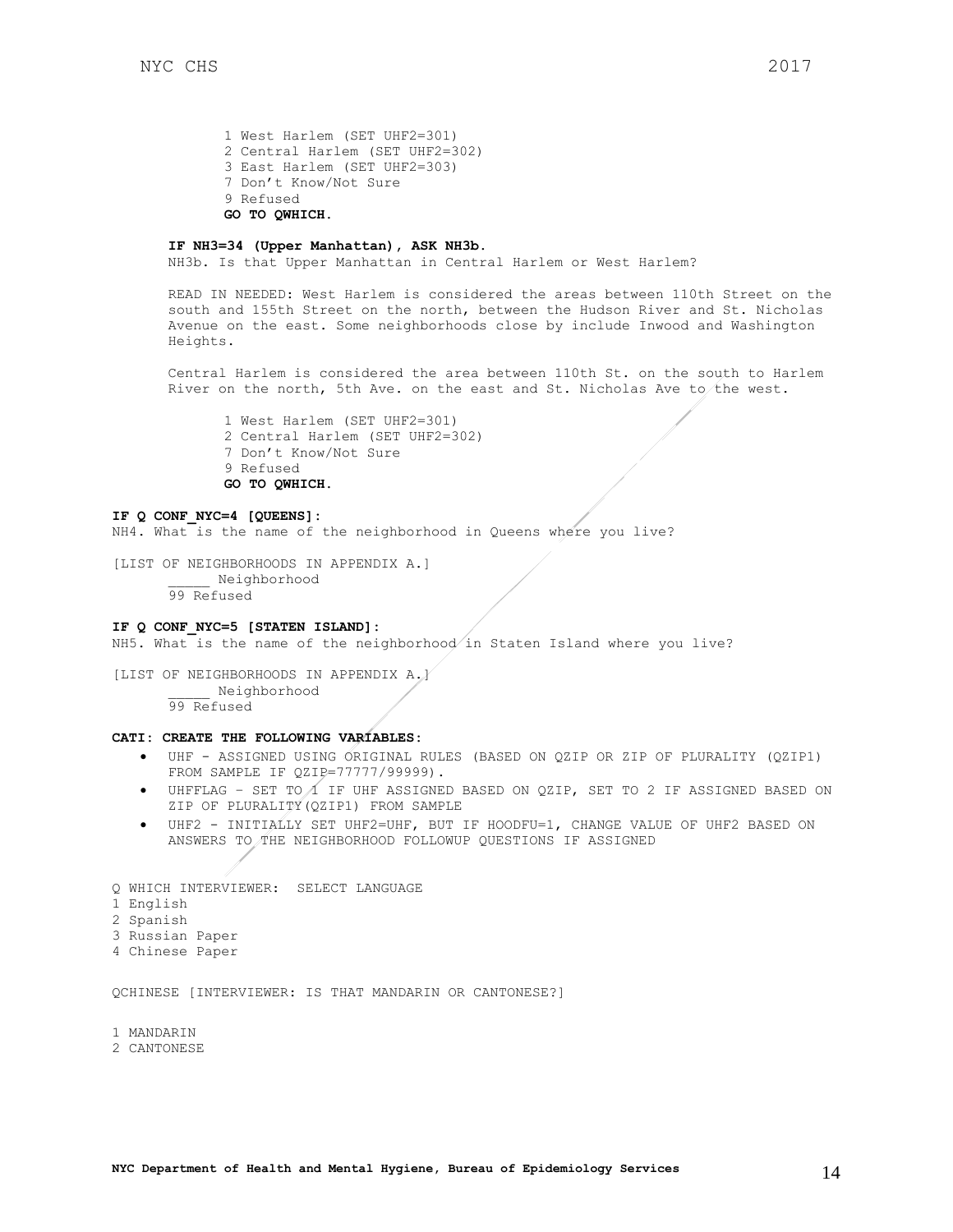**CATI: CREATE VARIABLE QXVERS.** 

**QXVERS = 1 (LONG VERSION) QXVERS = 2 (SHORT VERSION)**

**CATI: CREATE RANDOMIZATION VARIABLE QXVERSNUM.**

**ASSIGN RANDOM NUMBER (QXVERSNUM) BETWEEN 1 AND 999, WHERE:**

**QXVERSNUM <= 500 IS ASSIGNED QXVERS = 1 (LONG VERSION) AND QXVERSNUM > 500 IS ASSIGNED QXVERS = 2 (SHORT VERSION).**

**AT START OF DATA COLLECTION, ASSIGN QXVERSNUM WITH 50-50 SPLIT OF RESPONDENTS RECEIVING QXVERS = 1 (LONG VERSION).**

**CHANGES TO PROPORTION OF RESPONDENTS ASSIGNED LONGER VERSION WILL BE BASED ON OVERALL SURVEY LENGTH.**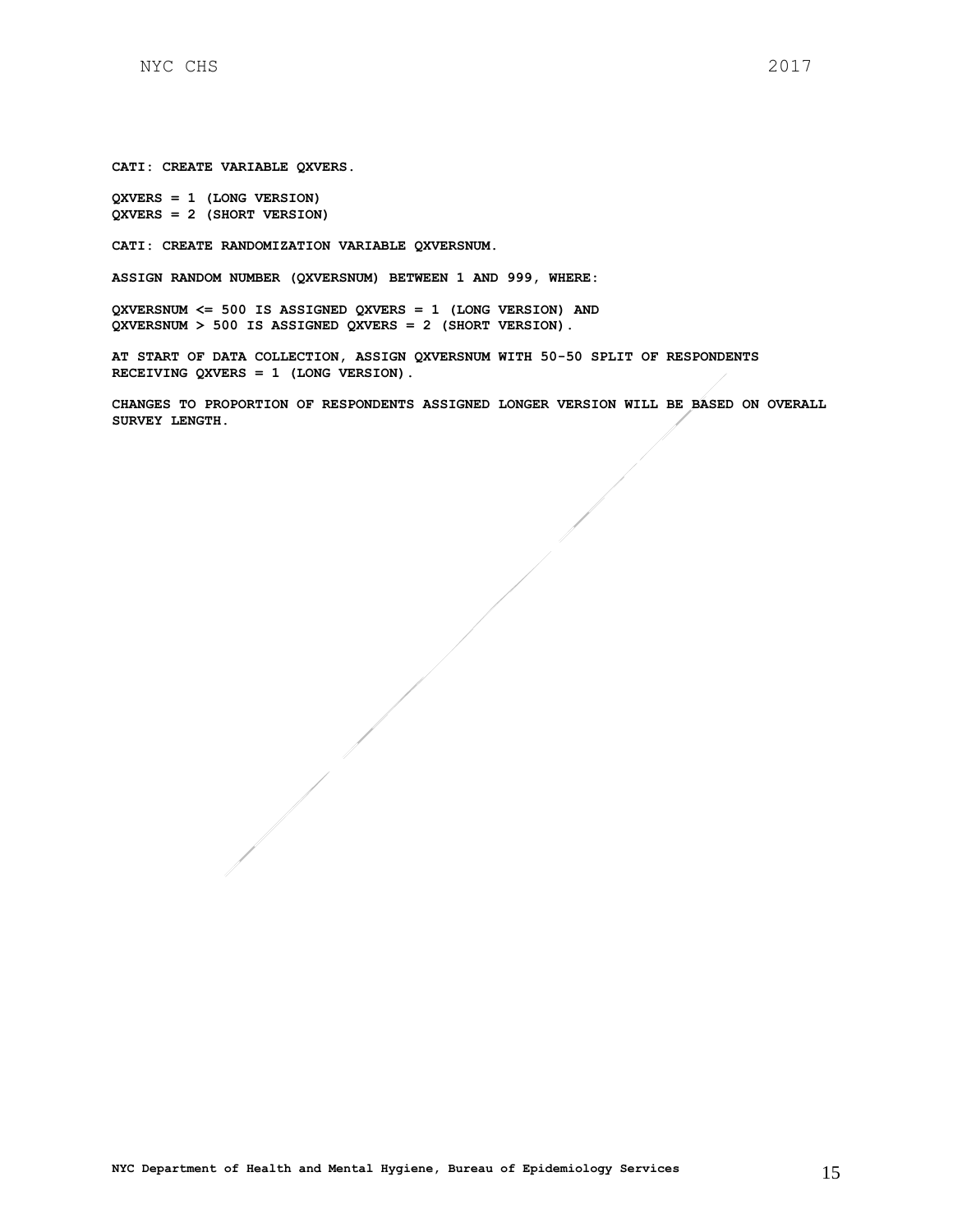## <span id="page-15-0"></span>**HEALTH STATUS**

## **ASK ALL**

**Q1.1 -** Would you say that in general your health is excellent, very good, good, fair or poor?

- 1 EXCELLENT
- 2 VERY GOOD
- 3 GOOD
- 4 FAIR
- 5 POOR
- 7 DON'T KNOW/NOT SURE
- 9 REFUSED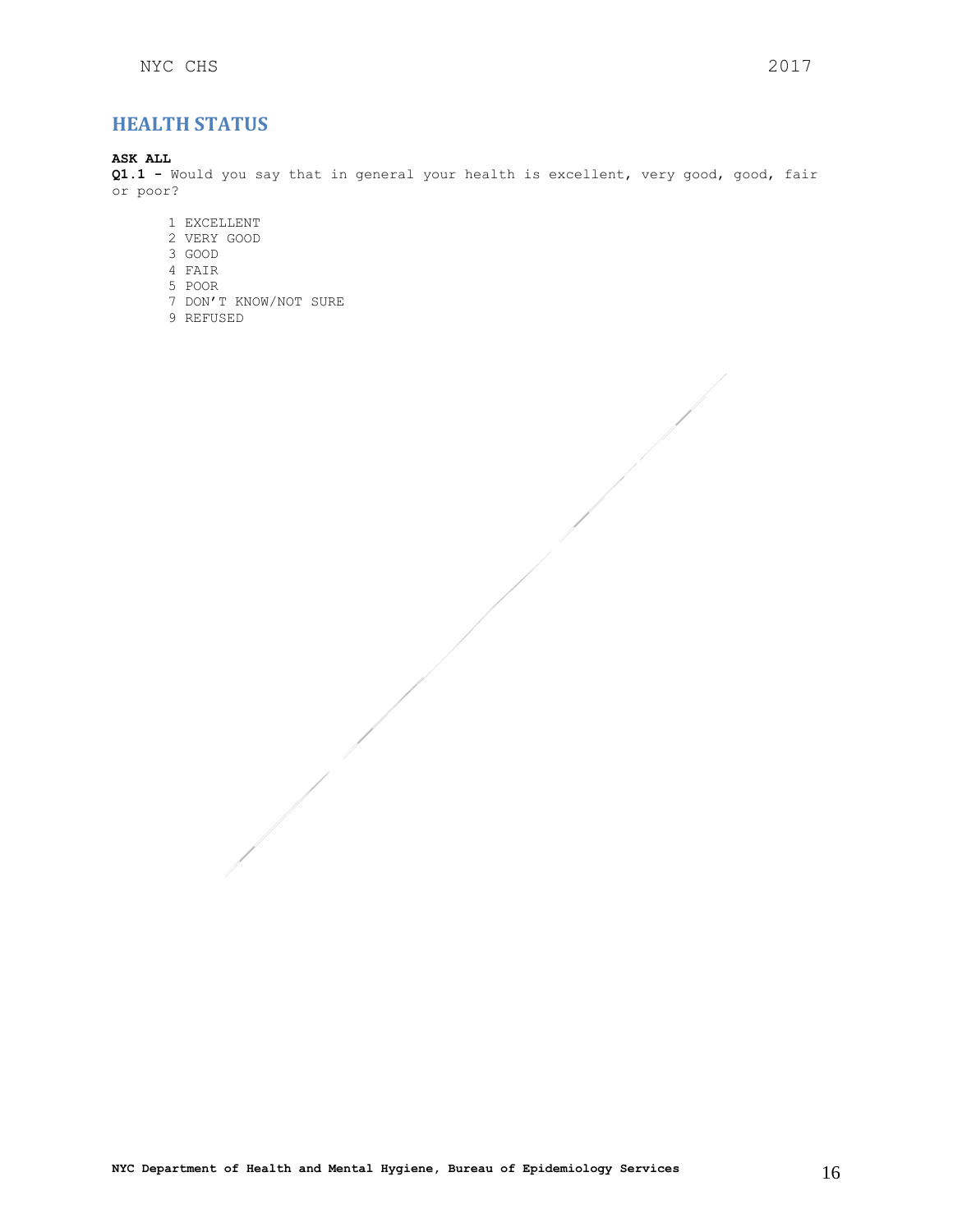## <span id="page-16-0"></span>**ACCESS**

#### **ASK ALL**

**Q2.1 -** Do you have any kind of health insurance coverage, including private health insurance or government plans such as Medicare or Medicaid?

**READ IF NEEDED:** Medicare is a health insurance program for people 65 and older or persons with disabilities.

**READ IF NEEDED:** Medicaid is a health insurance program for persons whose income and resources cannot cover the costs of health care.

- 1 YES
- 2 NO
- 7 DON'T KNOW/NOT SURE
- 9 REFUSED

### **ASK IF Q2.1 = 1[ASK IF R INSURED]**

**Q2.2 -** What type of health insurance do you use to pay for your doctor or hospital bills? Is it insurance through:

BEGIN READING ANSWER CHOICES 01 Your employer

IF R CLEARLY PICKS 1, STOP READING ANSWER CHOICES AND ENTER 1. OTHERWISE, READ ENTIRE LIST.

#### **INTERVIEWER: IF RESPONDENT SAYS 'FAMILY HEALTH PLUS', MARK '05' FOR MEDICAID**

02 Someone else's employer 03 A plan that you or someone else buys on your own 04 Medicare 05 Medicaid including Medicaid Managed Care 06 The military, CHAMPUS, TriCare, or the VA 07 COBRA, or 08 Some other source? 88 NONE 77 DON'T KNOW/NOT SURE 99 REFUSED

#### **ASK ALL**

**Q2.3 -** Do you have one person or more than one person you think of as your personal doctor or health care provider?

INTERVIEWER PROBE IF "YES": Do you have only one or more than one?

1 YES, ONLY ONE 2 YES, MORE THAN ONE 3 NO 7 DON'T KNOW/NOT SURE 9 REFUSED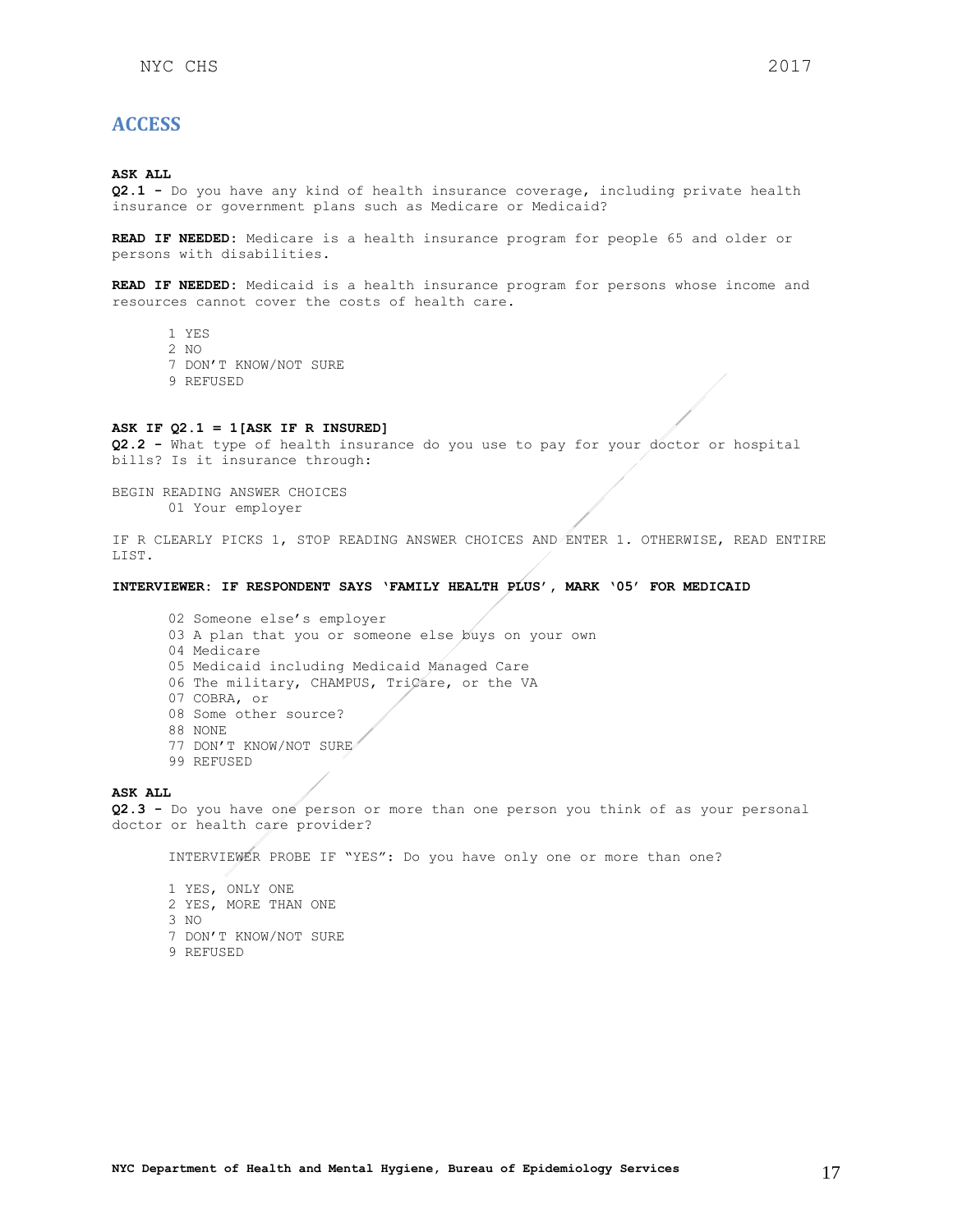## **ASK ALL Q2.4 -** Was there a time in the past 12 months when you needed medical care but did NOT get it? Medical care includes doctor's visits, tests, procedures, prescription medication and hospitalizations. 1 YES 2 NO 7 DON'T KNOW/NOT SURE 9 REFUSED **ASK ALL Q2.5 –** Now, thinking of your experiences trying to get health care in the past 12 months, have you felt you were hassled, made to feel inferior, or discriminated against for any reason? READ IF NEEDED: Health care includes doctor visits, test, procedures, prescriptions and hospitalizations. 1 YES 2 NO 3 (VOL.) DID NOT SEEK HEALTH CARE TREATMENT IN PAST 12 MONTHS 7 DON'T KNOW/NOT SURE 9 REFUSED **ASK IF Q2.5 = 1 Q2.5b –** What was the reason or reasons you felt discriminated against while trying to get health care treatment in the past 12 months? [ACCEPT MULTIPLE ANSWERS] [INTERVIEWER: PROBE "Anything else"] [INTERVIEWER NOTE: Read list only if necessary.] 01 Race/ethnicity, or skin color / 02 Age 03 Language/accent 04 Health status or disability 05 Body weight 06 Insurance status or type 07 Income level 08 Religion 09 Sexual orientation 10 Gender/sex 11 Gender identity 12 Immigration status 13 Some other reason 77 DON'T KNOW/NOT SURE 99 REFUSED **ASK IF Q2.5=1 AND R DOES NOT SELECT OPTION 1 IN Q2.5b Q2.5c –**Did you ever feel it was because of your race, ethnicity or skin color?

1 YES 2 NO 7 DON'T KNOW/NOT SURE 9 REFUSED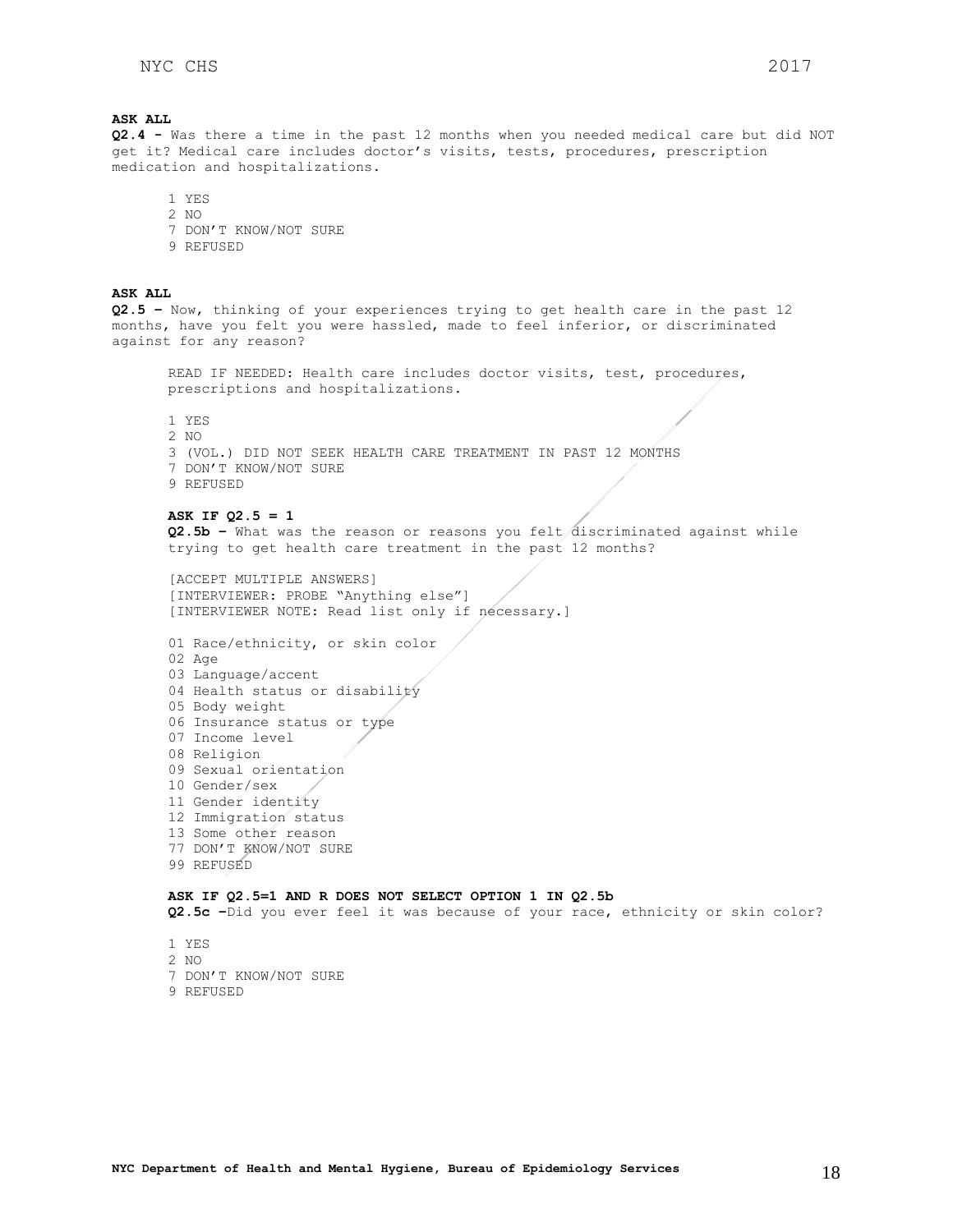#### <span id="page-18-0"></span>**READ: Next are some questions about issues related to your health.**

### **ASK ALL**

**Q3.1 -** Have you ever been told by a doctor, nurse or other health professional that you have hypertension, also called high blood pressure?

- 1 YES
- 2 NO
- 7 DON'T KNOW/NOT SURE
- 9 REFUSED

#### **ASK IF Q3.1 = 1 [ASK IF DIAGNOSED WITH HYPERTENSION]**

**Q3.2** – Have you ever been told by a doctor, nurse or other health professional that you need to take medicine for your high blood pressure?

- 1 YES 2 NO 7 DON'T KNOW/NOT SURE
- 9 REFUSED

## **ASK IF Q3.2 = 1 [ASK IF DIAGNOSED WITH HYPERTENSION AND TOLD TO TAKE MEDS]**

**Q3.3** – Are you currently taking medication for your high blood pressure?

1 YES 2 NO 7 DON'T KNOW/NOT SURE 9 REFUSED

### **ASK IF Q3.1 = 1 [ASK IF DIAGNOSED WITH HYPERTENSION]**

**Q3.4** – During the past 30 days, have you checked your blood pressure at home or another place in your community like a pharmacy?

INTERVIEWER: IF ASKED, DO NOT INCLUDE BLOOD PRESSURE CHECKED BY A HEALTH PROFESSIONAL

- 1 YES
- 2 NO
- 7 DON'T KNOW/NOT SURE
- 9 REFUSED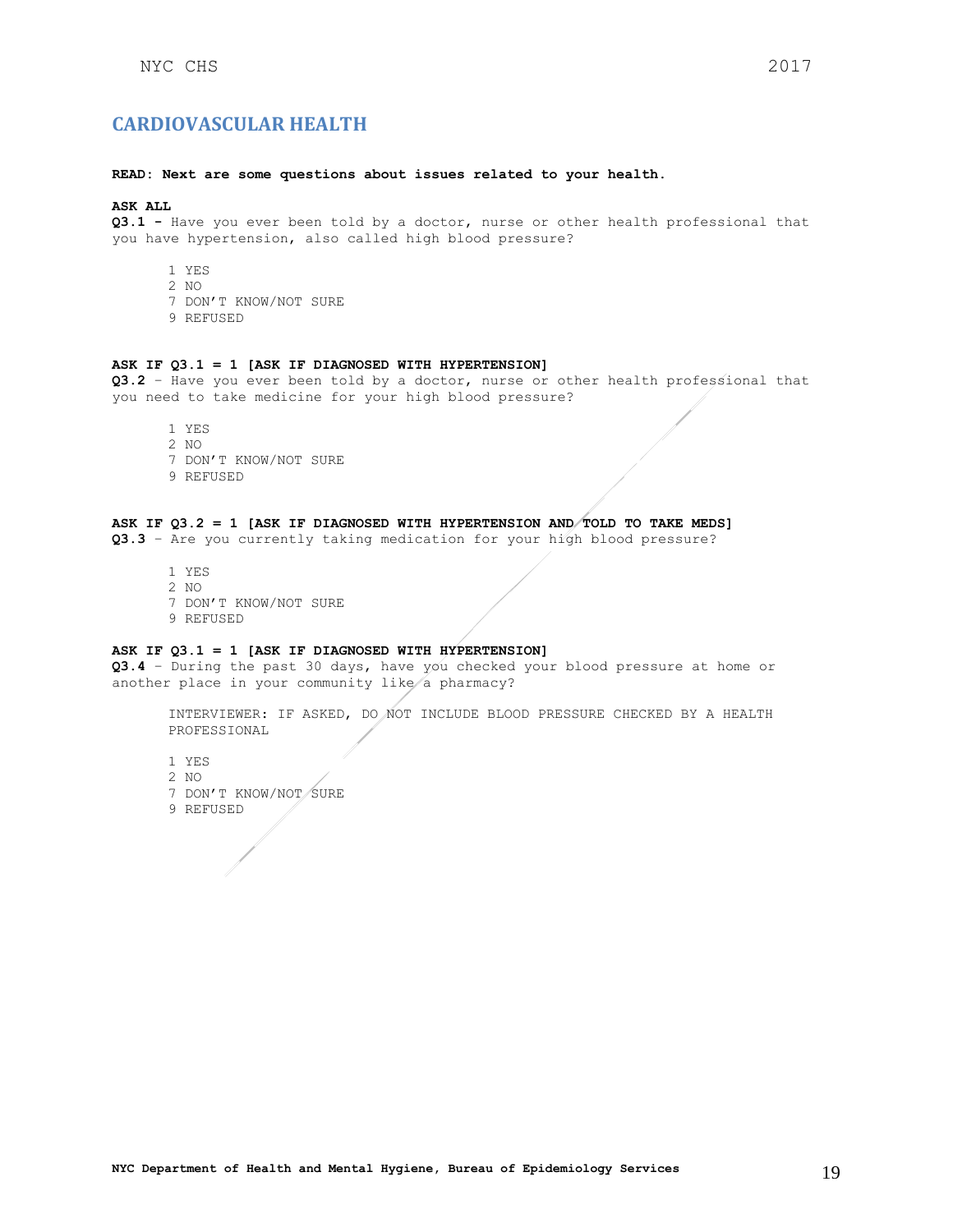## <span id="page-19-0"></span>**ASK ALL**

**Q4.1-** Have you ever been told by a doctor, nurse or other health professional that you have diabetes?

INTERVIEWER: IF "YES", AND FEMALE ASK: "Was this only when you were pregnant?"

- 1 YES 2 YES, FEMALE TOLD ONLY DURING PREGNANCY 3 NO 7 DON'T KNOW/NOT SURE
- 9 REFUSED

## **ASK ALL**

**Q4.2 -** Have you ever been told by a doctor, nurse or other health professional that you had asthma?

- 1 YES 2 NO 7 DON'T KNOW/NOT SURE
- 9 REFUSED

## **ASK IF Q4.2 = 1 [ASK IF DIAGNOSED WITH ASTHMA]**

**Q4.3 -** In the last 12 months, have you had an episode of asthma or an asthma attack?

1 YES 2 NO 7 DON'T KNOW/NOT SURE 9 REFUSED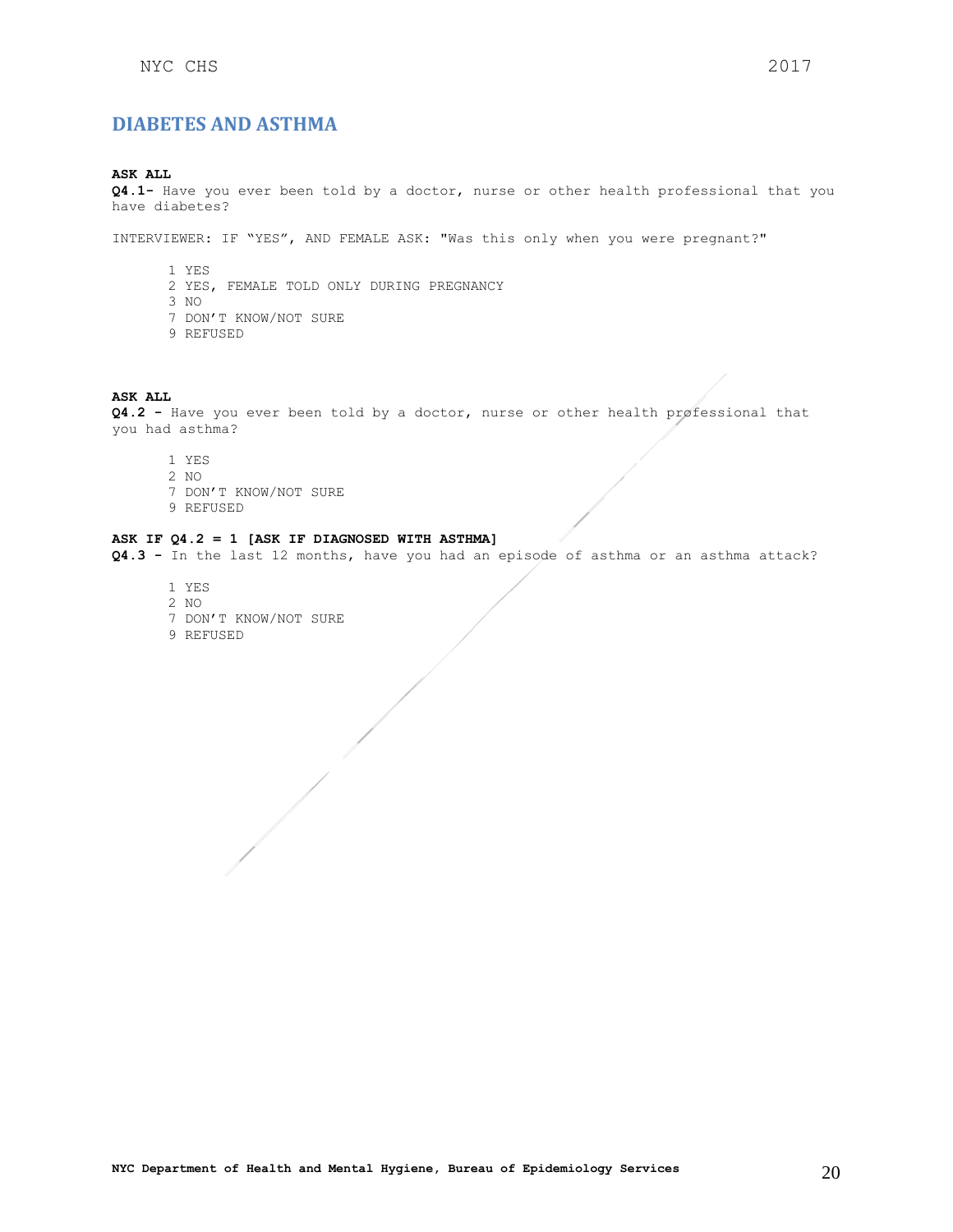## <span id="page-20-0"></span>**MENTAL HEALTH**

### **READ: The next few questions are about your mental health over the last 2 weeks.**

#### **ASK ALL**

**Q5.1 –**. Over the last 2 weeks, how often have you been bothered by the following problems:

Little interest or pleasure in doing things?

Would you say not at all, several days, more than half the days, or nearly every day?

IF ASKED FOR HELP WITH MENTAL HEALTH PROBLEM: THE NUMBER IS 1-888-NYC-WELL, TEXT "*WELL"* TO 65173, OR ONLINE CHAT AT *NYC.GOV/NYCWELL*

1 Not at all 2 Several days 3 More than half the days 4 Nearly every day 7 DON'T KNOW/NOT SURE 9 REFUSED

#### **ASK ALL**

**Q5.2 –** Over the last 2 weeks, how often have you been bothered by the following problems:

Feeling down, depressed, or hopeless?

Would you say not at all, several days, more than half the days, or nearly every day?

IF ASKED FOR HELP WITH MENTAL HEALTH PROBLEM: THE NUMBER IS 1-888-NYC-WELL, TEXT "*WELL"* TO 65173, OR ONLINE CHAT AT *NYC.GOV/NYCWELL*

1 Not at all 2 Several days 3 More than half the days 4 Nearly every day 7 DON'T KNOW/NOT/SURE 9 REFUSED

**ASK ALL** 

**Q5.3 –** [READ IF NEEDED: Over the last 2 weeks, how often have you been bothered by]:

Trouble falling or staying asleep, or sleeping too much?

[READ IF NEEDED: Would you say not at all, several days, more than half the days, or nearly every day?]

IF ASKED FOR HELP WITH MENTAL HEALTH PROBLEM: THE NUMBER IS 1-888-NYC-WELL, TEXT "*WELL"* TO 65173, OR ONLINE CHAT AT *NYC.GOV/NYCWELL*

1 Not at all 2 Several days 3 More than half the days 4 Nearly every day 7 DON'T KNOW/NOT SURE 9 REFUSED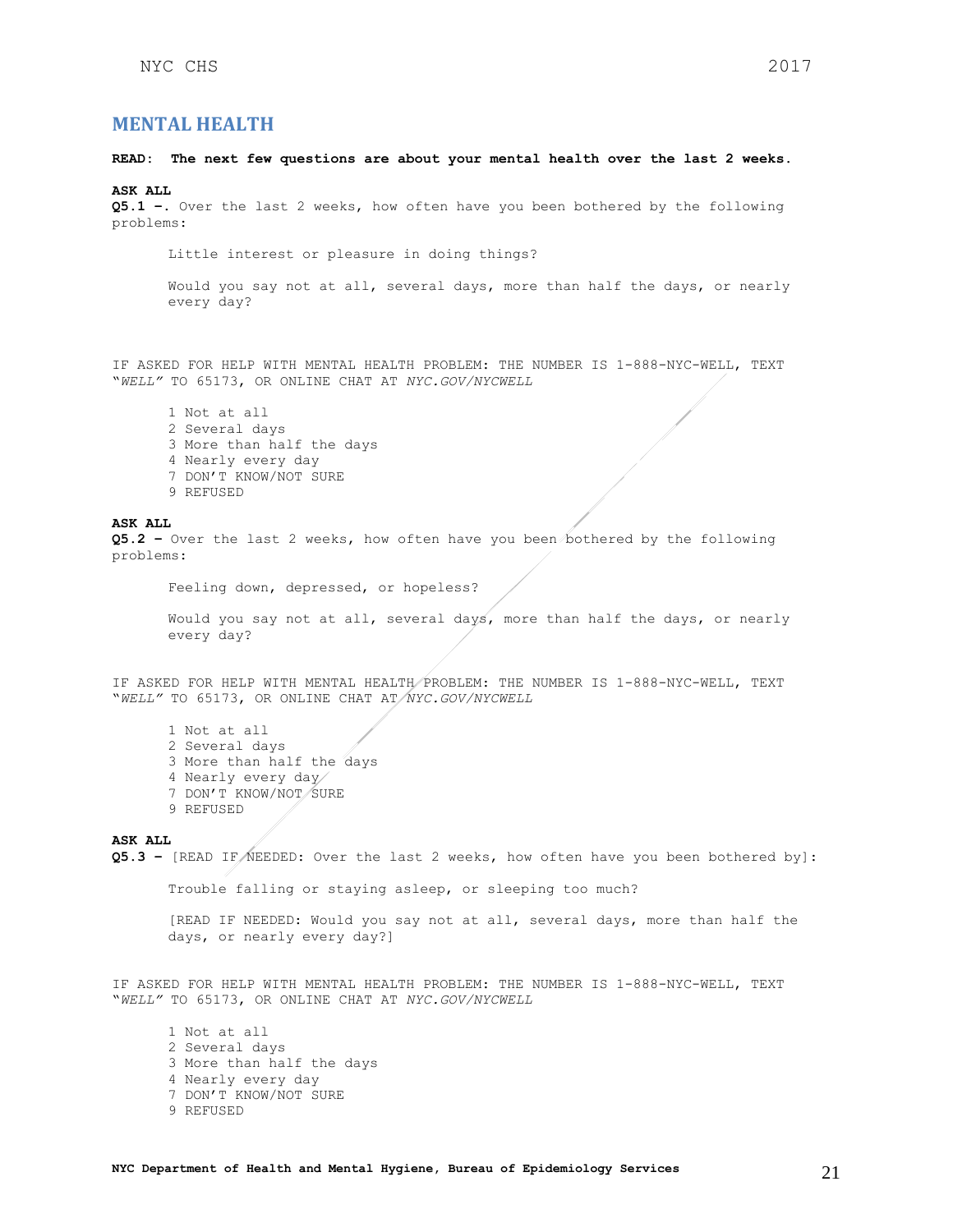**Q5.4 -** [READ IF NEEDED: Over the last 2 weeks, how often have you been bothered by]:

Feeling tired or having little energy? [READ IF NEEDED: Would you say not at all, several days, more than half the days, or nearly every day?]

IF ASKED FOR HELP WITH MENTAL HEALTH PROBLEM: THE NUMBER IS 1-888-NYC-WELL, TEXT "*WELL"* TO 65173, OR ONLINE CHAT AT *NYC.GOV/NYCWELL*

1 Not at all 2 Several days 3 More than half the days 4 Nearly every day 7 DON'T KNOW/NOT SURE 9 REFUSED

### **ASK ALL**

**Q5.5 -** [READ IF NEEDED: Over the last 2 weeks, how often have you been bothered by]:

Poor appetite or overeating?

[READ IF NEEDED: Would you say not at all, several days, more than half the days, or nearly every day?]

IF ASKED FOR HELP WITH MENTAL HEALTH PROBLEM: THE NUMBER IS 1-888-NYC-WELL, TEXT "*WELL"* TO 65173, OR ONLINE CHAT AT *NYC.GOV/NYCWELL*

1 Not at all 2 Several days 3 More than half the days 4 Nearly every day 7 DON'T KNOW/NOT SURE 9 REFUSED

#### **ASK ALL**

**Q5.6 -** [READ IF NEEDED: Over the last 2 weeks, how often have you been bothered by]:

Feeling bad about yourself – or that you are a failure or have let yourself or your family down?

[READ IF NEEDED: Would you say not at all, several days, more than half the days, or nearly every day?]

IF ASKED FOR HELP WITH MENTAL HEALTH PROBLEM: THE NUMBER IS 1-888-NYC-WELL, TEXT "*WELL"* TO 65173, OR ONLINE CHAT AT *NYC.GOV/NYCWELL*

1 Not at all 2 Several days 3 More than half the days 4 Nearly every day 7 DON'T KNOW/NOT SURE 9 REFUSED

**ASK ALL**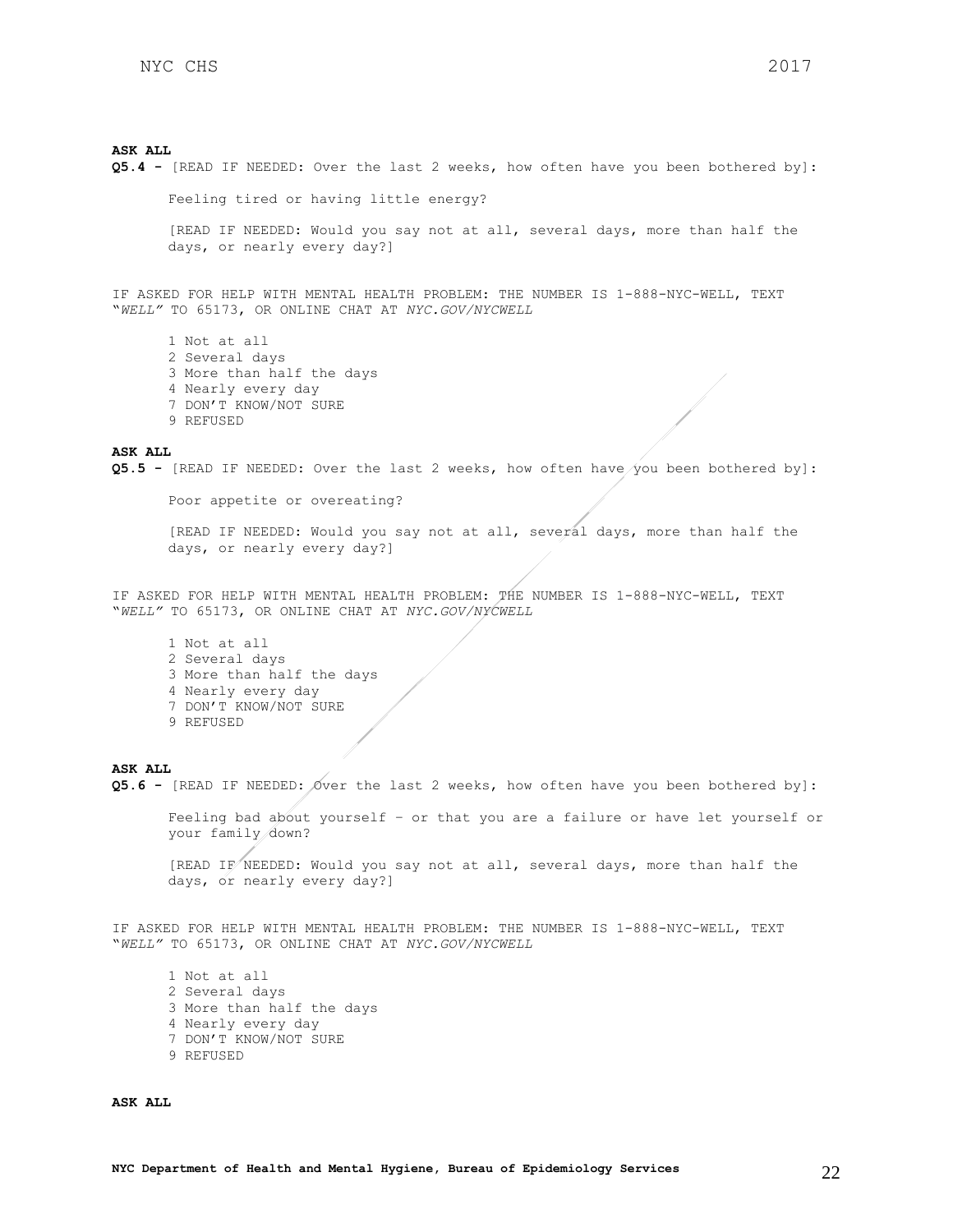Trouble concentrating on things, such as reading the newspaper or watching TV?

[READ IF NEEDED: Would you say not at all, several days, more than half the days, or nearly every day?]

IF ASKED FOR HELP WITH MENTAL HEALTH PROBLEM: THE NUMBER IS 1-888-NYC-WELL, TEXT "*WELL"* TO 65173, OR ONLINE CHAT AT *NYC.GOV/NYCWELL*

1 Not at all 2 Several days 3 More than half the days 4 Nearly every day 7 DON'T KNOW/NOT SURE 9 REFUSED

#### **ASK ALL**

**Q5.8 -** [READ IF NEEDED: Over the last 2 weeks, how often have you been bothered by]:

Moving or speaking so slowly that other people could have noticed? Or the opposite – being so fidgety or restless that you have been moving around a lot more than usual? **(UHF)**

[READ IF NEEDED: Would you say not at all, several days, more than half the days, or nearly every day?]

IF ASKED FOR HELP WITH MENTAL HEALTH PROBLEM: THE NUMBER IS 1-888-NYC-WELL, TEXT "*WELL"* TO 65173, OR ONLINE CHAT AT *NYC.GOV/NYCWELL*

1 Not at all 2 Several days 3 More than half the days 4 Nearly every day 7 DON'T KNOW/NOT SURE 9 REFUSED

```
***GENERATE CURRENT DEPP*****
FOR Q 5.1 – Q 5.8, 
RETAIN ORIGINAL VALUES FOR Q5.1-Q5.8 BUT RECODE NEW VALUES FOR:
```

```
CODE 1 "Not at all" = \thetaCODE 2 "Several days = 1
CODE 3 "More than half the days" = 2
CODE 4 "Nearly every day"" = 3
CODE 7 "DON'T KNOW" = 0
CODE 9 "REFUSED" = 0 
PHQ SCORE = 5.1 + 5.2 + 5.3 + 5.4 + 5.5 + 5.6 +5.7 + 5.8
IF PHQ_SCORE=>10 THEN CURRENT_DEPP=1; 
ELSE IF PHQ SCORE<=9, THEN CURRENT DEPP=2;
```
#### ASK IF CURRENT DEPP = 1

**Q5.9**- In the past 12 months, have you taken a prescription medication for a mental health problem?

1 YES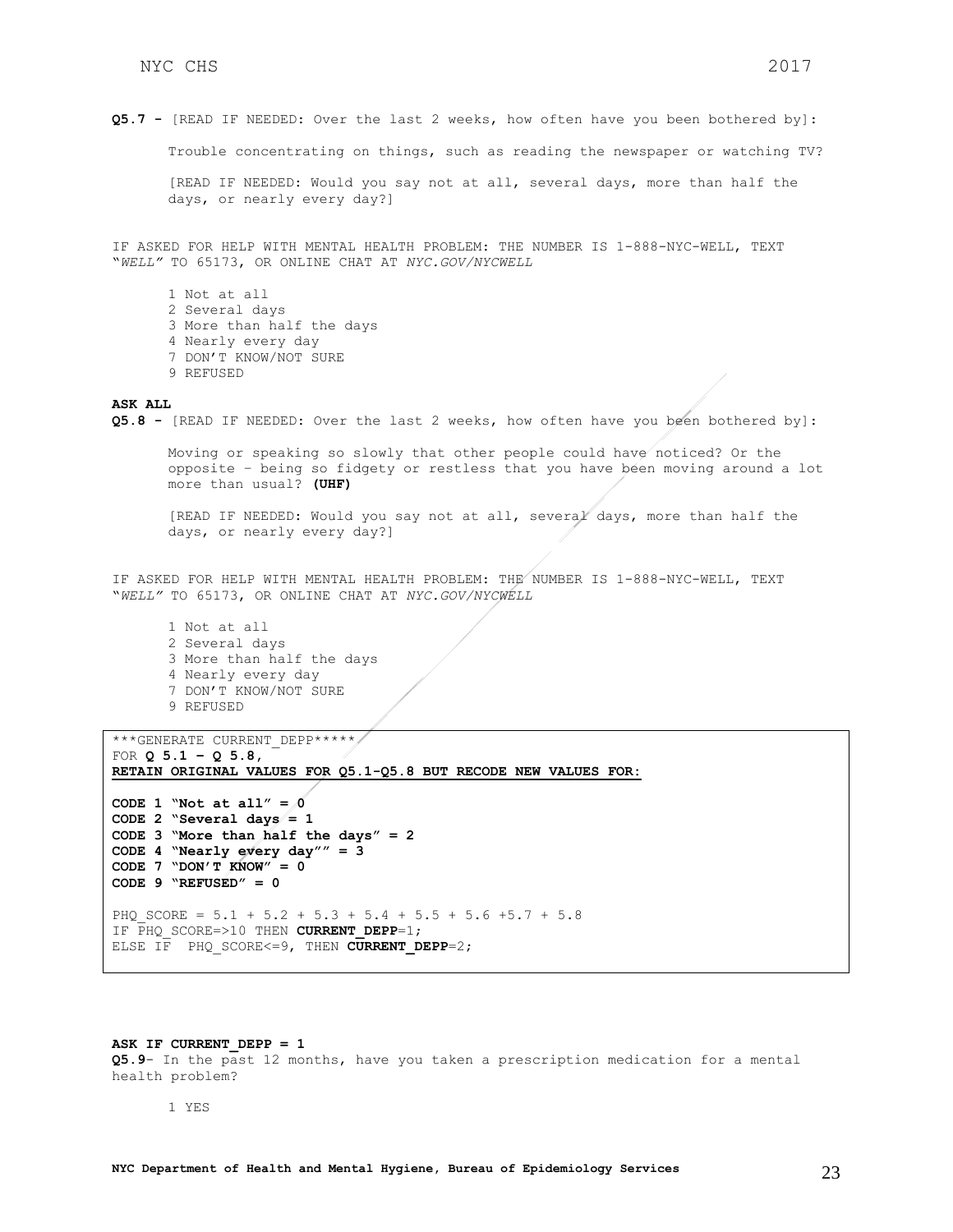1

2 NO

7 DON'T KNOW/NOT SURE

9 REFUSED

### **ASK IF CURRENT\_DEPP = 1**

**Q5.10**- In the past 12 months, have you received any counseling for a mental health problem?

- 1 YES
- 2 NO
- 7 DON'T KNOW/NOT SURE
- 9 REFUSED

### **ASK ALL**

**Q5.11 -** Was there a time in the past 12 months when you needed treatment for a mental health problem, but did not get it?

IF ASKED FOR HELP WITH MENTAL HEALTH PROBLEM: THE NUMBER IS 1-888-NYC-WELL, TEXT "*WELL"* TO 65173, OR ONLINE CHAT AT *NYC.GOV/NYCWELL*

- 1 YES
- 2 NO
- 7 DON'T KNOW/NOT SURE
- 9 REFUSED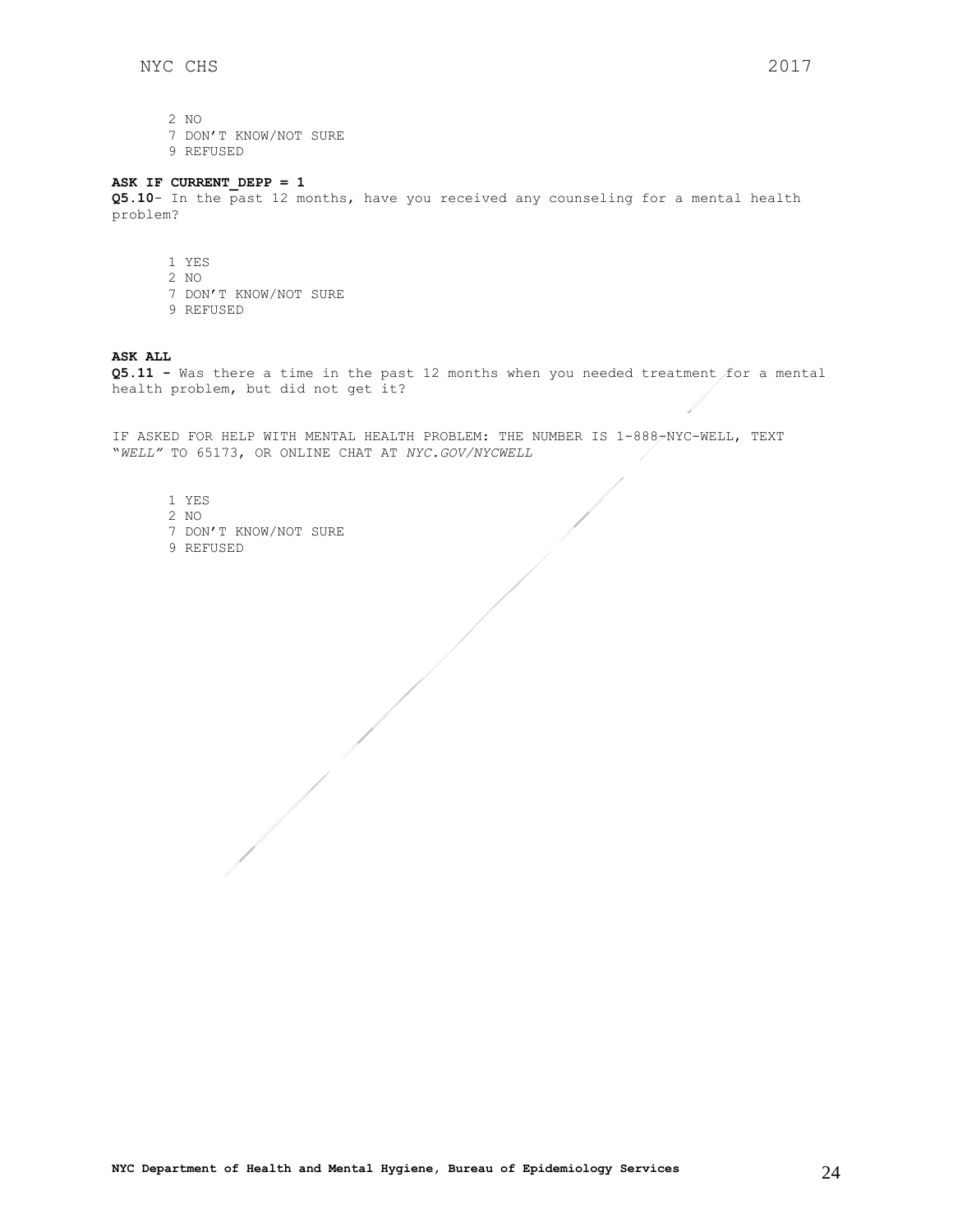## <span id="page-24-0"></span>**HOUSING**

**READ: Now I will ask a few questions about your home or apartment.**

**ASK ALL Q6.1 -** Is this home or apartment owned or rented?

- 1 OWNED (READ IF NEEDED: Owned by you or someone in your family)
- 2 RENTED
- 3 (VOL.) OCCUPIED WITHOUT PAYMENT OF RENT
- 7 DON'T KNOW/NOT SURE
- 9 REFUSED

## **ASK IF RENT/OCCUPIED OTHER/DK/RF TO Q6.1**

**Q6.3 –** Are you…

READ:

1 A public housing resident living in a building owned by the New York City Housing Authority, or are you 2 Part of a household that receives rental assistance such as Section 8 or any other rental assistance program, or are you 3 Part of a household living in a rent-controlled or rent-stabilized home, or 4 None of these 7 DON'T KNOW/NOT SURE 9 REFUSED

### **ASK ALL**

**Q6.4 –** How long have you lived in your home or apartment?

CATI: ALLOW MULTIPLE RESPONSES

 $MONTHS$  [RANGE  $1/20$ ] YEARS [RANGE 1-100] 7777 DON'T KNOW/NOT SURE 9999 REFUSED

**ASK IF Q6.4 LESS THAN 2 YEARS. IF Q6.4 GE 7777, SKIP TO NEXT SECTION. Q6.5 –** Where were you living 2 years ago?

READ:

1 In a different house or apartment, but in the same neighborhood 2 In a different neighborhood, but in the same borough 3 In a different borough 4 Outside of New York City 7 DON'T KNOW/NOT SURE 9 REFUSED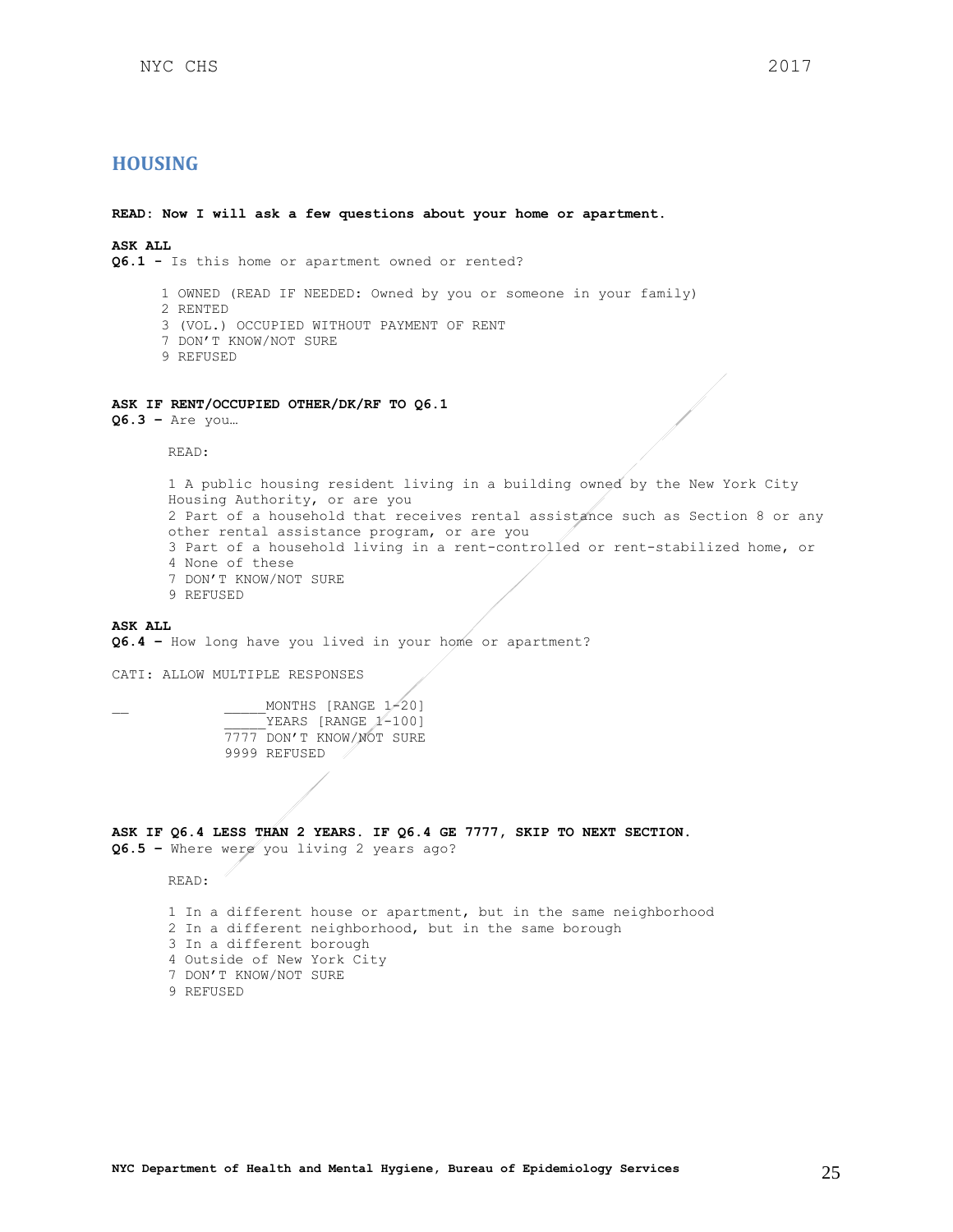## <span id="page-25-0"></span>**TOBACCO**

**READ: The next few questions are about tobacco.** 

## **ASK ALL**

**Q7.1 -** Have you smoked at least 100 cigarettes in your entire life?

READ IF NEEDED: 100 cigarettes=5 packs.

1 YES 2 NO 7 DON'T KNOW/NOT SURE 9 REFUSED

#### **ASK IF Q7.1 = 1, ELSE SKIP TO Q7.9 [ASK IF SMOKED AT LEAST 100 CIGS]**

**Q7.2 -** Do you now smoke cigarettes every day, some days, or not at all?

1 EVERY DAY 2 SOME DAYS 3 NOT AT ALL 7 DON'T KNOW/NOT SURE 9 REFUSED

## **ASK IF Q7.2 = 1 [ASK IF SMOKE EVERY DAY]**

**Q7.3 -** How many cigarettes on average do you smoke per day?

PER DAY [RANGE 1-200] 777 DON'T KNOW/NOT SURE 999 REFUSED

### **ASK IF Q7.2 = 2 [ASK IF SMOKE SOME DAYS]**

**Q7.3a -** On the days that you smoke, how many cigarettes on average do you smoke per day?

PER DAY [RANGE 1-200] 777 DON'T KNOW/NOT SURE 999 REFUSED

#### **ASK IF Q7.2 = 2 AND Q7.3a ≠ 777 OR 999 [ASK IF SMOKE SOME DAYS]**

**Q7.3b** - On average, about how many days per month do you smoke?

 $\frac{1}{2}$   $-$  DAYS PER MONTH [RANGE 0-30] 2\_ \_ DAYS PER WEEK [RANGE 0-7] 777 DON'T KNOW/NOT SURE 999 REFUSED

#### **ASK IF Q7.2 = 3 [ASK IF FORMER SMOKER]**

**Q7.4** About how long has it been since you last smoked cigarettes regularly?

ENTER EITHER WEEKS, MONTHS OR YEARS – NOT MORE THAN ONE. ROUND TO CLOSEST WEEK, MONTH OR YEAR IF NECESSARY. [1 year = 12 months]

1\_\_\_ WEEKS (RANGE 0-52)  $2\frac{1}{\sqrt{2}}$  MONTHS (RANGE 0-12) 3\_\_\_ YEARS (RANGE 0-99) 888 NEVER SMOKED REGULARLY 777 DON'T KNOW/NOT SURE 999 REFUSED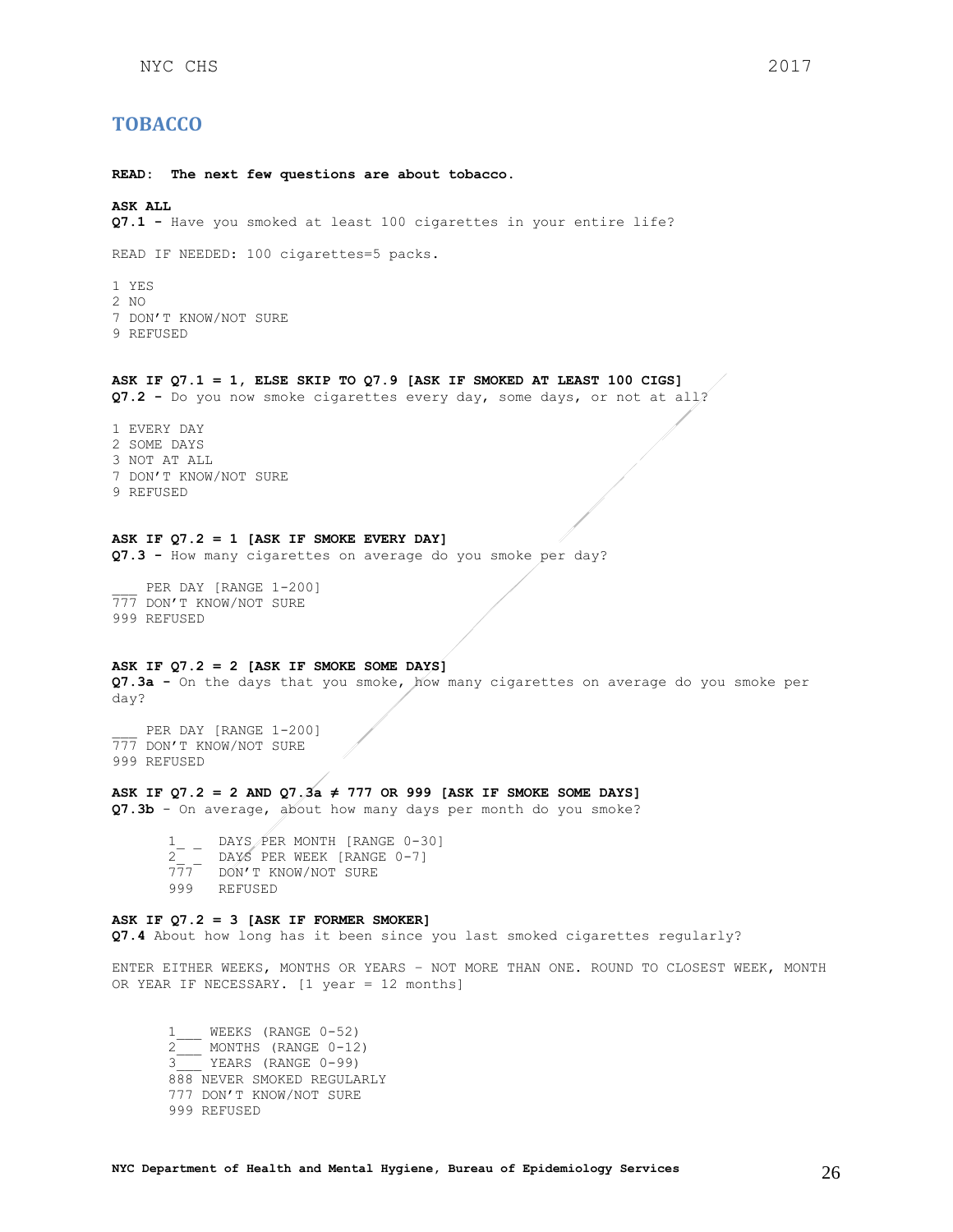#### **ASK IF Q7.2 = 1 OR 2 [ASK IF CURRENT SMOKER]**

**Q7.5 -** Was the last cigarette you smoked from a carton, a pack, a single or loosie, bummed or did you roll your own?

1 CARTON 2 PACK 3 SINGLE/LOOSIE 4 BUMMED 5 ROLLED OWN 7 DON'T KNOW/NOT SURE 9 REFUSED

**ASK IF Q7.5 = 1, 2 OR 3 [ASK IF LAST CIG FROM A CARTON, PACK, OR SINGLE] Q7.6** How much did you pay for that [ANSWER TO Q7.5]?

DO NOT ROUND – PUT IN EXACT DOLLARS/CENTS

**Q7.6A CARTON:** ENTER PRICE IN DOLLARS AND CENTS

 $S_{-}$   $\cdots$   $\cdots$  [RANGE 1-180 DOLLARS] 8888 DID NOT PAY FOR CIGARETTES 7777 DON'T KNOW/NOT SURE 9999 REFUSED

**Q7.6B PACK:** ENTER PRICE IN DOLLARS AND CENTS

[RANGE 1-18 DOLLARS] 8888 DID NOT PAY FOR CIGARETTES 7777 DON'T KNOW/NOT SURE 9999 REFUSED

## **Q7.6C SINGLE/LOOSIE:** ENTER PRICE IN CENTS

[RANGE 1 CENT to 2 DOLLARS] 8888 DID NOT PAY FOR CIGARETTES 7777 DON'T KNOW/NOT SURE 9999 REFUSED

#### **ASK IF Q7.5 = 1,2,OR 3 AND Q7.6 NE 8888 [LAST CIG. FROM CARTON, PACK OR SINGLE]**

**Q7.7** – Where did you buy the last cigarette you smoked? Was it in your neighborhood, in another part of New York City, or outside of New York City?

1 In your neighborhood 2 In another part of New York City 3 Outside of New York City 7 DON'T KNOW/NOT SURE 9 REFUSED

### **ASK IF Q7.2 = 1, 2 OR Q7.4 < 1 YEAR [CURRENT SMOKERS AND FORMER SMOKERS WHO QUIT LESS THAN 1 YEAR AGO]**

**Q7.8 -** During the last 12 months, has a doctor, nurse, or other health professional advised you to quit smoking?

1 YES 2 NO 7 DON'T KNOW/NOT SURE 9 REFUSED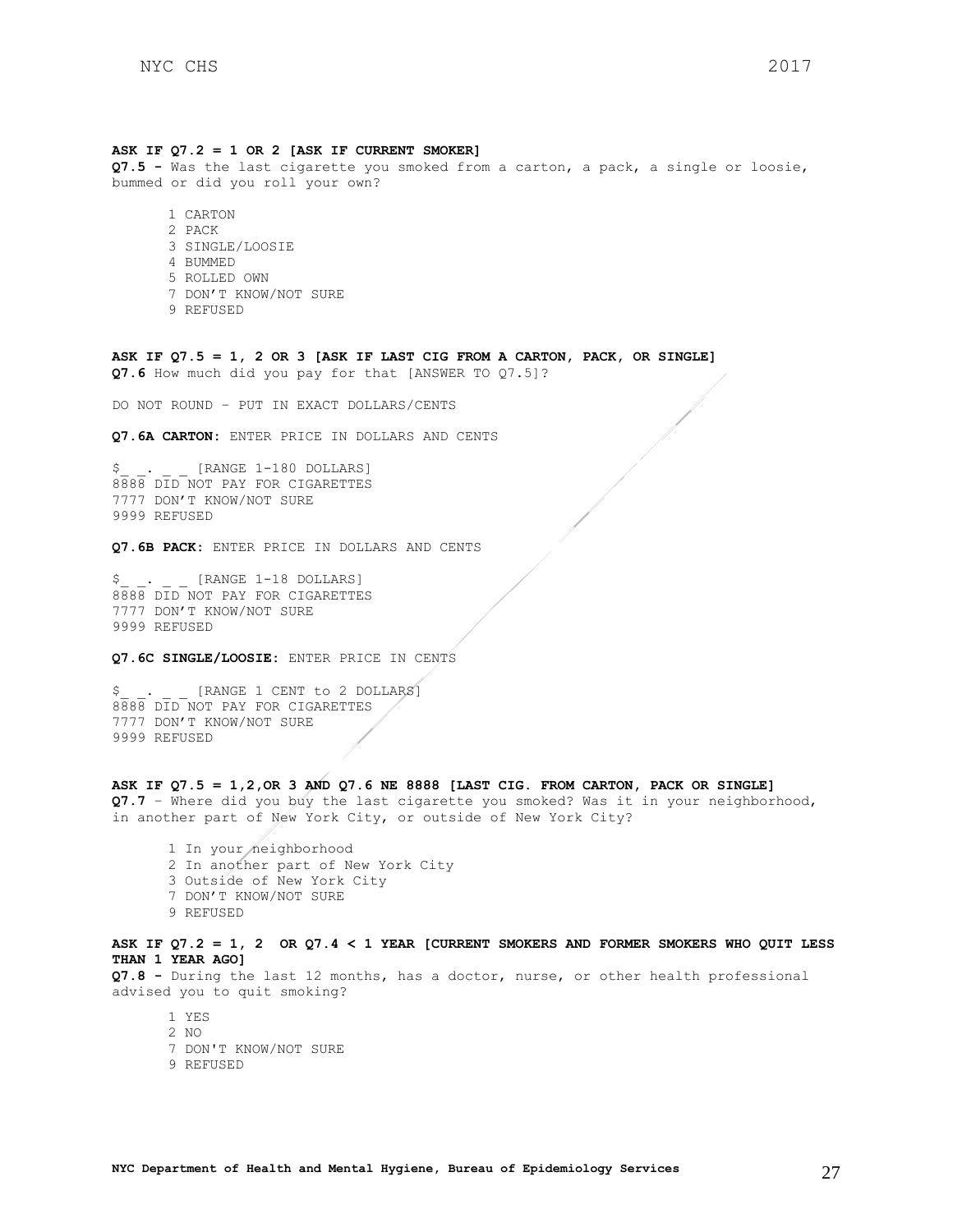**ASK ALL Q7.9** – In the past 12 months, have you tried an electronic cigarette, also known as an e-cigarette?

1 YES 2 NO 3 [VOL] DO NOT KNOW WHAT ELECTRONIC/E-CIGARETTES ARE 7 DON'T KNOW/NOT SURE 9 REFUSED

#### **ASK IF Q7.9 = 1 [ASK IF USED E-CIG PAST 12 MONTHS]**

**Q7.10** – In the past 30 days, did you use an electronic cigarette every day, some days or not at all?

1 EVERY DAY 2 SOME DAYS 3 NOT AT ALL 7 DON'T KNOW/NOT SURE 9 REFUSED

### **ASK IF Q7.9 = 1 AND Q7.2 = 1, 2 OR Q7.4 < 1 YEAR [CURRENT SMOKERS AND FORMER SMOKERS WHO QUIT LESS THAN 1 YEAR AGO]**

**Q7.11 –** In the past 12 months, have you used an electronic cigarette to help you either cut back or quit smoking regular cigarettes?

1 YES 2 NO 7 DON'T KNOW/NOT SURE 9 REFUSED

### **ASK ALL**

**Q7.12** – In the past 12 months, have you smoked a hookah, also called a water pipe?

READ IF NEEDED: A hookah is a tobacco pipe with a long tube that draws smoke through water contained in a bowl.

INTERVIEWER NOTE: IF ASKED, NARGHILE [nar – ge - lE], ARGHILA [ar – ge – la], OR KALIAN [kal – E – yan] ARE OTHER NAMES FOR A HOOKAH.

1 YES 2 NO 3 [VOL – DO NOT KNOW WHAT A HOOKAH IS] 7 DON'T KNOW/NOT SURE 9 REFUSED

#### **ASK ALL**

**Q7.13–** How often do you smell cigarette smoke in your home that comes from another home or apartment or from outside?

READ:

1 Every day 2 A few times per week 3 A few times per month 4 A few times per year 5 Never 7 DON'T KNOW/NOT SURE 9 REFUSED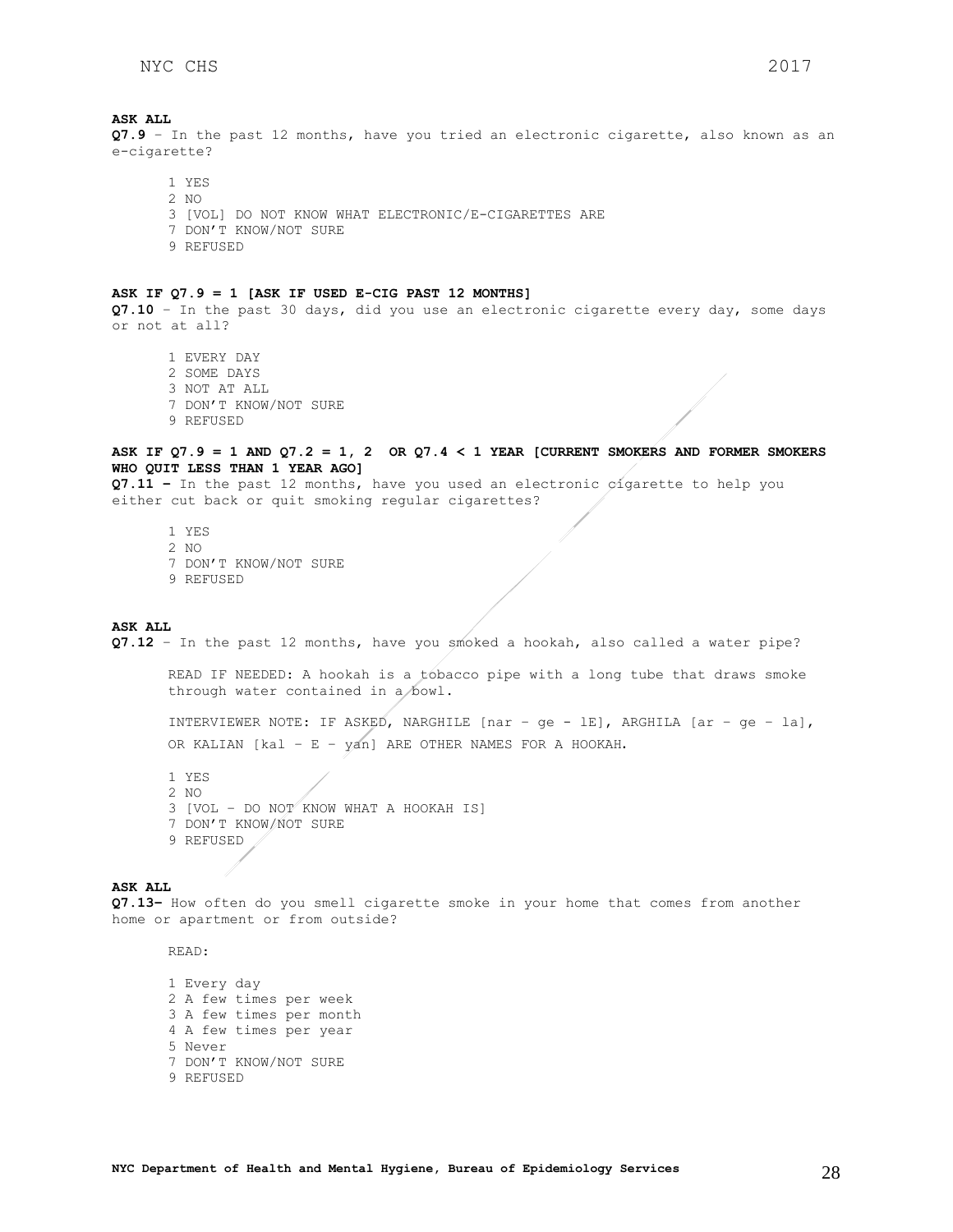## <span id="page-28-0"></span>**DEMOGRAPHICS**

**SCREEN: Now I'd like to ask you some questions about yourself and your household.**

#### **ASK ALL**

**Q8.1 -** What is your age?

AGE IN YEARS [RANGE 18-98] 07 DON'T KNOW/NOT SURE

09 REFUSED

### **ASK IF Q8.1 = 07 OR 09, ELSE SKIP TO Q8.2 [ASK IF AGE REFUSED]**

**Q8.1a -** We are only asking this information to make sure that we have talked to enough people in each age group. Can you just tell me if you are...?

READ:

1 75 or older 2 65-74 3 45-64 4 30-44 5 25-29, or 6 18-24 7 DON'T KNOW/NOT SURE 9 REFUSED

#### **OCTOBER 10, 2017**

**CATI:** STARTING 10/10/17, USE QXVERS TO DETERMINE THE ORDER IN WHICH Q8.3 AND Q8.2 IS ASKED:

IF QXVERS=1, ASK Q8.2 FIRST, THEN Q8.3. IF QXVERS=2, ASK Q8.3 FIRST, THEN Q8.2.

**ASK ALL Q8.3 –**How do you describe yourself?

INTERVIEWER: READ AND ALLOW FOR MULTIPLE RESPONSES BUT DO NOT PROBE

1 As a man 2 As a woman 3 As a transgender man 4 As a transgender woman 5 As gender non-conforming 6 or, another gender identity 7 DON'T KNOW/NOT SURE 9 REFUSED

#### **ASK ALL**

**Q8.2 – [IF QXVERS=2, DISPLAY: This is a different question.**] On your original birth certificate, was your sex assigned as male or female?

1 MALE 2 FEMALE 7 DON'T KNOW/NOT SURE 9 REFUSED

**ASK IF (Q8.2 = 1 AND Q8.3 = 2) OR IF (Q8.2 = 2 AND Q8.3 = 1) [ASK IF IDENTIFY DIFFERENTLY FROM SEX AT BIRTH BUT DOES NOT CHOOSE AS TRANSGENDER IN Q8.3] SKIP IF RESPONDENT PROVIDED MULTIPLE RESPONSES TO Q8.3**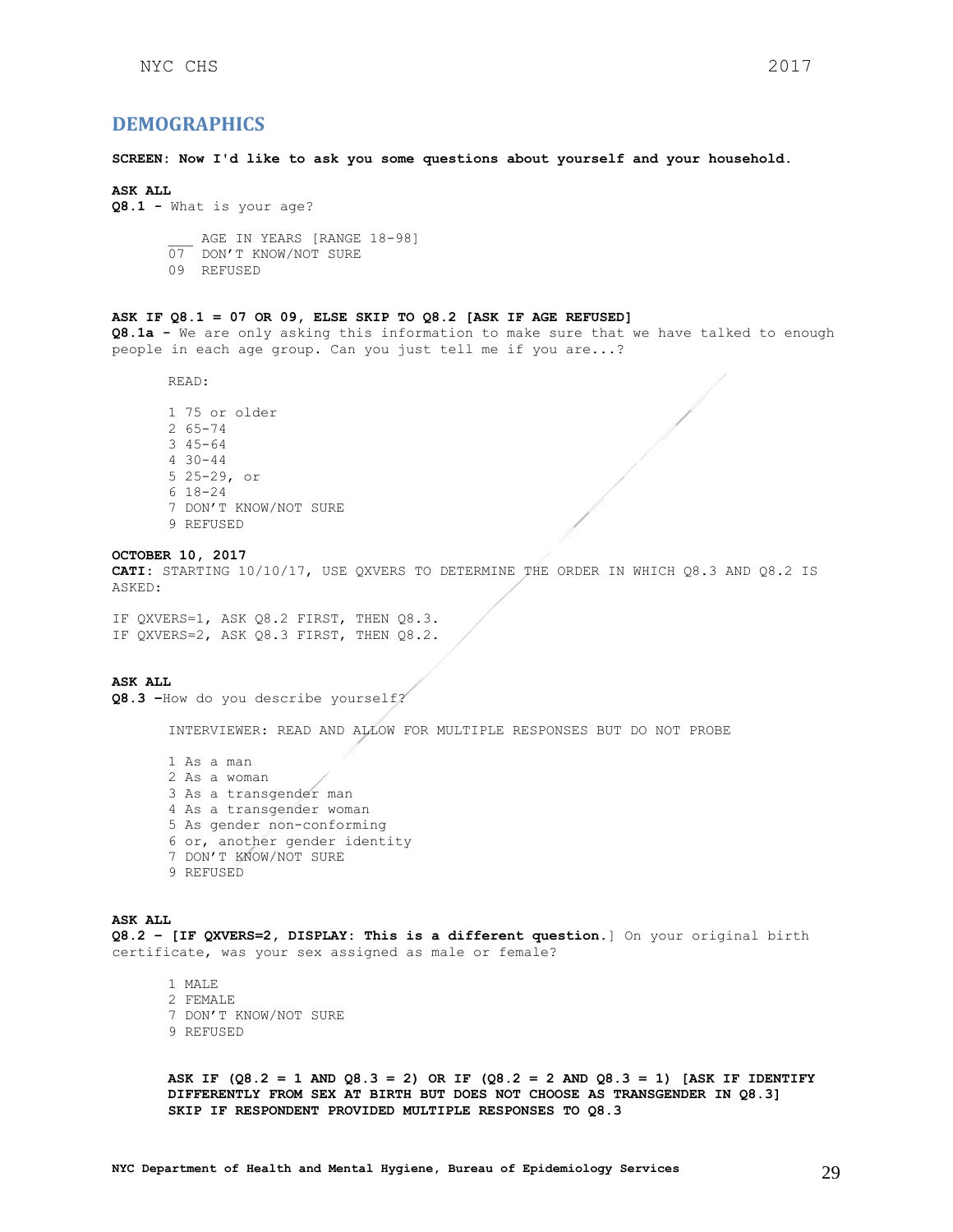```
Q8.3c – To confirm, you identify as [Q8.3 FILL] and your sex assigned at birth 
was [Q8.2 FILL], correct?
1 YES; RESPONDENT HAS A GENDER IDENITY DIFFERENT THAN THEIR SEX AT BIRTH
2 NO: RESPONDENT IDENTIFIES WITH THE GENDER IDENTITY AND BIRTH SEX 
      MISTAKENLY CODED
3 NO: RESPONDENT IDENTIFIES WITH THEIR SEX AT BIRTH AND GENDER WAS 
      MISTAKENLY CODED
7 DON'T KNOW/NOT SURE
9 REFUSED
```

```
ASK IF Q8.3 = 7
```

```
Q8.3d – Are you exploring your gender identity and are not sure how you 
consider yourself yet, do you not understand the question, or do you identify 
as [Q8.2 FILL]?
```

```
1 You are exploring your gender identity and not sure how you consider yourself 
yet,
2 You do not understand the question, 
3 You identify as [Q8.2 fill]
7 DON'T KNOW/NOT SURE
9 REFUSED
```

```
IF Q8.2 = 1 AND Q8.3 = 1 THEN GENDERID=1 [CIS-MALE]
IF Q8.2 = 1 AND Q8.3 = 2 AND Q8.3C=3 THEN GENDERID=1 [CIS-MALE]
IF Q8.2 = 2 AND Q8.3 = 1 AND Q8.3C=2 THEN GENDERID=1 [CIS-MALE]
IF Q8.2 = 1 AND Q8.3 = 7 AND Q8.3D=3 THEN GENDERID=1 [CIS-MALE]
IF Q8.2 = 1 AND Q8.3 = 7 AND Q8.3D = 2 THEN GENDERID=1 [CIS-MALE]
IF Q8.2 = 2 AND Q8.3 = 2 THEN GENDERID=2 [CIS-FEMALE]
IF 08.2 = 2 AND 08.3 = 1 AND 08.3C=3 THEN GENDERID=2 [CIS-FEMALE]
IF Q8.2 = 1 AND Q8.3 = 2 AND Q8.3C=2 THEN GENDERID=2 [CIS-FEMALE]
IF Q8.2 = 2 AND Q8.3 = 7 AND Q8.3D=3 THEN GENDERID=2 [CIS-FEMALE]
IF Q8.2 = 2 AND Q8.3 = 7 AND Q8.3D = 2 THEN GENDERID=2 [CIS-FEMALE]
IF Q8.3 = 4 THEN GENDERID=3 [TRANS-WOMAN]
IF 08.2 = 1 AND 08.3 = 2 AND 08.3C=1 THEN GENDERID=3 [TRANS-WOMAN]
IF Q8.2 = 7 OR 9 AND Q8.3 = 4 THEN GENDERID=3 [TRANS-WOMAN]
IF Q8.3 = 3 THEN GENDERID=4 [TRANS-MAN]
IF Q8.2 = 2 AND Q8.3 = 1/ AND Q8.3C=1 THEN GENDERID=4 [TRANS-MAN]
IF Q8.2 = 7 OR 9 AND Q8.3 = 3 THEN GENDERID=4 [TRANS-MAN]
IF Q8.2 = 1 AND Q8.3 = 5 OR 6 THEN GENDERID=5 [GENDER NONCONFORMING MALE]
IF Q8.2 = 1 AND Q8.3 = 7 AND Q8.3D=1 THEN GENDERID=5 [GENDER NONCONFORMING MALE]
IF Q8.2 = 1 AND Q8.3 = 9 THEN GENDERID=5 [GENDER NONCONFORMING MALE]
IF Q8.2 = 2 AND Q8.3 = 5 OR 6 THEN GENDERID=6 [GENDER NONCONFORMING FEMALE]
IF Q8.2 = 2 AND Q8.3 = 7 AND Q8.3D=1 THEN GENDERID=6 [GENDER NONCONFORMING FEMALE]
IF Q8.2 = 2 AND Q8.3 = 9 THEN GENDERID=6 [GENDER NONCONFORMING FEMALE]
IF Q8.2 = 7 OR 9 AND Q8.3 = 1 THEN GENDERID=7 [UNSPECIFIED MALE]
IF Q8.2 = 7 OR 9 AND Q8.3 = 2 THEN GENDERID=8 [UNSPECIFIED FEMALE]
IF Q8.2 = 7 OR 9 AND Q8.3 = 5 THEN GENDERID=9 [UNASSIGNED]
IF Q8.2 = 7 OR 9 AND Q8.3 = 6 THEN GENDERID=9 [UNASSIGNED]
IF Q8.2 = 7 OR 9 AND Q8.3 = 7 OR 9 THEN GENDERID=9 [UNASSIGNED]
IF Q8.2 = 1 AND Q8.3 = 2 AND Q8.3C=7 OR 9 THEN GENDERID=9 [UNASSIGNED]
IF Q8.2 = 2 AND Q8.3 = 1 AND Q8.3C=7 OR 9 THEN GENDERID=9 [UNASSIGNED]
IF Q8.3D = 7 OR 9 THEN GENDERID=9 [UNASSIGNED]
```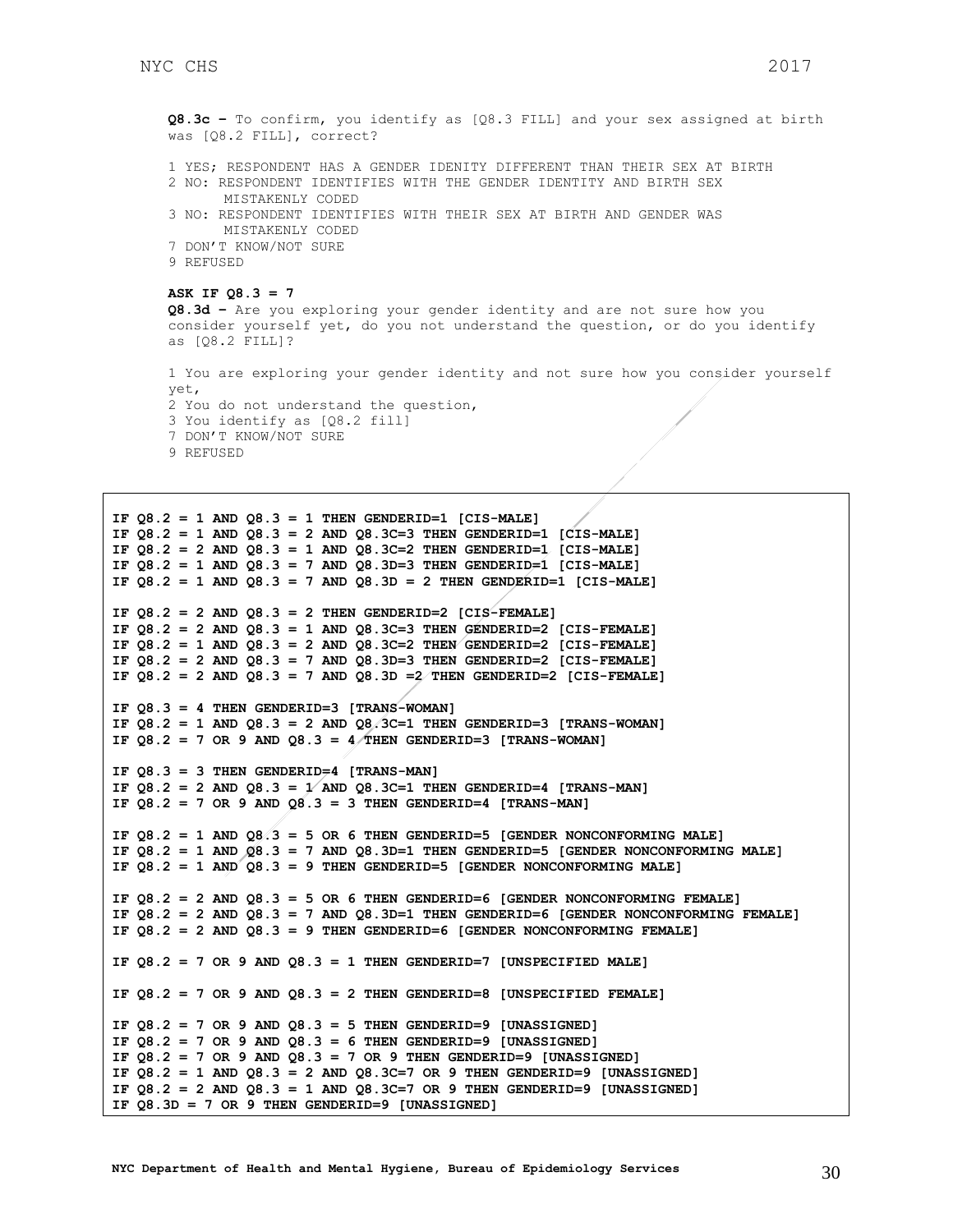## **IF MORE THAN ONE RESPONSE TO Q8.3 THEN GENDERID=9 [UNASSIGNED]**

### **ASK ALL**

**Q8.4 -** Are you Hispanic or (IF GENDERID EQ 1,4,5,7,9 OR Q8.2 EQ 7,9: Latino / IF GENDERID EQ 2,3,6,8: Latina)?

- 1 YES 2 NO
- 7 DON'T KNOW/NOT SURE
- 9 REFUSED

#### **ASK IF Q8.4 = 1, ELSE SKIP TO Q8.5 [ASK IF HISPANIC/LATINO]**

**Q8.4a -** Please tell me which group best represents your Hispanic or (IF GENDERID EQ 1,4,5,7,9 OR Q8.2 EQ 7,9: Latino / IF GENDERID EQ 2,3,6,8: Latina) origin or ancestry:

READ ANSWER CHOICES, ACCEPT FIRST RESPONSE [CATI: RANDOMIZE: 01-04]

## **01 Puerto Rican 02 Cuban/Cuban-American 03 Dominican/Dominican-American 04 Mexican/Mexican-American**  05 Central or South American 06 Other Latin American, or 07 Other Hispanic/Latino 09 [VOL] SPANISH 77 DON'T KNOW/NOT SURE 99 REFUSED

#### **ASK ALL**

**Q8.5 -** (**READ IF Q8.4=1:** Some people, aside from being Hispanic or (IF GENDERID EQ 1,4,5,7,9 OR Q8.2 EQ 7,9: Latino / IF GENDERID EQ 2,3,6,8: Latina)also consider themselves to be a member of a racial group.)

Which one or more of the following would you say is your race?

READ ANSWER CHOICES, MULTIPLE RESPONSE:

01 White 02 Black or African American 03 Asian 04 Middle Eastern or North African 05 Native Hawaiian or Other Pacific Islander 06 American Indian, Alaska Native, or 07 Something else (SPECIFY) 77 DON'T KNOW/NOT SURE 99 REFUSED

#### **ASK IF Q8.5 = 3 [ASK IF ASIAN]**

**Q8.6** – Please tell me which group best represents your Asian heritage or ancestry?

READ ANSWER CHOICES, ACCEPT FIRST RESPONSE [CATI: RANDOMIZE: 01-06]

01 Chinese 02 Asian Indian 03 Filipino 04 Korean 05 Japanese 06 Vietnamese 07 Something else 77 DON'T KNOW/NOT SURE 99 REFUSED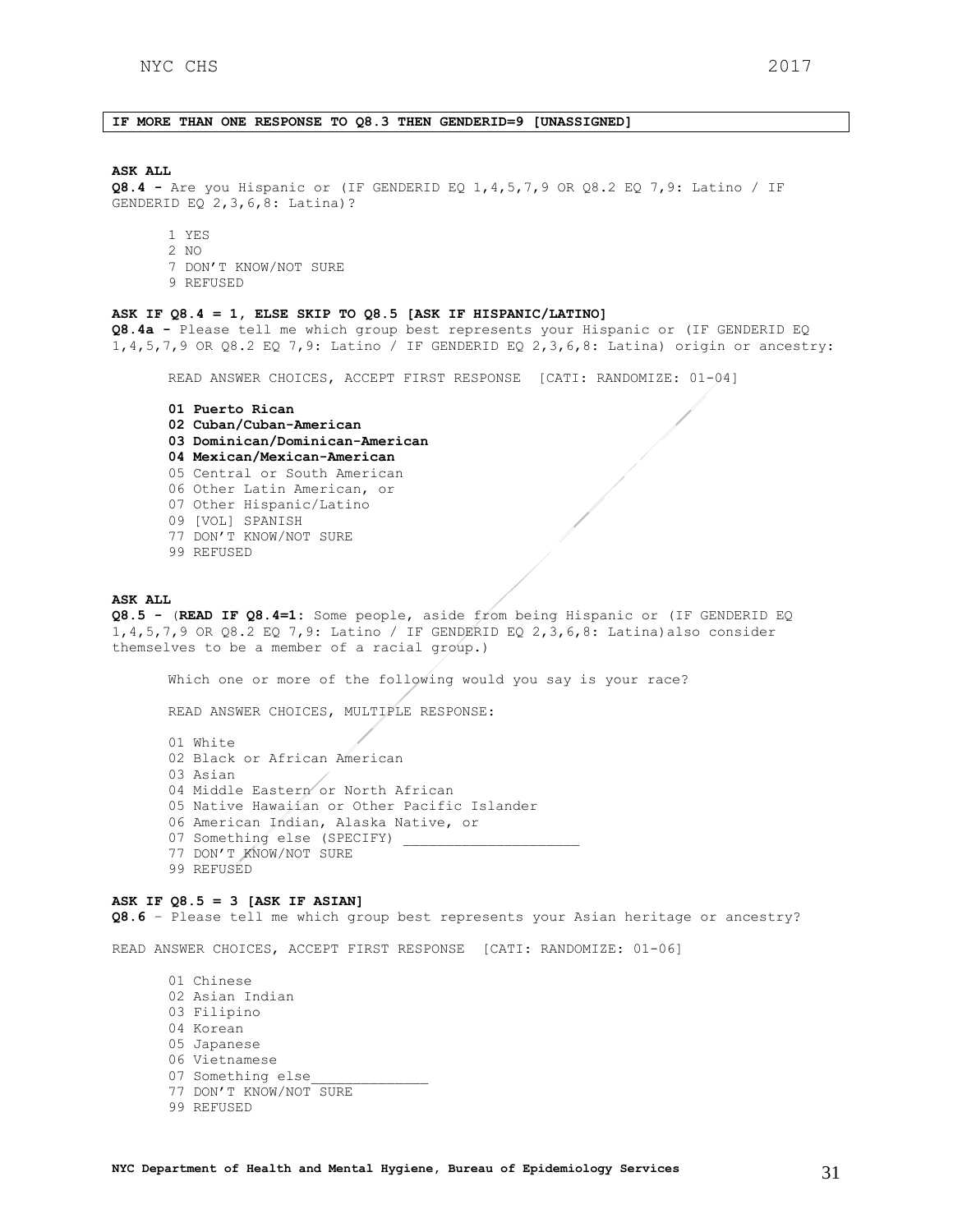## **ASK ALL**

**Q8.7 –** Where were you born? Please tell me the country.

1 USA 2 Outside USA [List of countries, includes Puerto Rico and other US territories **(SKIP TO Q8.6a)**

INTERVIEWER: PUERTO RICO AND OTHER US TERRITORIES ARE CONSIDERED OUTSIDE OF THE UNITED STATES

|       |  |  |  |  | ASK IF $Q8.7 = 2$ [ASK IF BORN OUTSIDE U.S.] |  |
|-------|--|--|--|--|----------------------------------------------|--|
| Q8.7a |  |  |  |  |                                              |  |

60. AFRICA 61. ALBANIA 62. ANTIGUA 01. ARGENTINA 64. AUSTRIA 02. AUSTRALIA 03. BANGLADESH 04. BARBADOS 05. BELARUS 68. BELIZE 06. BOLIVIA 07. BRAZIL 08. CANADA 09. CARIBBEAN 106. CENTRAL AFRICA 10. CHILE 11. CHINA 12. COLOMBIA 13. COSTA RICA 14. CUBA 73. CZECHOSLOVAKIA 15. DOMINICAN REPUBLIC 107. EASTERN AFRICA 16. ECUADOR 17. EGYPT 18. EL SALVADOR 74. ENGLAND 75. EUROPE 19. FRANCE 20. GERMANY 21. GHANA 22. GREECE 78. GRENADA 23. GUATEMALA 111. GUINEA 24. GUYANA 25. HAITI 26. HONDURAS 27. HONG KONG 28. HUNGARY 29. INDIA 81. IRAN 30. IRELAND 31. ISRAEL

32. ITALY 33. JAMAICA 34. JAPAN 35. KOREA 112. LIBERIA 87. MALAYSIA 114. MALI 36. MEXICO 37. NICARAGUA 38. NIGERIA 104. NORTHERN AFRICA 39. PAKISTAN 40. PANAMA 41. PERU 42. PHILIPPINES 43. POLAND 44. PUERTO RICO 45. ROMANIA 46. RUSSIA 113. SENEGAL 47. SIERRA LEONE 48. SOUTH AMERICAN 49. SPAIN 108. SOUTHERN AFRICA 102. ST. LUCIA 103. ST. VINCENT 50. TAIWAN 51. TRINIDAD AND TOBAGO 52. TURKEY 53. UKRAINE 54. UNITED KINGDOM (INCLUDES ENGLAND, N. IRELAND, SCOTLAND, WALES) 109. UZBEKISTAN 55. VENEZUELA 56. VIETNAM 110. VIRGIN ISLANDS 105. WESTERN AFRICA 57. WEST INDIAN 58. YUGOSLAVIA 66. OTHER (SPECIFY) 77. DON'T KNOW/NOT SURE

99. REFUSE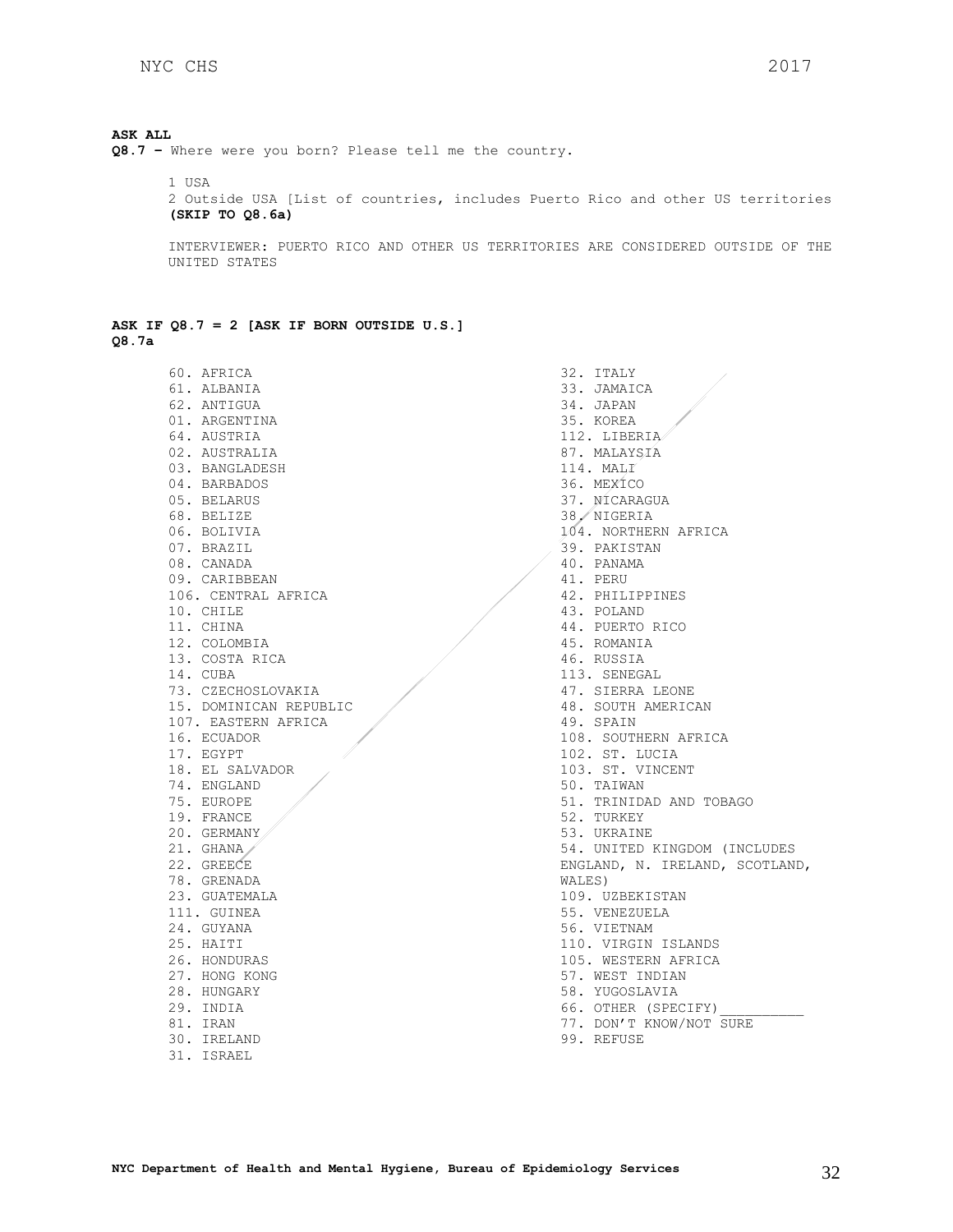**ASK ALL Q8.9 -** Are you. . . READ ALL RESPONSES: 1 Married 2 Divorced 3 Widowed 4 Separated 5 Never married, or 6 A member of an unmarried couple living together or partnered 7 DON'T KNOW/NOT SURE 9 REFUSED **ASK ALL Q8.10 -** Now I'll read a list of terms people sometimes use to describe themselves: [IF GENDERID = 1,4,5- READ] Are you gay, straight - that is not gay, bisexual, or something else. [IF GENDERID = 2,3,6,8,9 – READ] Are you lesbian or gay, straight - that is not lesbian or gay, bisexual, or something else. [IF  $Q8.2 = 7$  OR 9 - READ] Are you gay, straight - that is not gay or lesbian, bisexual, or something else. READ RESPONSES AGAIN IF NEEDED: 1 Gay [GENDERID =  $2,3,6,8,9$  - READ: or lesbian] 2 Straight, that is not gay 3 Bisexual, or 4 Something else 7 DON'T KNOW/NOT SURE 9 REFUSED **IF Q8.10 = 7 [ASK IF DON'T KNOW TO Q8.10] Q8.10a –** Do you not understand the words, are you not sure yet, or do you mean something else? 1 Don't understand the words 2 Not sure yet, or 3 Something else 7 DON'T KNOW/NOT SURE 9 REFUSED

**IF Q8.10 = 4 OR Q8.10a = 3 [ASK IF 'SOMETHING ELSE' TO Q8.10 OR Q8.10A] Q8.10b –**What do you mean by something else? (SPECIFY)\_\_\_\_\_\_\_\_\_\_\_\_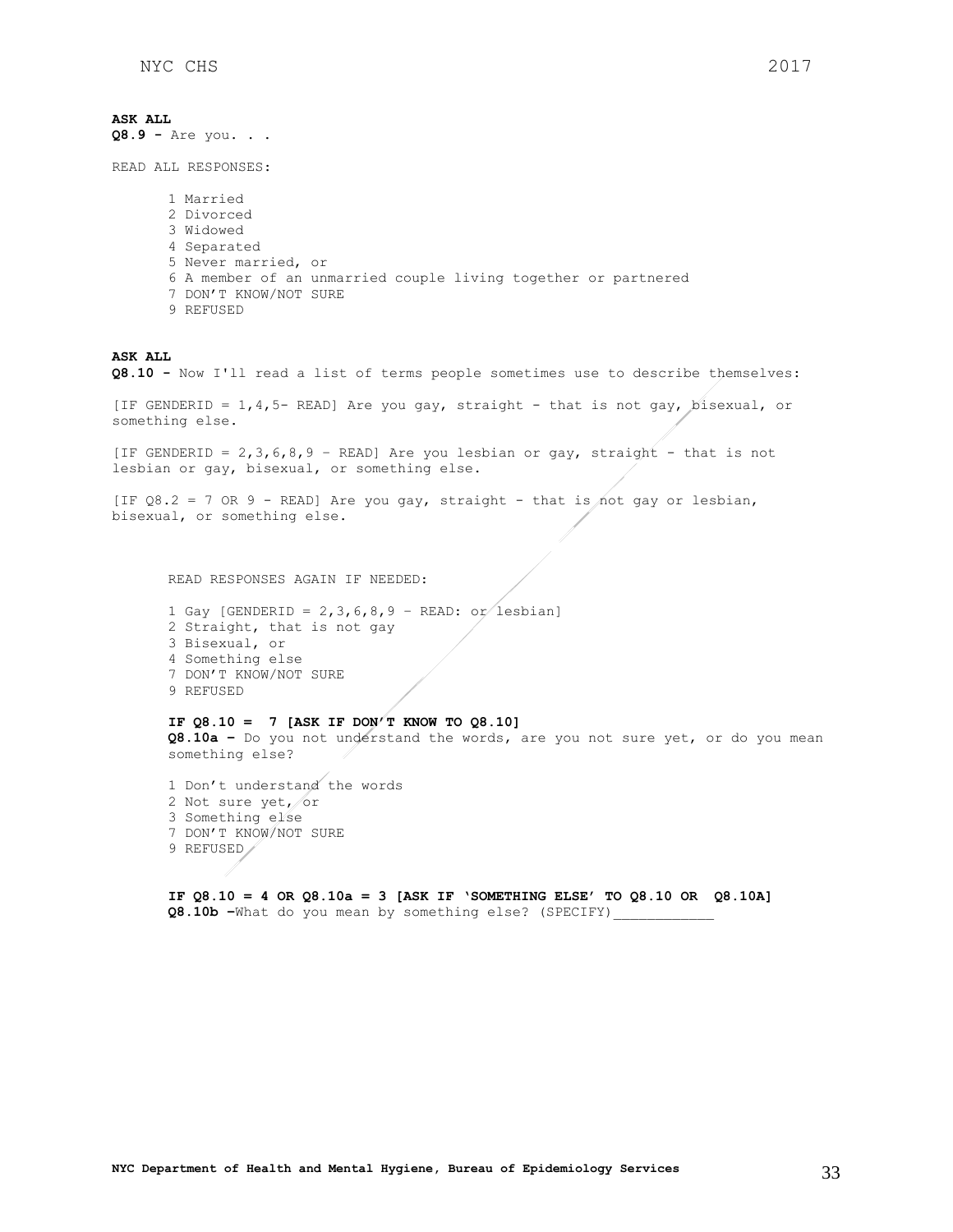**READ: Now a few more questions about yourself and your household.**

**ASK ALL**

**Q8.11 -** What is the highest grade or year of school you completed?

READ IF NEEDED:

1 Never attended school or only attended kindergarten 2 Grades 1 through 8 (ELEMENTARY) 3 Grades 9 through 11 (SOME HIGH SCHOOL) 4 Grade 12 or GED (HIGH SCHOOL GRADUATE) 5 College 1 year to 3 years (SOME COLLEGE OR TECHNICAL SCHOOL, ASSOCIATES DEGREE), or 6 College 4 years or more (COLLEGE GRADUATE)? 7 DON'T KNOW/NOT SURE 9 REFUSED

#### **ASK IF PTYPE=1 [ASK IF CELL PHONE INTERVIEW]**

**CQHH -** How many members of your household, INCLUDING YOURSELF, are 18 years of age or older?

READ IF NEEDED: Household members are those who spend a majority of their time living in the household.

RECORD 99 FOR REFUSED/DK

Number of adults [RANGE 1-20]

#### **ASK ALL**

**Q8.12 -** How many children 17 years old or younger usually live or stay with you?

READ IF NEEDED: Include all children who live or stay with you.

- NUMBER OF CHILDREN [RANGE  $/0-25$ ]
- 77 DON'T KNOW/NOT SURE
- 99 REFUSED

**ASK IF Q8.12 GREATER THAN 0 BUT NOT 77 OR 99 [ASK IF CHILDREN IN HOUSEHOLD] Q8.12b** - ([IF  $Q8.12 = 1$ ] Is this child / [IF  $Q8.12$  GT 1] How many of these children are) **0 to 13 years old**?

READ IF NEEDED: Include all children who live or stay with you.

INTERVIEWER: IF ONLY ONE CHILD IN THE HH AND RESPONDENT SAYS 'YES' ENTER '1', IF NO ENTER '0'

NUMBER OF CHILDREN [RANGE 0-25] 77 DON'T KNOW 99 REFUSED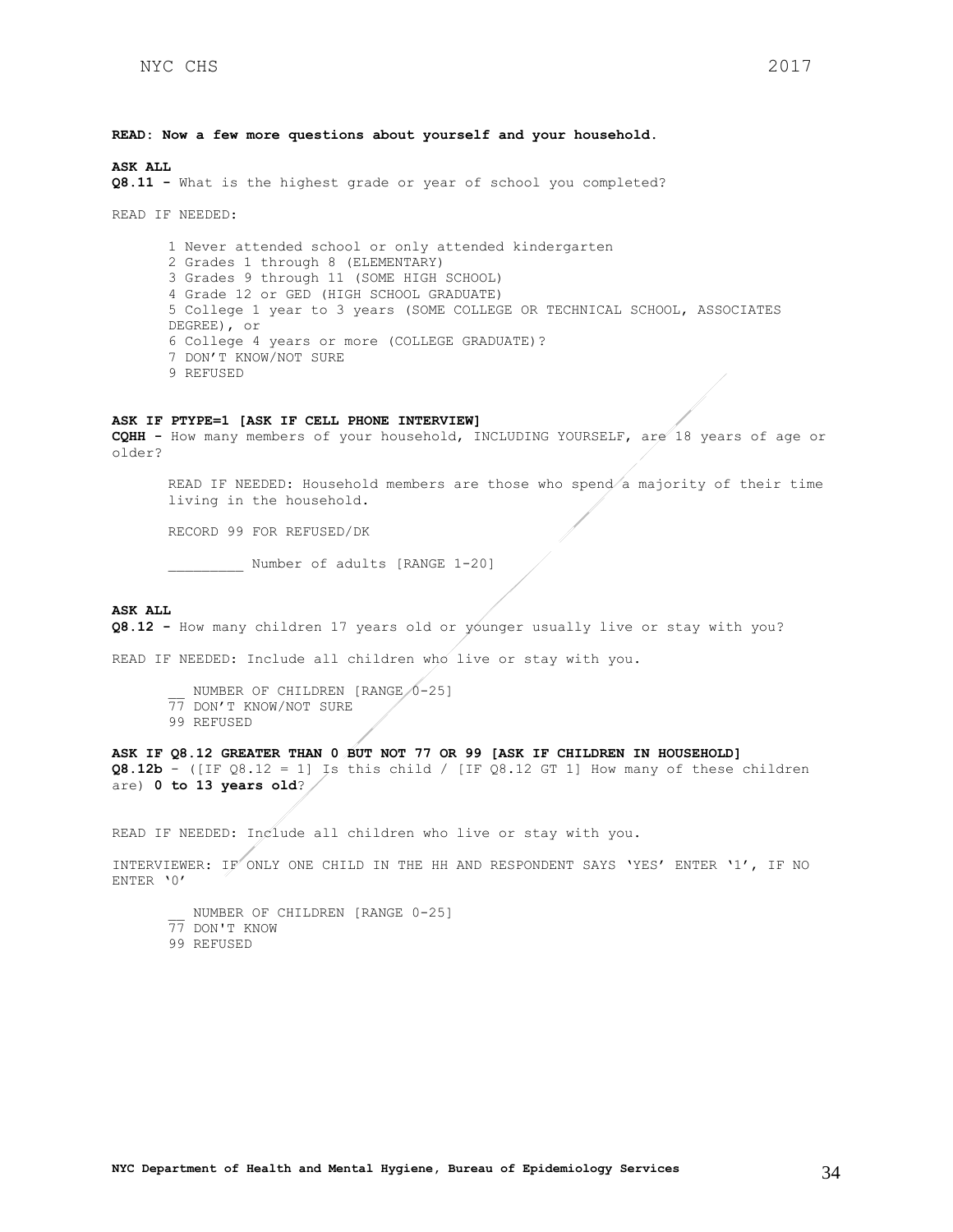**ASK IF Q8.12b GREATER THAN 0 BUT NOT 77 OR 99, ELSE SKIP TO Q8.13 Q8.12c** - ([IF Q8.12b = 1] Is this child  $0$  to 5 years old? / [IF Q8.12b GT 1] How many of these [Q8.12b] children are) **0 to 5 years old**? Please count any child, no matter how young.

[IF Q8.12b GT 1: READ IF NEEDED: Include all children who live or stay with you.]

[IF CHILD 1=1 INTERVIEWER: IF RESPONDENT SAYS 'YES' ENTER '1', IF NO ENTER '0']

NUMBER OF CHILDREN [RANGE 0-25] 77 DON'T KNOW 99 REFUSED

**VARIABLES FOR NYC KIDS**

**CATI: Create variable QS.2B to store total number of children ages 6-13 QS.2B = Q8.12b – Q8.12c**

**CATI: Create variable SOTHER to store total number of other children 0-13**  $SOTHER = Q8.12b - 1$ 

**CATI: Create variable QS.2A to store total number of children 0-5 QS.2A = Q8.12c**

**CATI: IF 1<=Q8.12b<=25 THEN CHILD\_ELIG=1 (CHS COMPLETE) CATI: 1<=Q8.12\_16<=25 AND (QCONF\_ADULT16=1 OR HH16a=1) THEN CHILD\_ELIG=2 (CHS SCREENOUT – MINOR) CATI: 1<=Q8.12\_16<=25 AND ((CONF\_PRVRES=2, 7, OR 9 or QHH=88)) THEN CHILD\_ELIG=3 (CHS SCREENOUT – NOT A HOUSEHOLD) CATI: 1<=Q8.12\_16<=25 AND (REPICATE INELIGIBLE TERMINATE) THEN CHILD\_ELIG=4 (CHS QUOTA OUT)**

**ASK ALL Q8.13 -** Are you currently. . .

01 Employed for wages or salary

IF R DOES NOT PICK #1, READ ALL OF THE REMAINING ANSWER CHOICES

02 Self-employed 03 A Homemaker 04 A Student 05 Retired 06 Unable to work 07 Unemployed for 1 year or more, or 08 Unemployed for less than 1 year ? 77 DON'T KNOW/NOT SURE 99 REFUSED

**CATI Note: Only one choice can be entered. Entries must be zero filled.**

**If Q8.12 or CQHH = 77 or 99, skip to Q8.15 Create new field NHOUSE = QHH/CQHH (Number of adults) + Q8.12(Number of Children) USE NHOUSE to create a field (PVTYLVL) to populate the fill for Q8.14 IF NHOUSE = 1 THEN PVTYLVL = 12,060** IF NHOUSE =  $2$  THEN PVTYLVL =  $16,240$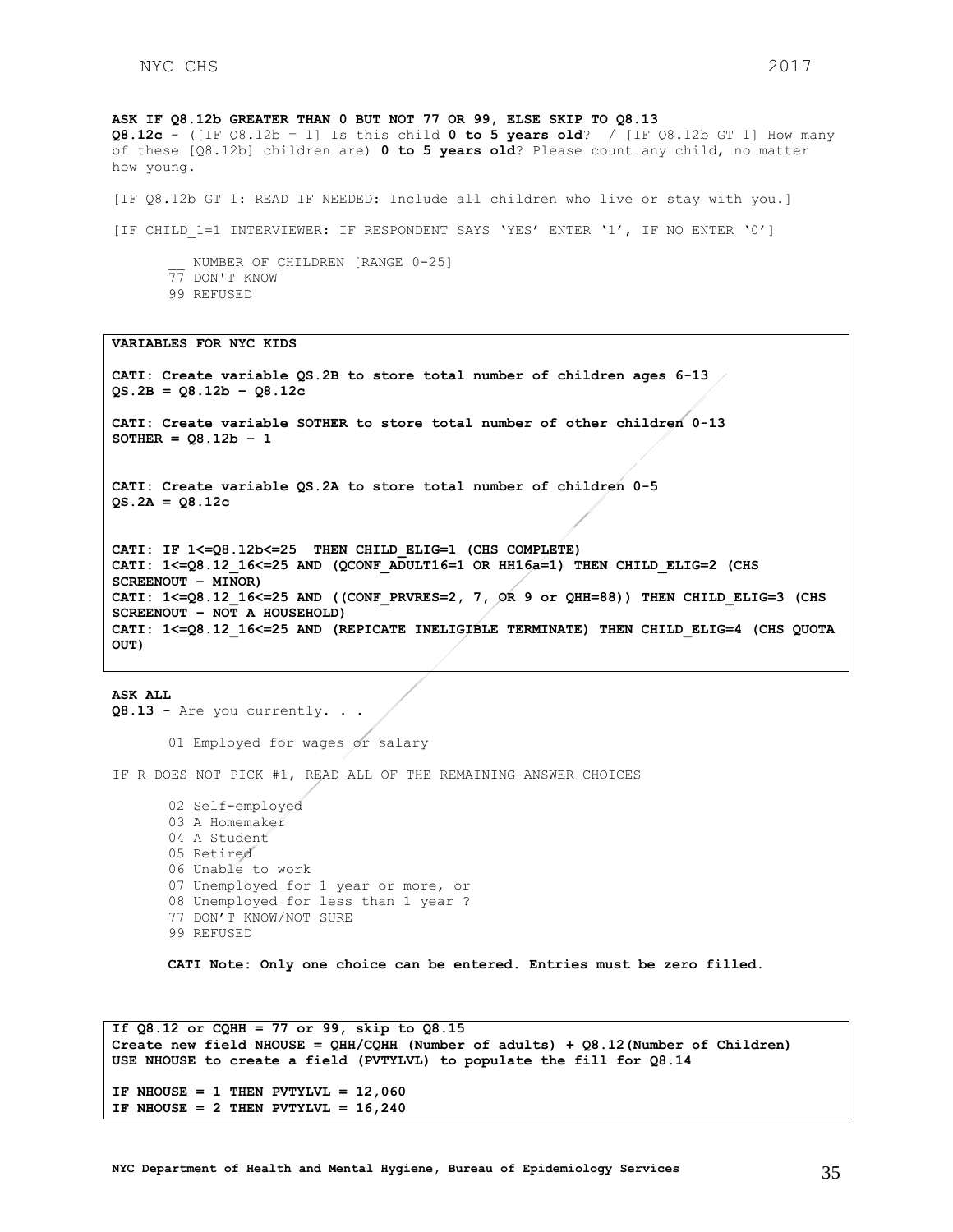```
IF NHOUSE = 3 THEN PVTYLVL = 20,420IF NHOUSE = 4 THEN PVTYLVL = 24,600IF NHOUSE = 5 THEN PVTYLVL = 28,780
IF NHOUSE = 6 THEN PVTYLVL = 32,960
IF NHOUSE = 7 THEN PVTYLVL = 37,140
IF NHOUSE = 8 THEN PVTYLVL = 41,320
IF NHOUSE GT 8 THEN PVTYLVL = 41,320 + (NHOUSE-8 * 4,180)
```
**READ SCREEN:** The next question is about your combined household income. [READ IF NHOUSE>1: By household income we mean the combined income from everyone living in the household including even roommates or those on disability income.]

#### **ASK ALL**

**Q8.14** - Is your household's annual income from all sources:

02 Less than \$ (**PVTYLVL**\*2) IF "NO," ASK 05; IF "YES," ASK 01 01 Less than (PVTYLVL) IF "NO," CODE 02 (100-199%); IF "YES," CODE 01 (< 100%) 05 Less than \$ (**PVTYLVL**\*5) IF "NO," ASK 06 (500-599%); IF "YES," ASK 04 (300- 399%) 06 Less than \$ (**PVTYLVL**\*6) IF "NO," CODE 07 (>600%); IF "YES," CODE 06 (500- 599%) 04 Less than \$ (**PVTYLVL**\*4) IF "NO," CODE 05; IF "YES," ASK 03 (200-299%) 07 \$ (**PVTYLVL**\*6) 03 Less than \$ (**PVTYLVL**\*3) IF "NO," CODE 04; IF "YES," CODE 03 77 DON'T KNOW/NOT SURE 99 REFUSED

### **ASK IF Q8.14\_02 = 77 OR 99, ELSE SKIP TO Q8.15 [ASK IF INCOME REFUSED]**

**Q8.14a** - Can you just tell me if your annual household income is less than \$ **PVTYLVL**?

1 YES 2 NO 7 DON'T KNOW/NOT SURE 9 REFUSED

### **ASK IF Q8.14 IS 100%-199% FPL [Q8.14=2 OR Q8.14a=2]**

**Q8.14b –** Is your combined household's annual income from all sources less than [PVTYLVL\*1.38]?

1 YES 2 NO

- 7 DON'T KNOW/NOT SURE
- 9 REFUSED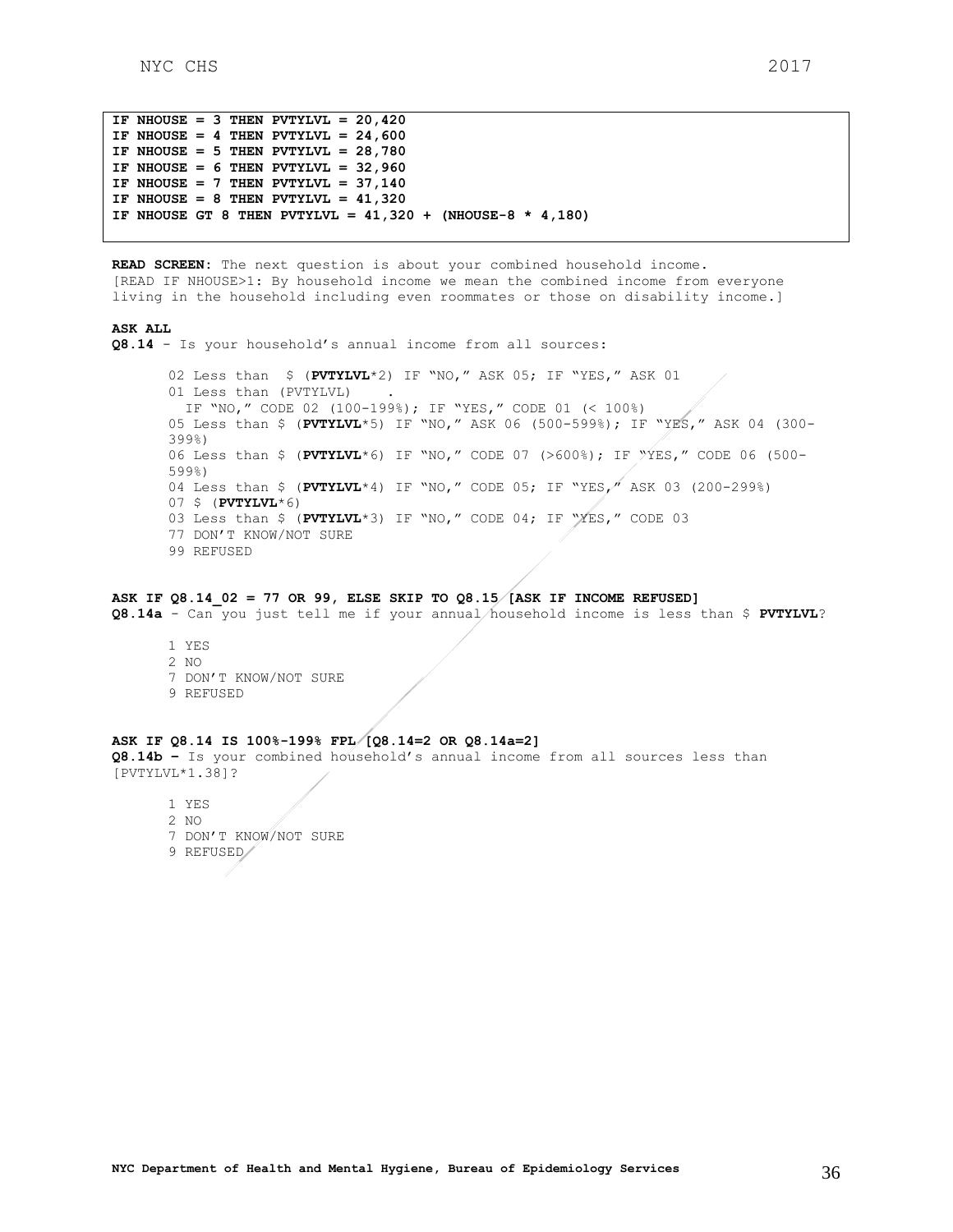### **IF Q2.1 = 2, 7,9 AND Q8.14 = 01 OR Q8.14a = 1 OR Q8.14b = 1 THEN READ:**

You indicated earlier that you do not currently have any health coverage. I just want to let you know that you may be eligible for free health insurance. You can call 311 for more information.

#### **ASK ALL**

**Q8.15** - About how tall are you without shoes?

READ IF NEEDED: You can answer in either feet and inches OR in centimeters.

**NOTE: If respondent answers in metrics put "9" in first column ROUND FRACTIONS DOWN**

/ Height (feet/inches or meters/centimeters) [RANGES FEET=3-9/INCHES= 0-11 || METERS=0-3/CENTIMETERS=0-275] 7777 Don't Know 9999 Refused

YOU MUST ENTER EITHER BOTH FEET AND INCHES OR CENTIMETERS - NOT BOTH. IF 0 (ZERO) INCHES, PLEASE ENTER ZERO. DO NOT LEAVE BLANK.

CATI NOTE: REQUIRE BOTH FEET AND INCHES OR CENTIMETERS. DO NOT ALLOW ENTRY OF BOTH. IF 0 (ZERO) INCHES, MUST ENTER ZERO. CANNOT HAVE MISSING INCHES AND NOT MISSING FEET, OR MISSING FEET AND NOT MISSING INCHES.

### **ASK ALL**

Q8.16 - About how much do you weigh without shoes?

READ IF NEEDED: You can answer in either pounds OR kilograms.

## **NOTE: If respondent answers in metrics put "9" in first column ROUND FRACTIONS UP**

\_ \_ \_ \_ Weight (pounds or kilograms) [RANGES POUNDS=50-600 || KILOGRAMS= 20-275] 7777 Don't Know 9999 Refused

YOU MUST ENTER EITHER POUNDS OR KILOGRAMS - NOT BOTH.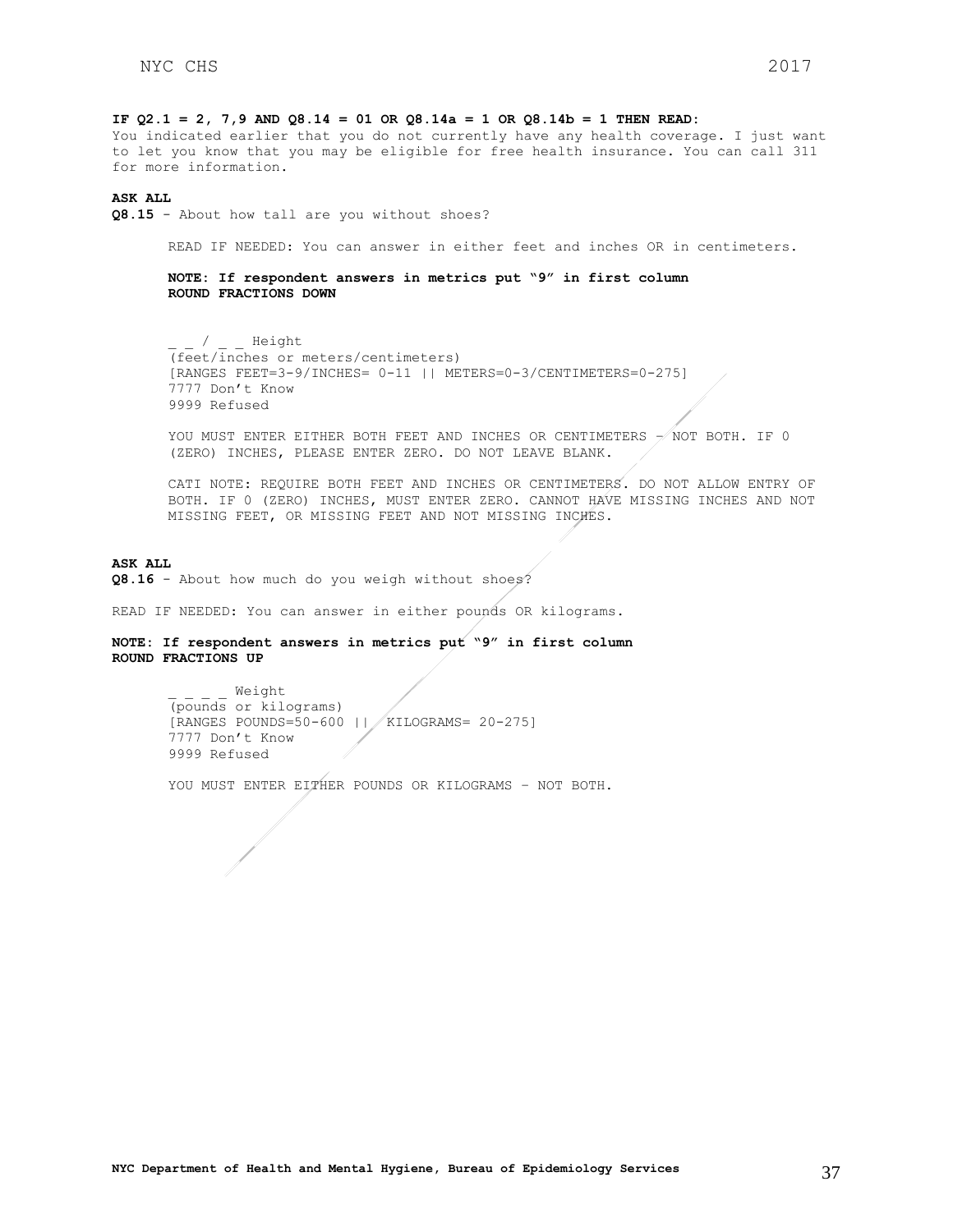#### **BMI FOLLOW-UP QUESTIONS**

IF Q8.16 (WEIGHT) = 9999 OR 7777 AND Q8.15 (HEIGHT)  $\neq$  9999 OR 7777 (IS NOT MISSING), THEN PUT HEIGHT INTO BMI CALCULATOR AND ASK Q8.17a, Q8.17b, Q8.17c, Q8.17d (OR ASK Q8.17e, Q8.17f, Q8.17g, Q8.17h FOR METRIC).

IF Q8.15 (HEIGHT) = 9999 OR 7777 AND Q8.16 (WEIGHT) ≠ 9999 OR 7777 (IS NOT MISSING), THEN PUT WEIGHT INTO BMI CALCULATOR AND ASK Q8.18a, Q8.18b, Q8.18c, Q8.18d (OR ASK Q8.18e, Q8.18f, Q8.18g, Q8.18h FOR METRIC).

BMI =  $703 * LBS / inches SQ$ 

CRITICAL WEIGHT FOR ENGLISH VERY OBESE: =  $.049 * (Q8.15 height IN) * (Q8.15 height IN)$ 

CRITICAL WEIGHT FOR ENGLISH OBESE: =  $.0427 * (Q8.15 height IN) * (Q8.15 height IN)$ 

CRITICAL WEIGHT FOR ENGLISH OVERWEIGHT: = .0356\*(Q8.15 height IN)\*(Q8.15 height IN)

CRITICAL WEIGHT FOR ENGLISH UNDERWEIGHT: = .0263\*(Q8.15 height IN)\*(Q8.15 height IN)

**ASK IF Q8.16 = 9999 OR 7777 AND Q8.15 ≠ 9999 OR 7777, ELSE SKIP TO Q9.1 [ASK IF EITHER WEIGHT OR HEIGHT IS DON'T KNOW OR REFUSED] Q8.17a** - Do you weigh less than [critical weight for **OBESE**]?

1 YES, WEIGH LESS **[SKIP TO Q8.17c]** 2 NO, DON'T WEIGH LESS **[SKIP TO Q8.17b]** 7 DON'T KNOW/NOT SURE

9 REFUSED

**ASK IF Q8.17a = 2, ELSE SKIP TO Q8.17c Q8.17b** – Do you weigh less than [critical weight for **VERY OBESE**]?

> 1 YES, WEIGH LESS 2 NO, DON'T WEIGHT LESS

7 DON'T KNOW/NOT SURE

9 REFUSED

**ASK IF Q8.17a = 1,** *ELSE SKIP TO Q9.1* **Q8.17C** – Do you weigh less than [critical weight for **OVERWEIGHT**]?

 1 YES, WEIGH LESS**[SKIP TO Q8.17d]** 2 NO, DON'T WEIGHT LESS 7 DON'T KNOW/NOT SURE 9 REFUSED

**ASK IF Q8.17c = 1,** *ELSE SKIP TO Q9.1*

**Q8.17d** – Do you weigh less than [critical weight for **UNDERWEIGHT**]

- 1 YES, WEIGH LESS 2 NO, DON'T WEIGHT LESS 7 DON'T KNOW/NOT SURE
- 9 REFUSED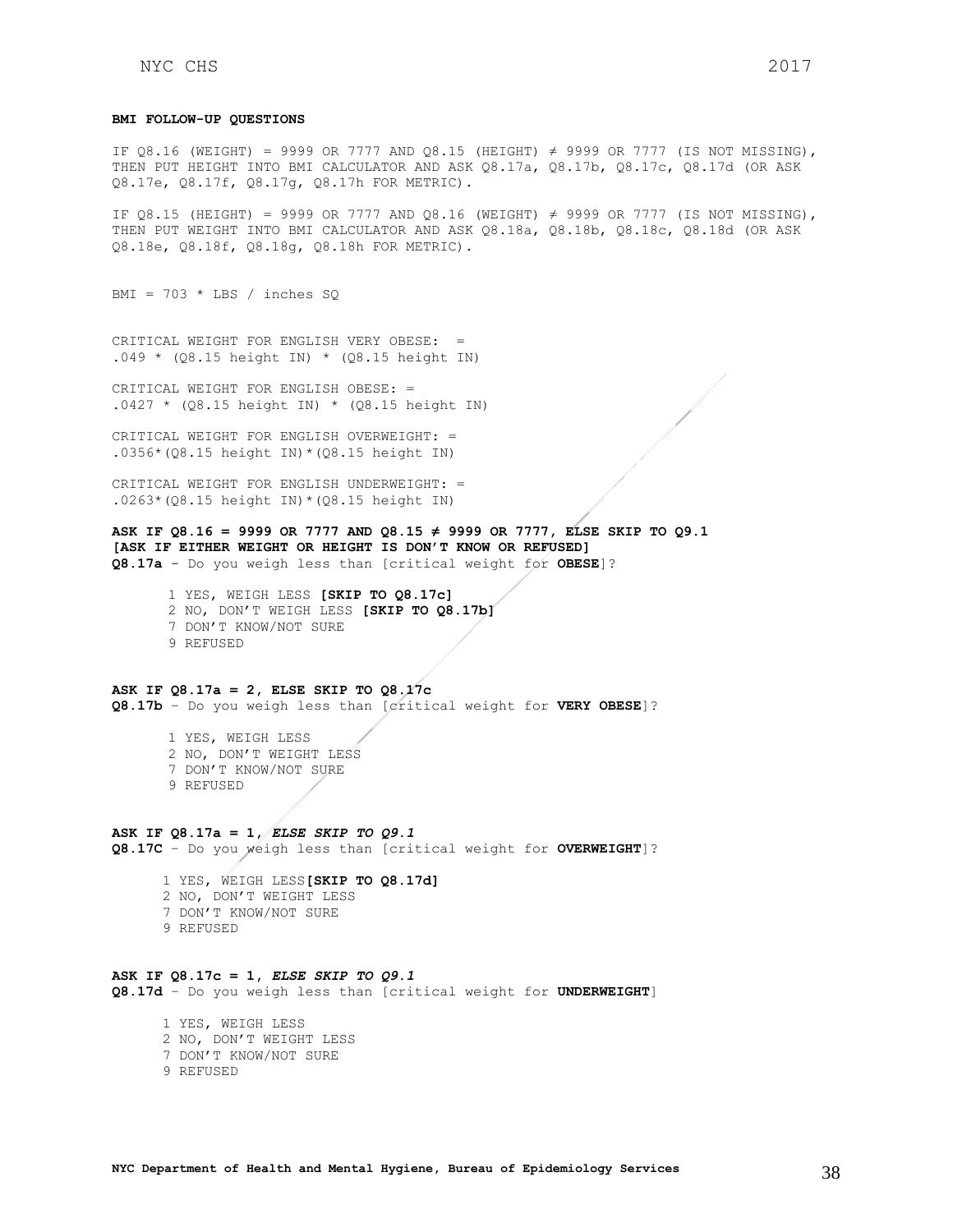CRITICAL WEIGHT FOR METRIC VERY OBESE = .0035 \* (Q8.15 height CM) \* (Q8.15 height CM)

CRITICAL WEIGHT FOR METRIC OBESE  $= .003 * (Q8.15 height CM) * (Q8.15 height CM)$ 

CRITICAL WEIGHT FOR METRIC OVERWEIGHT  $= .0025*$  (Q8.15 height CM) \* (Q8.15 height CM)

CRITICAL WEIGHT FOR METRIC UNDERWEIGHT = .00185\* (Q8.15 height CM)\*(Q8.15 height CM)

**ASK IF Q8.16 = 9999 OR 7777 AND Q8.15 ≠ 9999 OR 7777, ELSE SKIP TO Q9.1 Q8.17e** - Do you weigh less than [critical weight for **METRIC OBESE**]?

 1 YES, WEIGH LESS**[SKIP TO Q8.17g]** 2 NO, DON'T WEIGH LESS**[SKIP TO Q8.17f]** 7 DON'T KNOW/NOT SURE 9 REFUSED

**ASK IF Q8.17e = 2, ELSE SKIP TO Q8.17g Q8.17f** – Do you weigh less than [critical weight for **METRIC VERY OBESE**]?

 1 YES, WEIGH LESS 2 NO, DON'T WEIGHT LESS 7 DON'T KNOW/NOT SURE 9 REFUSED

## **ASK IF Q8.17e = 1,** *ELSE SKIP TO Q9.1*

**Q8.17g** – Do you weigh less than [critical weight for **METRIC OVERWEIGHT**]?

 1 YES, WEIGH LESS **[SKIP TO Q8.17h]** 2 NO, DON'T WEIGHT LESS 7 DON'T KNOW/NOT SURE 9 REFUSED

**ASK IF Q8.17g = 1,** *ELSE SKIP TO Q9.1* **Q8.17h** – Do you weigh less than [critical weight for **METRIC UNDERWEIGHT**]

 1 YES, WEIGH LESS 2 NO, DON'T WEIGHT LESS 7 DON'T KNOW/NOT SURE 9 REFUSED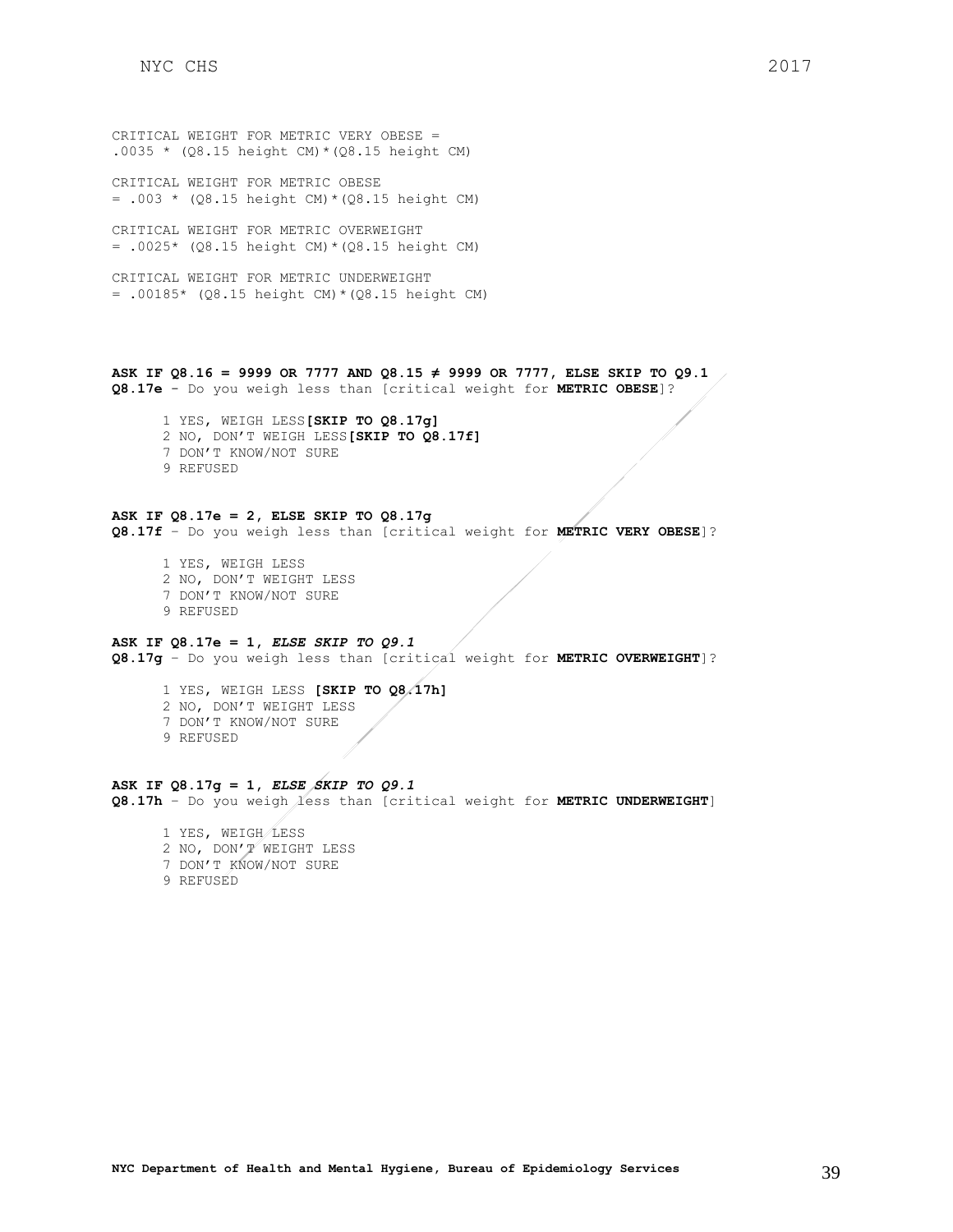CRITICAL HEIGHT IN INCHES FOR VERY OBESE = SQUARE ROOT OF (20.09 \* Q8.16 weight LB) CRITICAL HEIGHT IN INCHES FOR OBESE:  $=$  SQUARE ROOT OF (23.43  $*$  Q8.16 weight LB) CRITICAL HEIGHT IN INCHES FOR OVERWEIGHT:  $=$  SQUARE ROOT OF (28.12  $*$  Q8.16 weight LB) CRITICAL HEIGHT IN INCHES FOR UNDERWEIGHT:  $=$  SQUARE ROOT OF (38  $*$  Q8.16 weight LB) THEN CONVERT TO FEET, INCHES **ASK IF Q8.15 = 9999 OR 7777 AND Q8.16 ≠ 9999 OR 7777, ELSE SKIP TO Q9.1 Q8.18a-** Is your height less than [critical height for **OBESE**]? 1 YES, LESS **[SKIP TO Q8.18b]** 2 NO, NOT LESS **[SKIP TO Q8.18c]** 7 DON'T KNOW/NOT SURE 9 REFUSED **ASK IF Q8.18a = 1,** *ELSE SKIP TO Q8.18c* **Q8.18b-** Is your height less than [critical height for **VERY OBESE**]? 1 YES, LESS 2 NO, NOT LESS 7 DON'T KNOW/NOT SURE 9 REFUSED

**ASK IF Q8.18a = 2,** *ELSE SKIP TO Q9.1* **Q8.18c -** Is your height less than [critical height for **OVERWEIGHT**]?

> 1 YES, LESS 2 NO, NOT LESS **[SKIP TO Q8.18d]** 7 DON'T KNOW/NOT SURE 9 REFUSED

## **ASK IF Q8.18c = 2,** *ELSE SKIP TO Q9.1*

Q8.18d - Is your height less than [critical height for UNDERWEIGHT]?

- 1 YES, LESS 2 NO, NOT LESS 7 DON'T KNOW/NOT SURE
- 9 REFUSED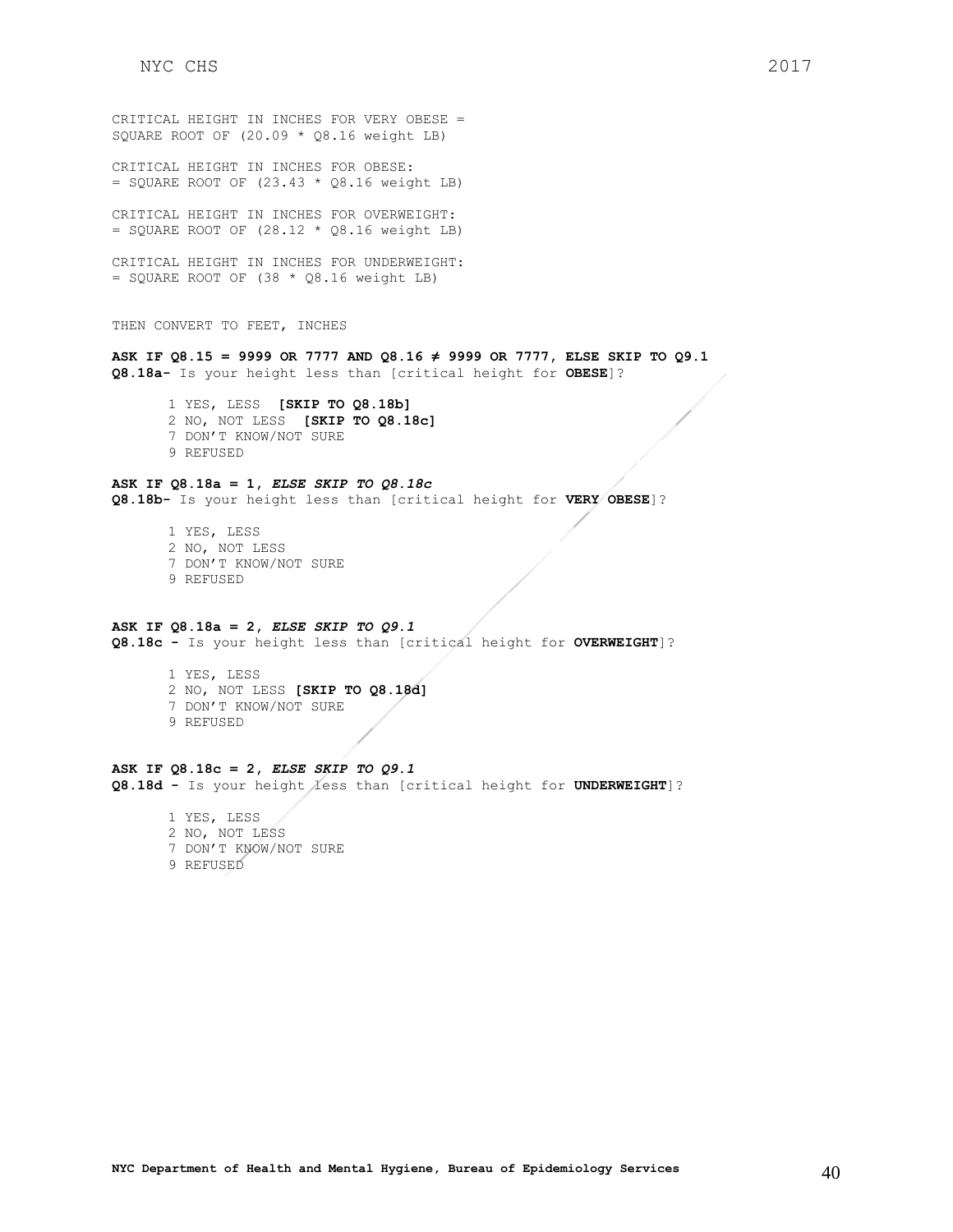CALCULATE CRITICAL HEIGHT FOR METRIC VERY OBESE = SQUARE ROOT OF (286 \* Q8.16 weight KILOS)

CALCULATE CRITICAL HEIGHT FOR METRIC OBESE  $=$  SQUARE ROOT OF (333  $*$  Q8.16 weight KILOS)

CALCULATE CRITICAL HEIGHT FOR METRIC OVERWEIGHT  $=$  SQUARE ROOT OF (400  $*$  Q8.16 weight KILOS)

CALCULATE CRITICAL HEIGHT FOR METRIC UNDERWEIGHT  $=$  SQUARE ROOT OF (540.5  $*$  Q8.16 weight KILOS)

**ASK IF Q8.15 = 9999 OR 7777 AND Q8.16 ≠ 9999 OR 7777, ELSE SKIP TO Q9.1 Q8.18e -** Is your height less than [critical height for **METRICOBESE**]?

1 YES, LESS **[SKIP TO Q8.18f]** 2 NO, NOT LESS **[SKIP TO Q8.18g]** 7 DON'T KNOW/NOT SURE 9 REFUSED

## **ASK IF Q8.18e = 1,** *ELSE SKIP TO Q8.18g*

**Q8.18f -** Is your height less than [critical height for **METRIC VERYOBESE**]?

1 YES, LESS 2 NO, NOT LESS 7 DON'T KNOW/NOT SURE 9 REFUSED

#### **ASK IF Q8.18e = 2,** *ELSE SKIP TO Q9.1*

**Q8.18g -** Is your height less than [critical height for **METRICOVERWEIGHT**]?

1 YES, LESS 2 NO, NOT LESS **[SKIP TO Q8.18h]** 7 DON'T KNOW/NOT SURE 9 REFUSED

**ASK IF Q8.18g = 2,** *ELSE SKIP TO Q9.1* **Q8.18h -** Is your height less than [critical height for **METRICUNDERWEIGHT**]?

1 YES, LESS 2 NO, NOT LESS 7 DON'T KNOW/NOT SURE 9 REFUSED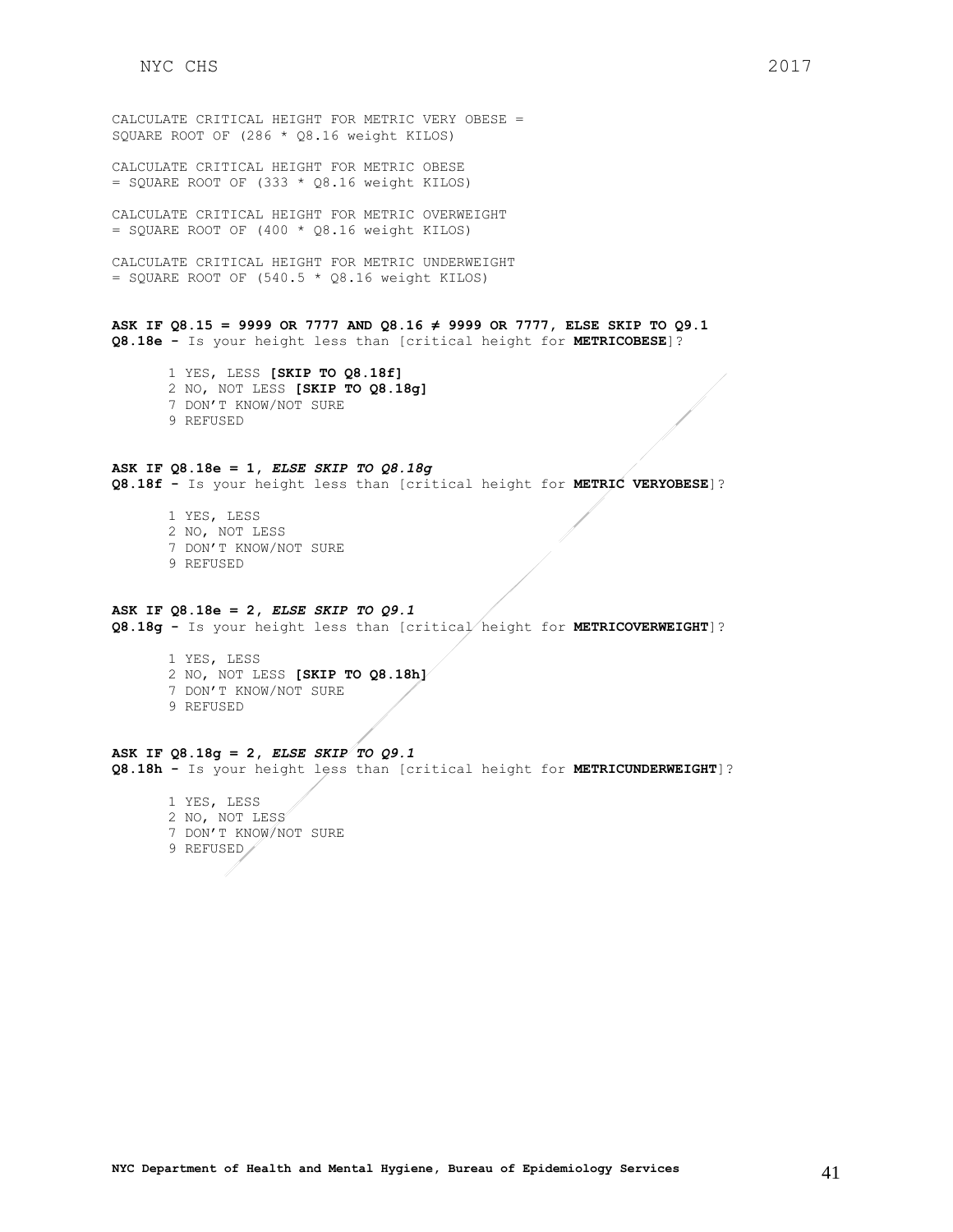## <span id="page-41-0"></span>**NUTRITION**

**READ:** And now some questions about food and drinks.

#### **ASK ALL**

**Q9.1 –** About how many cups of fruit did you eat yesterday? One cup of fruit would equal one large orange, 8 large strawberries, or 1 medium pear.

INTERVIEWER: IF RESPONDENT TELLS YOU WHAT FRUITS HE/SHE ATE, ADD UP THE CUPS AFTER REPEATING THE QUESTION ONCE.

PROBE: You ate (REPEAT ALL THE FRUITS RESPONDENT SAID). That adds up to X cups. Would you say you ate X cups of fruit yesterday?

\_\_\_\_\_\_ NUMBER OF CUPS [CATI RANGE 0 – 50]

77 DON'T KNOW/NOT SURE

99 REFUSED

#### **ASK ALL**

**Q9.2 –** About how many cups of vegetables did you eat yesterday? One cup of vegetables would equal 12 baby carrots, 1 large raw tomato, or 1 large ear of corn.

INTERVIEWER: IF RESPONDENT TELLS YOU WHAT VEGETABLES HE/SHE ATE, ADD UP THE CUPS AFTER REPEATING THE QUESTION ONCE.

PROBE: You ate (REPEAT ALL THE VEGETABLES RESPONDENT SAID). That adds up to X cups. Would you say you ate X cups of vegetables yesterday?

NUMBER OF CUPS [CATI RANGE  $0 - 50$ ]

77 DON'T KNOW/NOT SURE

99 REFUSED

#### **ASK ALL**

**Q9.3** – How often do you drink sugar sweetened soda? Do NOT include diet soda or seltzer.

READ IF NEEDED: How many sodas do you drink per day, per week or per month?

READ IF NEEDED: One drink of soda would equal a 12 ounce can, bottle or glass.

READ IF NEEDED: Please give your best estimate.

1\_\_ PER DAY (RANGE 1-99) 2\_\_ PER WEEK (RANGE 1-99)  $\frac{2}{3}$  PER MONTH (RANGE 1-99)

888 NONE / NEVER / RARELY 777 DON'T KNOW/NOT SURE 999 REFUSED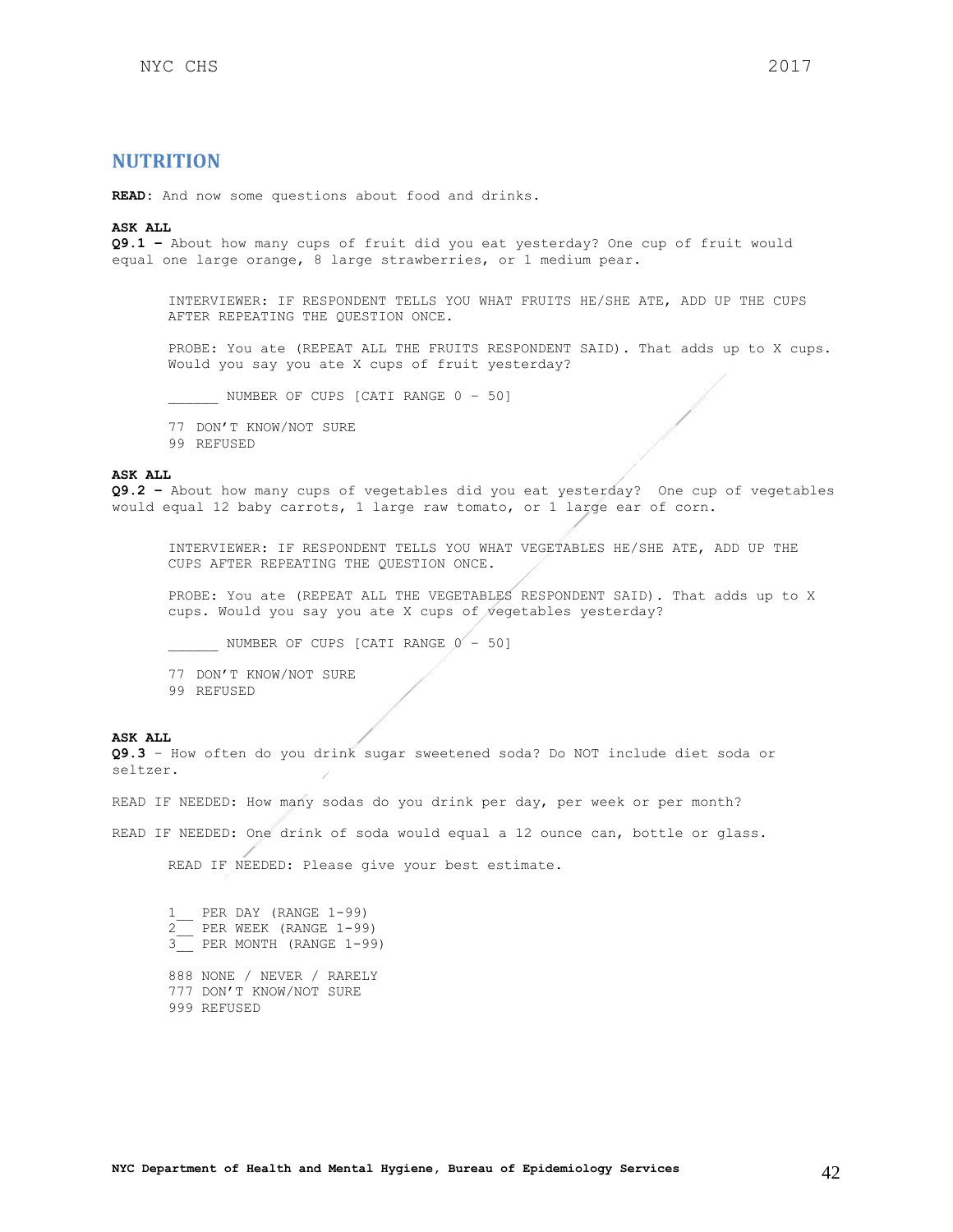**ASK ALL**

**Q9.4 -** How often do you drink other sweetened drinks like sweetened iced tea, sports drinks, fruit punch or other fruit-flavored drinks? Do NOT include diet soda, sugar free drinks, or 100% juice.

READ IF NEEDED: How many sweetened drinks do you drink per day, per week or per month?

READ IF NEEDED: One drink of sweetened drinks would equal a 12 ounce can, bottle or glass.

READ IF NEEDED: Please give your best estimate.

1 PER DAY (RANGE 1-99) 2\_\_ PER WEEK (RANGE 1-99) 3 PER MONTH (RANGE 1-99) 888 NONE / NEVER / RARELY 777 DON'T KNOW/NOT SURE 999 REFUSED **CATI NOTE: ONLY ALLOW ONE FIELD TO BE ENTERED.**

**ASK ALL**

**Q9.5 –** How many glasses of plain water did you drink yesterday? Plain water includes tap water, bottled plain water, plain seltzer water, and water from a drinking fountain or water cooler?

READ IF NEEDED: One glass would equal 8 ounces.

READ IF NEEDED: Please give your best estimate.

\_\_\_\_\_ (RANGE 0-99) 777 DON'T KNOW/NOT SURE 999 REFUSED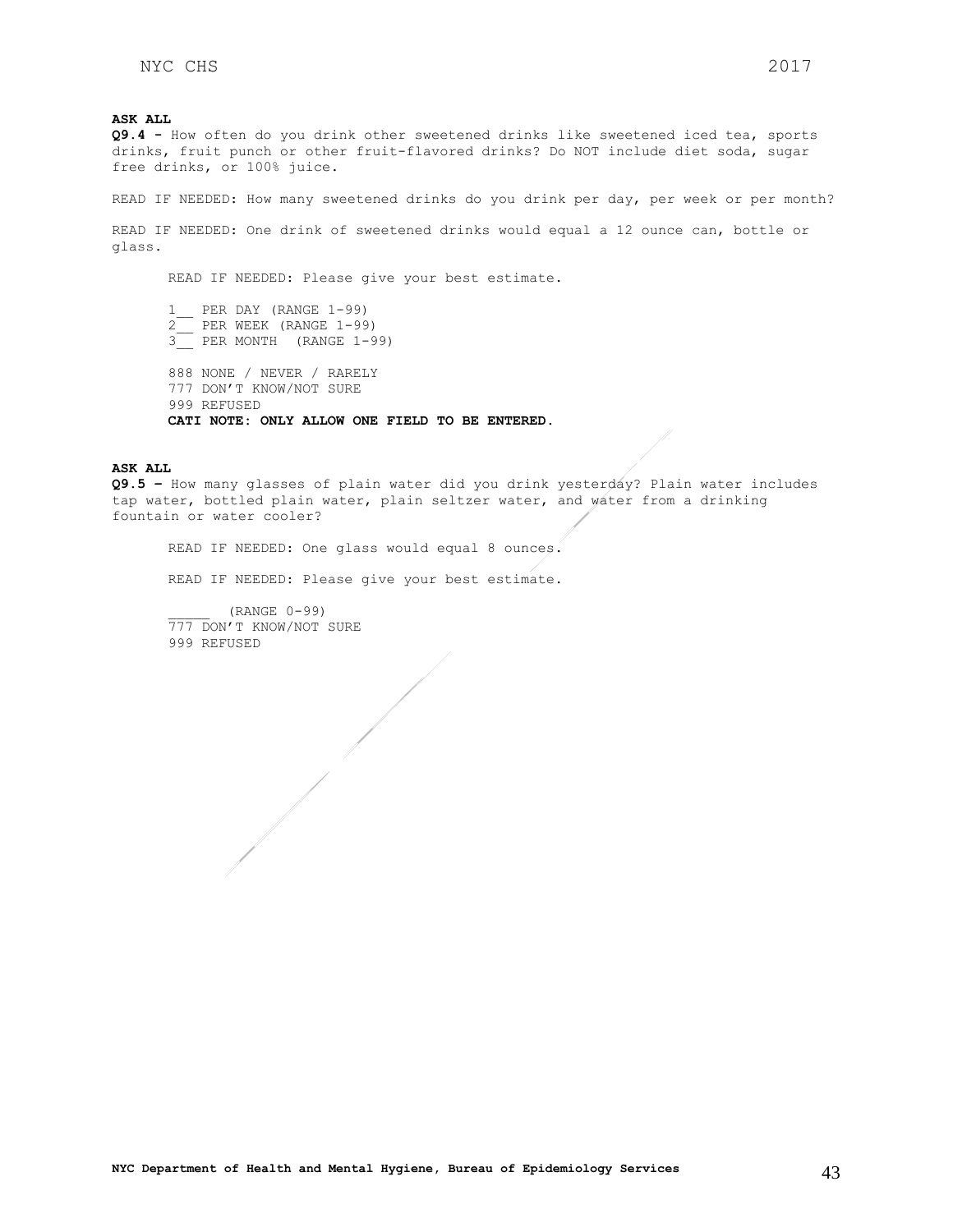## <span id="page-43-0"></span>**FOOD INSECURITY**

## **PROGRAMMER: ASK IF REP GE 31.**

**ASK ALL**

**Q10.2 –** In last the last six months, which of the following best describes the food eaten in your household – 1) you had enough of the kinds of food you wanted to eat, 2) you had enough but not always the kinds of food you wanted to eat, 3) sometimes there was not enough to eat, or 4) often there was not enough to eat.

INTERVIEWER: If asked for support services, offer 311.

READ IF NEEDED:

1 You had enough of the kinds of foods you wanted to eat 2 You had enough, but not always the kinds of food you wanted to eat 3 Sometimes there was not enough to eat 4 Often there was not enough to eat 7 DON'T KNOW/NOT SURE 9 REFUSED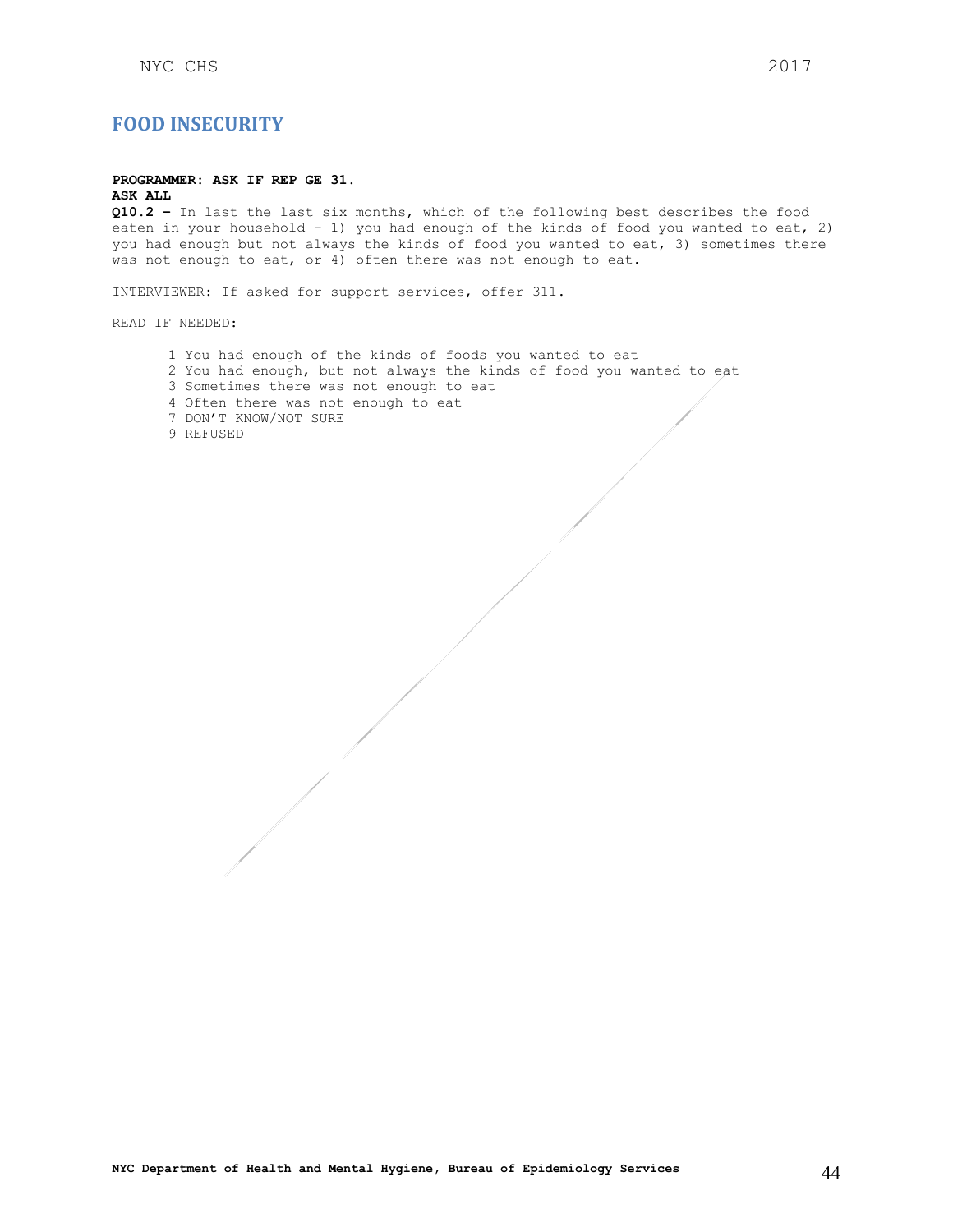## <span id="page-44-0"></span>**PHYSICAL ACTIVITY**

### **READ: Now I will ask you some questions about physical activity.**

### **ASK ALL**

**Q11.1 -** During the past 30 days, other than your regular job, did you participate in any physical activities or exercises such as running, calisthenics, golf, gardening, or walking for exercise?

- 1 YES
- 2 NO
- 7 DON'T KNOW/NOT SURE
- 9 REFUSED

#### **ASK ALL**

**Q11.2 –** In the past 12 months, how often have you ridden a bicycle in one of the five boroughs of New York City? Would you say once a week or more, several times a month, at least once a month, a few times a year, or never?

IF ASKED: This does not include a stationary bike.

1 ONCE A WEEK OR MORE 2 SEVERAL TIMES A MONTH 3 AT LEAST ONCE A MONTH 4 A FEW TIMES A YEAR 5 NEVER 6 [VOL] PHYSICALLY UNABLE TO RIDE A BIKE 7 DON'T KNOW/NOT SURE 9 REFUSED

#### **ASK IF Q11.3-Q11.6 IF ASK IF QXVERS=1.**

### **SCREEN: Now I am going to ask you about vigorous physical activity and then about moderate and light physical activity.**

### **ASK ALL**

**Q11.3** - How often do you do vigorous leisure-time physical activities for at least 10 minutes that cause heavy sweating or large increases in breathing or heart rate?

READ IF NEEDED: How many times per day, per week, per month or per year do you do these activities?

1\_\_ PER DAY (RANGE: 1-4) 2 PER WEEK (RANGE:  $1 - 28$ ) 3\_\_ PER MONTH (RANGE: 1 - 120)  $4$  PER YEAR (RANGE:  $1 - 1456$ ) 666 UNABLE TO DO THIS ACTIVITY 888 NEVER 777 DON'T KNOW/NOT SURE 999 REFUSED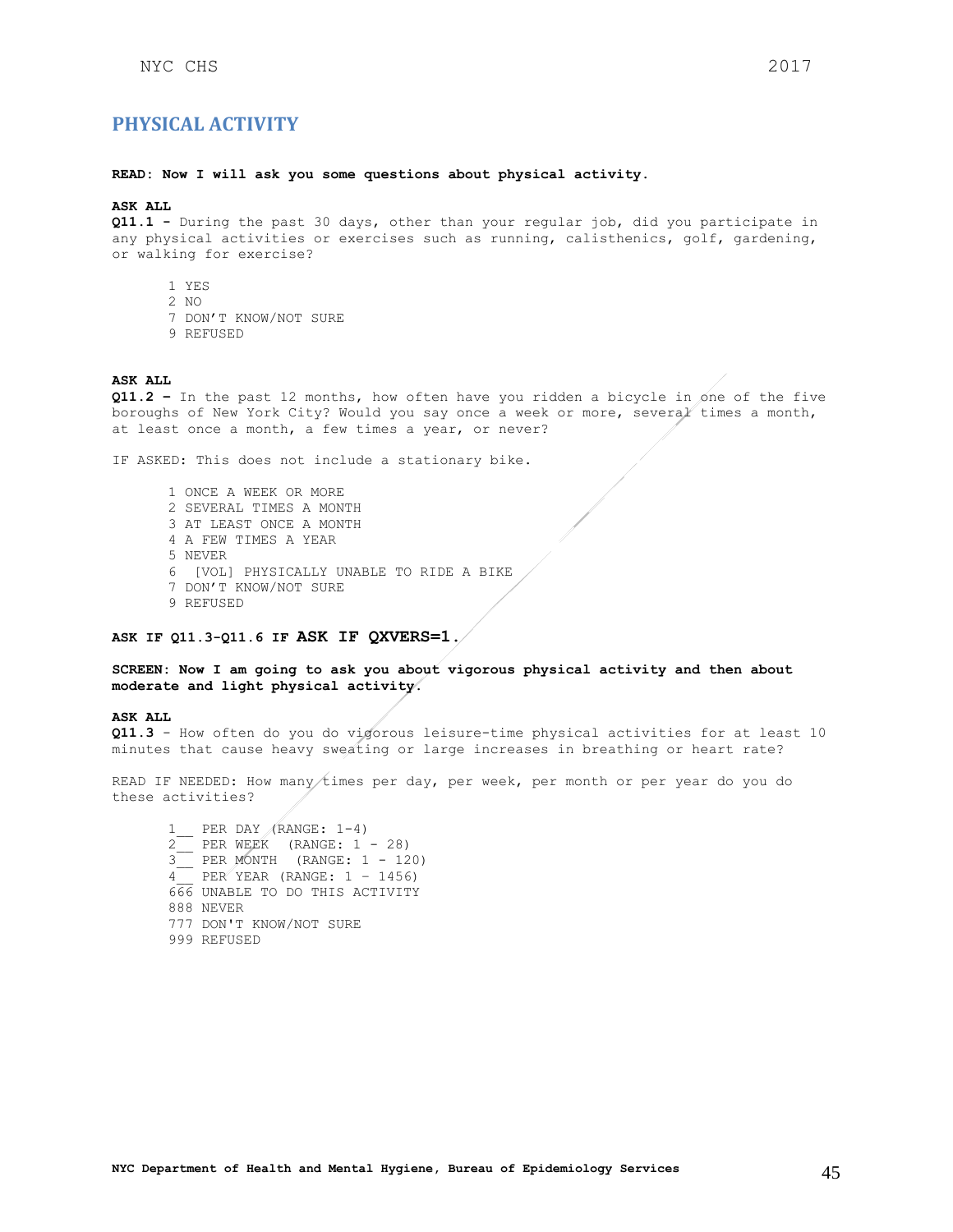### **CATI Note: Only allow one field to be entered.**

**ASK IF Q11.3 NE 666,888, 777 OR 999 [ASK IF ANY VIGOROUS ACTIVITY REPORTED] Q11.4** - About how long do you do these vigorous leisure-time physical activities each time?

READ IF NEEDED: For how many minutes or hours do you do these activities each time?

\_\_ MINUTES [RANGE 00-59] \_\_ HOURS [RANGE 0-5] 77 DON'T KNOW/NOT SURE 99 REFUSED

**CATI Note: Interviewer must enter a value for both minutes and hours before moving to the next screen, except when entering 77 or 99. A value of 0 can be entered for hours or minutes but not both.**

#### **ASK ALL**

**Q11.5** - How often do you do light or moderate leisure-time physical activities for at least 10 minutes that cause only light sweating or a slight to moderate increase in breathing or heart rate?

READ IF NEEDED: How many times per day, per week, per month or per year do you do these activities?

1 PER DAY (RANGE  $1 - 4$ )  $2$  PER WEEK (RANGE  $1 - 28$ ) 3\_\_ PER MONTH (RANGE 1 - 120) 4\_\_ PER YEAR (RANGE: 1 – 1456) 666 UNABLE TO DO THIS ACTIVITY 888 NEVER 777 DON'T KNOW/NOT SURE 999 REFUSED

**CATI Note: Only allow one field to be entered.**

**ASK IF Q11.5 NE 666,888,777 OR 999 [ASK IF ANY MODERATE/LIGHT ACTIVITY REPORTED] Q11.6 -** About how long do you do these light to moderate leisure-time physical activities each time?

READ IF NEEDED: For how many minutes or hours do you do these activities each time?

\_\_ MINUTES [RANGE 00-59] HOURS [RANGE 0-5] 77 DON'T KNOW/NOT SURE 99 REFUSED

**CATI Note: Interviewer must enter a value for both Minutes and hours before moving to next screen except when entering 77 or 99. A value of 0 can be entered for hours or minutes but not for both.**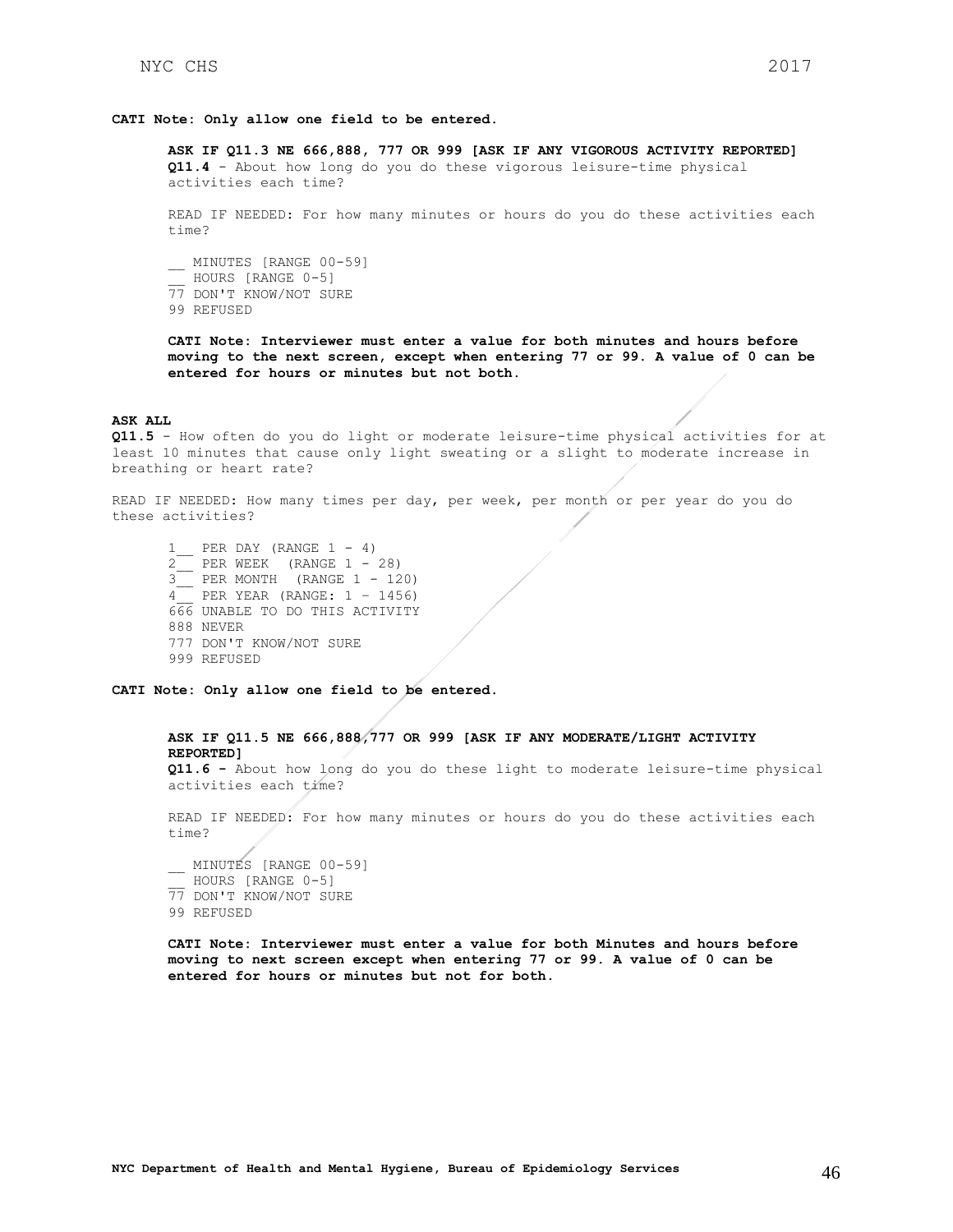## <span id="page-46-0"></span>**IMMUNIZATIONS**

#### **READ: The next question is about flu vaccinations**

### **ASK ALL**

**Q12.1 -** During the past 12 months, have you had a flu shot in your arm or a flu vaccine that was sprayed in your nose?

- 1 YES
- 2 NO
- 7 DON'T KNOW/NOT SURE
- 9 REFUSED

## <span id="page-46-1"></span>**INTERNATIONAL TRAVEL**

#### **ASK IF QXVERS=1.**

**READ: The next questions are about travel outside the U.S.**

**Q13.1 –** In the past 12 months, have you traveled to another country or a U.S. territory, such as Puerto Rico or U.S. Virgin Islands?

1 YES 2 NO [SKIP TO NEXT SECTION] 7 DON'T KNOW/NOT SURE [SKIP TO NEXT SECTION] 9 REFUSED [SKIP TO NEXT SECTION]

**ASK IF Q13.1 = 1 [ASK IF TRAVELED OUTSIDE U.S. IN PAST 12 MONTHS] Q13.2 –** To what country or territory did you travel?

> PROBE IF NEEDED: If you/traveled to more than one country or territory, we are asking about your longest trip.

7777 DON'T KNOW/NOT SURE 9999 REFUSED

**ASK IF Q13.1 = 1 [ASK IF TRAVELED OUTSIDE U.S. IN PAST 12 MONTHS]**

**Q13.3** – Was your MAIN reason for traveling to [CATI: FILL RESPONSE FROM Q13.2; IF Q13.2 GE 7777, FILL: "that country"] to visit friends or relatives?

1 YES 2 NO 7 DON'T KNOW/NOT SURE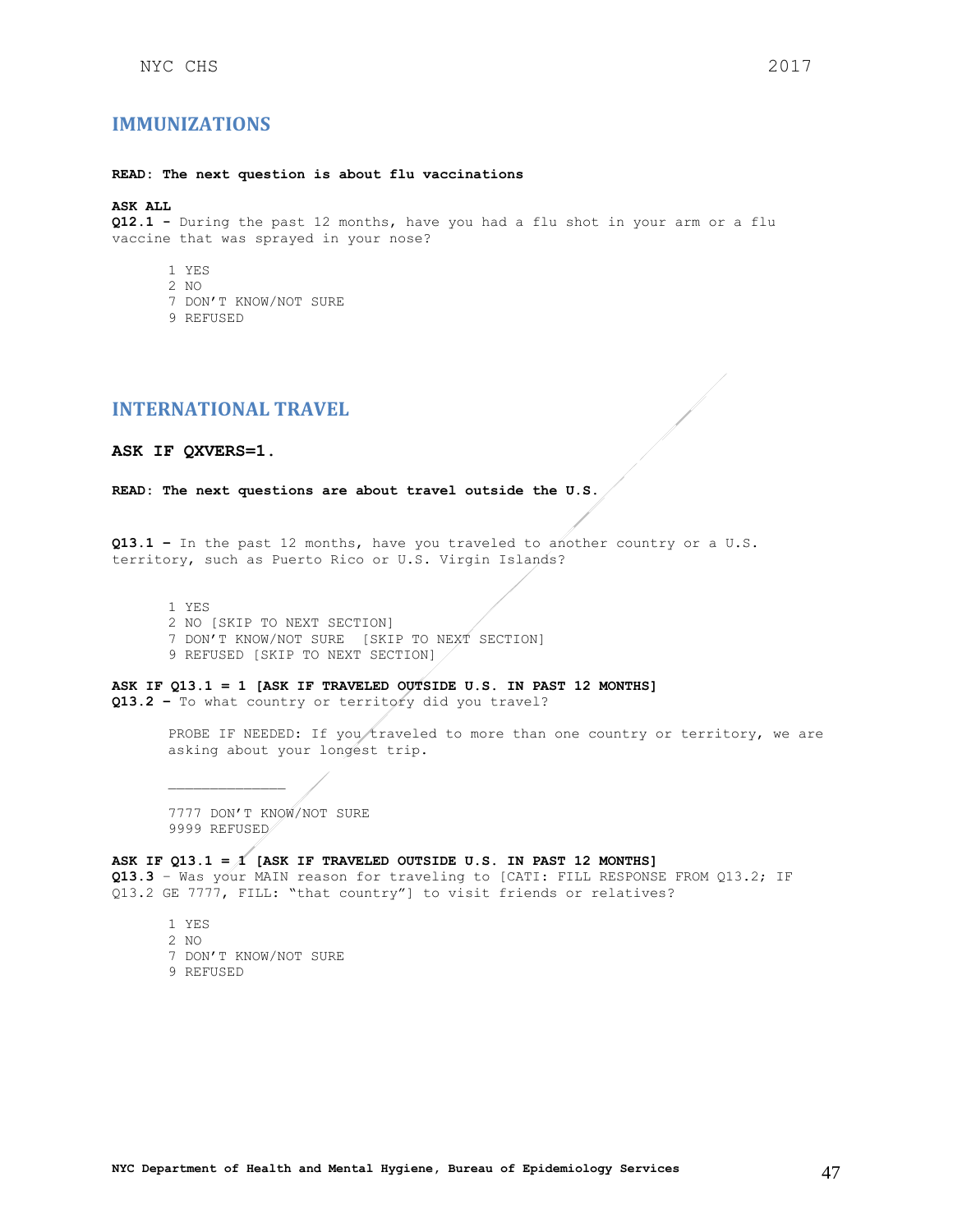## **ASK IF Q13.3 NE 1 Q13.4 –** What was the main reason you traveled to [CATI: FILL RESPONSE FROM Q13.2; IF Q13.2 GE 7777, FILL: "that country"]? 1 Vacation (or holiday)

2 Work (business, airline crew, ship crew, teaching) 3 School 4 Volunteering (includes missionary work) 5 For a medical procedure or treatment 6 Military service 7 Some other reason 77 DON'T KNOW/NOT SURE 99 REFUSED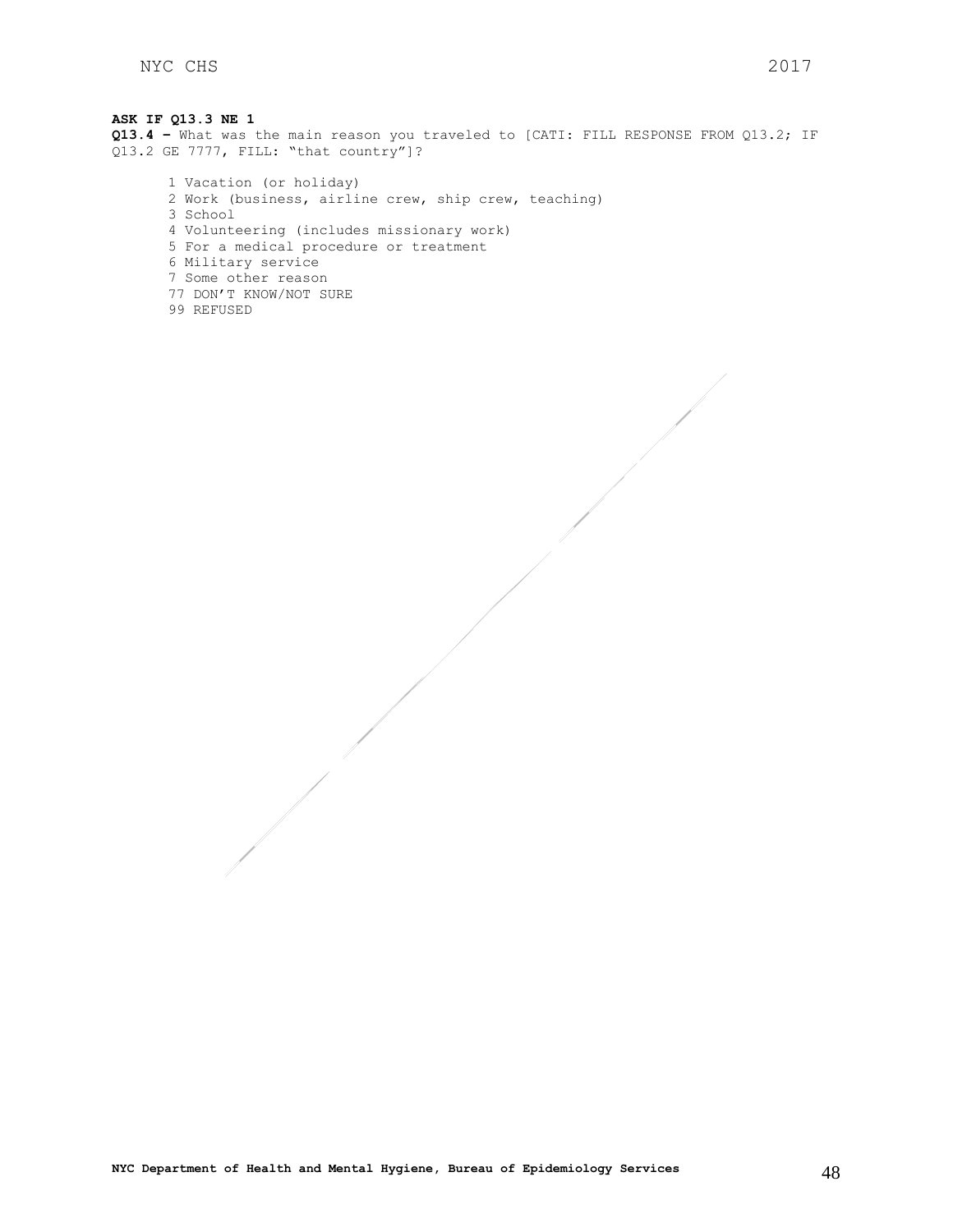## <span id="page-48-0"></span>**CANCER**

**DISPLAY SCREEN IF (Q8.2=2) OR ((Q8.1>=45) OR (Q8.1a=1,2,3)).**

**SCREEN: Now I will ask you some questions about cancer screenings.**

**IF Q8.2=2 AND Q8.3=1 AND Q8.3C=2, SKIP TO Q14.3 ASK IF Q8.2=2 OR (IF Q8.2=1 AND Q8.3=2 AND Q8.3C=2) [ASK IF FEMALE]**

**APRIL 26, 2017 REVISION – CATI: CONTINUE TO ADMINISTER RANDOM ASSIGNMENT TO THE FOLLOWING REPS:**

**IN 30652M, ADMINISTER TO REPS LE 61. IN 30652A, ADMINISTER TO REPS LE 90.**

**Q14.2 -** A Pap smear is a test for cancer of the cervix. How long ago was your last pap smear?

READ OPTIONS 1-6:

1 Less than 12 months ago 2 1 year ago but less than 2 years ago 3 2 years ago but less than 3 years ago 4 3 years ago but less than 5 years ago 5 5 or more years ago, or 6 Have you never had a pap smear 7 DON'T KNOW/NOT SURE 9 REFUSED

**APRIL 26, 2017 REVISION – CATI: ADMINISTER TO THE FOLLOWING REPS:**

**IN 30652M, ADMINISTER TO REPS GE 62. IN 30652A, ADMINISTER TO REPS GE 91.**

> **ASK IF Q8.2=2 OR (IF Q8.2=1 AND Q8.3=2 AND Q8.3C=2) [ASK IF FEMALE] Q14.2A** - A Pap smear is a test for cancer of the cervix. Have you ever had a Pap smear? 1 YES 2 NO 7 DON'T KNOW/NOT SURE 9 REFUSED

**ASK IF Q14.2A = 1, ELSE SKIP TO Q14.3 Q14.2B –** How long has it been since your last pap smear? READ IF NEEDED 1 Less than 12 months ago 2 1 year ago but less than 2 years ago 3 2 years ago but less than 3 years ago 4 3 years ago but less than 5 years ago, or 5 5 or more years ago ? 7 DON'T KNOW/NOT SURE 9 REFUSED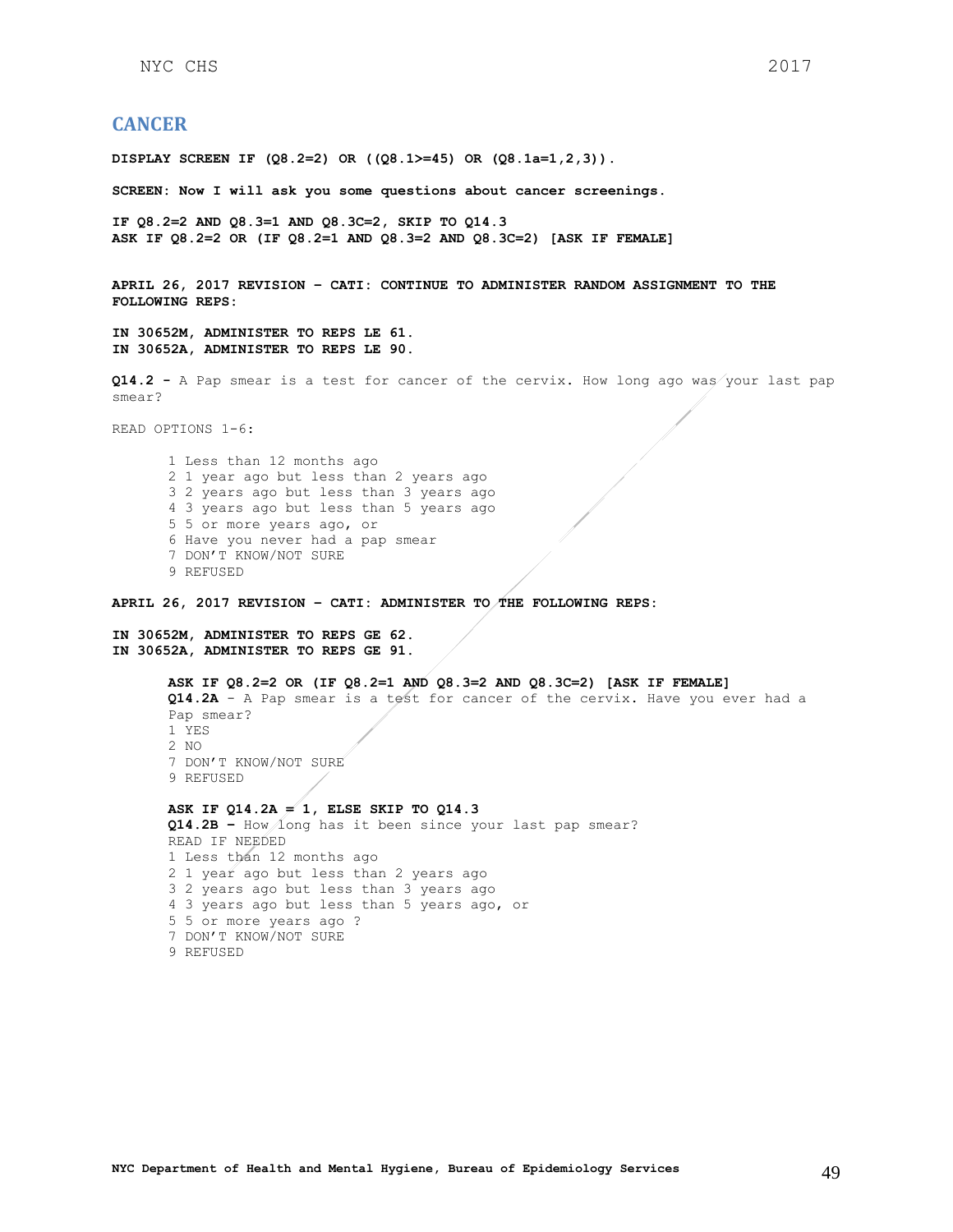**ASK IF Q8.1 >=45 (OR Q8.1a = 1 OR 2 OR 3), ELSE SKIP TO Q15.1 [ASK IF 45 OR OLDER] Q14.3 -** A colonoscopy [KOH-LUH-NOS-KUH-PEE] is an exam in which a tube is inserted in the rectum to view the bowel for signs of cancer or other health problems. Have you ever had a colonoscopy?

READ IF NEEDED: A colonoscopy involves examination of the entire colon, and usually involves taking medicine to make you have many watery stools the night before the exam and getting medicine through a needle in the arm to make you sleepy during the procedure.

- 1 YES
- 2 NO
- 7 DON'T KNOW/NOT SURE
- 9 REFUSED

#### **ASK IF Q14.3 = 1 [ASK IF EVER RECEIVED COLONOSCOPY]**

**Q14.4 -** When was your most recent colonoscopy [KOH-LUH-NOS-KUH-PEE] performed?

READ IF NEEDED

1 Less than 1 year ago 2 1 year ago but less than 5 years ago 3 5 years ago but less than 10 years ago, or 4 10 or more years ago? 7 DON'T KNOW/NOT SURE 9 REFUSED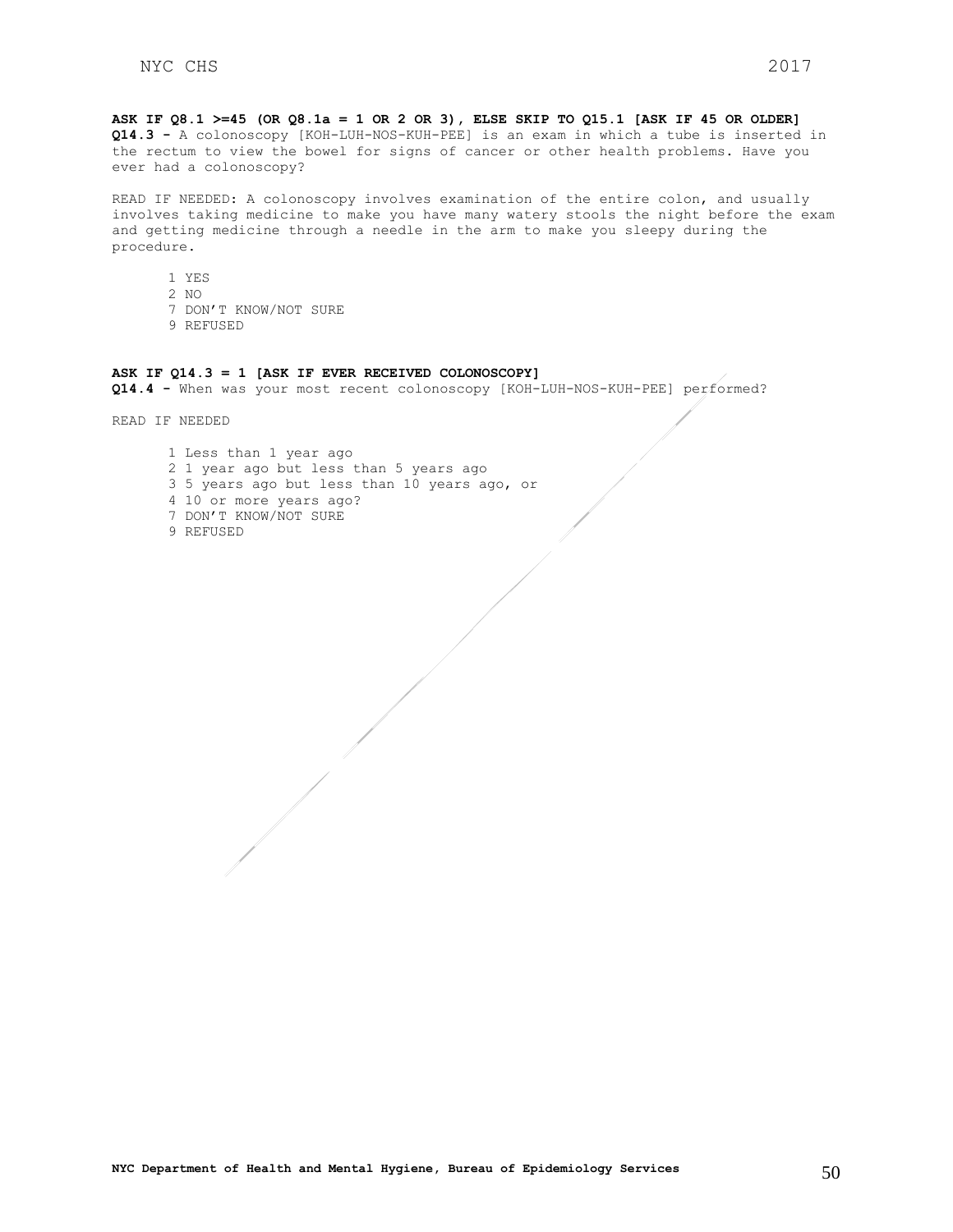## <span id="page-50-0"></span>**HIV TESTING**

**READ: Now I am going to ask you about HIV testing. Do NOT count any test you might have had as a part of a blood donation.**

## **ASK ALL**

- **Q15.1 -** Have you had an HIV test in the last 12 months?
	- 1 YES
	- 2 NO
	- 7 DON'T KNOW/NOT SURE
	- 9 REFUSED

### **ASK IF Q15.1 NE 1 [ASK IF NO HIV TEST IN PAST 12 MONTHS] Q15.2 -** Have you ever had an HIV test?

- 1 YES
- 2 NO
- 7 DON'T KNOW/NOT SURE
- 9 REFUSED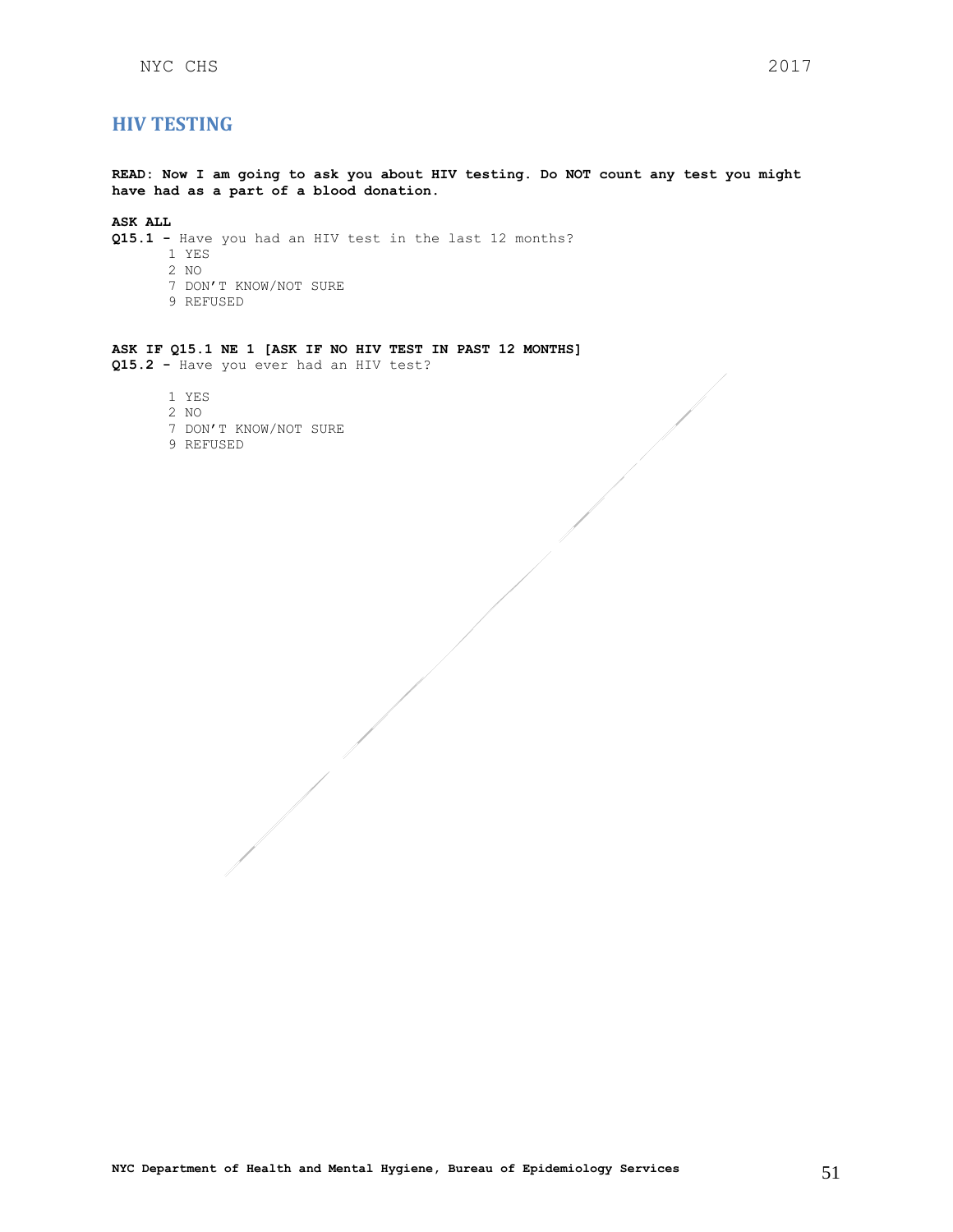## <span id="page-51-0"></span>**SEXUAL BEHAVIOR**

**READ: The next few questions are about your sexual behavior. As a reminder, your answers are strictly confidential and you don't have to answer any question you don't want to.**

**WOMEN ONLY:**

**IF Q8.2=2 AND Q8.3=1 AND Q8.3C=2, SKIP TO Q16.1m ASK IF Q8.2=2 OR (IF Q8.2=1 AND Q8.3=2 AND Q8.3C=2), ELSE SKIP TO Q16.1m (ASK ALL WOMEN) Q16.1f -** During the past 12 months, with how many men have you had sex? By sex we mean oral, vaginal or anal sex, but not masturbation. \_\_\_\_ NUMBER [CATI RANGE 0 - 499] 777 DON'T KNOW/NOT SURE 999 REFUSED **ASK IF Q16.1f > 0 AND NOT 777 OR 999, ELSE SKIP TO Q16.3f [ASK IF HAD AT LEAST ONE MALE SEXUAL PARTNER IN PAST 12 MONTHS] Q16.2f -** The last time you had sex, did you use a condom? IF ASKED: This includes the "female condom" IF ASKED: This is the last time you had sex with a man. 1 YES 2 NO 7 DON'T KNOW/NOT SURE 9 REFUSED **ASK IF Q8.2=2 OR (IF Q8.2=1 AND Q8.3=2 AND Q8.3C=2)AND Q8.1≤45 (OR Q8.1a = 4,5,6) AND Q16.1f > 0 AND NOT 777,999 [ASK OF WOMEN 45 YEARS AND UNDER WITH AT LEAST ONE MALE SEXUAL PARTNER ] Q16.3f –** The last time you had vaginal sex, did you or your partner use any other method of birth control BESIDES CONDOMS to prevent a pregnancy? 1 Yes 2 No 3 (VOL) NEVER HAD VAGINAL SEX 7 DON'T KNOW/NOT SURE 9 REFUSED ASK IF  $Q16.3f = \Lambda$ , ELSE SKIP TO  $Q16.5f$ **[ASK OF WOMEN 45 YEARS AND UNDER WITH AT LEAST ONE MALE SEXUAL PARTNER ] Q16.4f –** What method or methods did you use? READ LIST IF NEEDED ACCEPT MULTIPLE RESPONSES 1 Birth control pills 2 Injectable birth control ("the shot", "Depo-Provera"), vaginal ring ("Nuva-Ring"), patch ("Ortho – Evra")

- 3 Intrauterine device/IUD ("Mirena" or "Copper-T"), or implant ("Implanon")
- 4 Emergency contraception ("Morning-after pill")
- 5 Withdrawal or Rhythm Method,
- 6 Diaphragm, cervical cap, sponge, female condom, jelly, cream or spermicide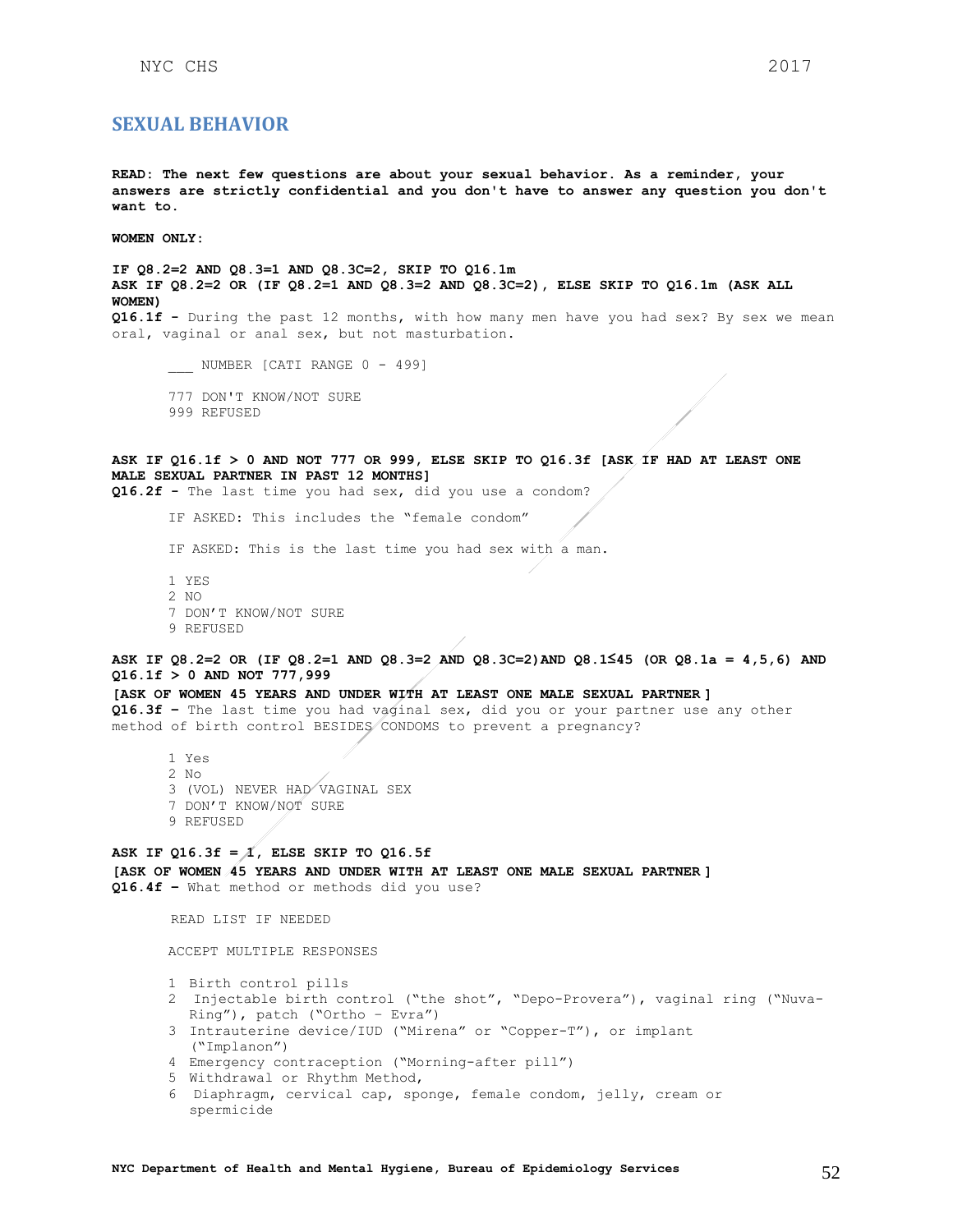7 Sterilization(Tubes Tied, Vasectomy or Hysterectomy), or 8 You did not use any of these methods 77 DON'T KNOW/NOT SURE 99 REFUSED

### **ASK IF Q16.1f > 0 AND NOT 777 OR 999 [ASK IF SEXUALLY ACTIVE]**

**Q16.5f -** In the past 12 months, have you had anal sex?

READ IF NEEDED: By anal sex, we mean having your partner put his penis in your rectum.

1 YES 2 NO 7 DON'T KNOW/NOT SURE 9 REFUSED

#### **ASK IF Q16.5f = 1 [ASK IF HAD ANAL SEX PAST 12 MONTHS]**

**Q16.6f –** The last time you had anal sex did you or your partner use a condom?

1 YES 2 NO 7 DON'T KNOW/NOT SURE 9 REFUSED

## **ASK IF Q8.2=2 OR (IF Q8.2=1 AND Q8.3=2 AND Q8.3C=2) [ASK ALL WOMEN]**

**Q16.7f -** During the past 12 months, with how many women have you had sex?

READ IF NEEDED: By sex we mean oral, vaginal or anal sex, but not masturbation.

\_\_\_\_ NUMBER [CATI RANGE 0 - 499]

777 DON'T KNOW/NOT SURE 999 REFUSED

## **ASK IF Q16.1f > 0 AND NOT 777,999 OR Q16.7f > 0 AND NOT 777,999 [ASK IF SEXUALLY ACTIVE]**

**Q16.8f –** Sometimes people who do not have HIV take a daily HIV medication, known as Truvada, to keep from getting HIV. This is called PrEP, or Pre-Exposure Prophylaxis [PRO-fuh-LAX-ISS]. Have you ever heard of PrEP?

INTERVIEWER NOTE: Do not probe if Don't Know/Not Sure.

1 YES 2 NO 7 DON'T KNOW/NOT SURE 9 REFUSED

#### **ASK IF Q16.8f = 1 [ASK IF R HEARD OF PrEP]**

**Q16.9f –** Have you ever used PrEP to prevent getting infected with HIV?

- 1 YES
- 2 NO
- 7 DON'T KNOW/NOT SURE
- 9 REFUSED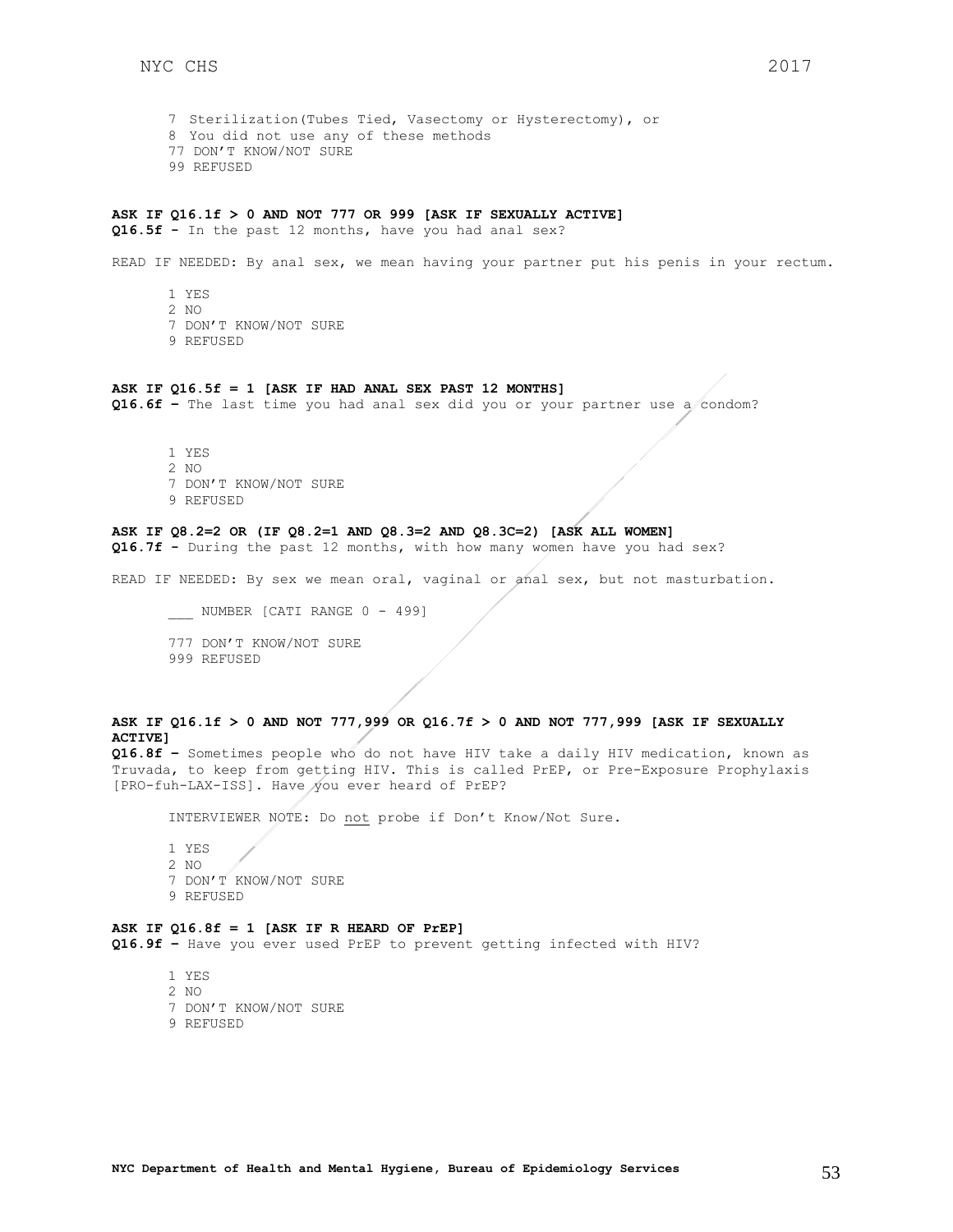#### **SEXUAL BEHAVIOR**

**MEN ONLY:**

**IF Q8.2=1 AND Q8.3=2 AND Q8.3C=2, SKIP TO Q17.1 ASK IF Q8.2=1 OR (IF Q8.2=2 AND Q8.3=1 AND Q8.3C=2), ELSE SKIP TO Q16.1 (ASK ALL MEN) Q16.1m -** During the past 12 months, with how many women have you had sex? By sex we mean oral, vaginal or anal sex, but not masturbation.

NUMBER [CATI RANGE 0 - 499] RECORD 777 FOR DON'T KNOW/NOT SURE RECORD 999 FOR REFUSED

#### **ASK IF Q8.2=1 OR (IF Q8.2=2 AND Q8.3=1 AND Q8.3C=2) (ASK ALL MEN)**

**Q16.2m -** During the past 12 months, with how many men have you had sex?

READ IF NEEDED: By sex we mean oral or anal sex, but not masturbation.

NUMBER [CATI RANGE 0 - 499] 777 DON'T KNOW/NOT SURE 999 REFUSED

## **ASK IF Q16.2m >0 and NOT 777,999 [Only Gay or Bisexual Men who were active in past 12 months], ELSE SKIP TO Q16.4m**

**Q16.3m -** The last time you had sex with a man, did you or your partner use a condom?

IF ASKED : This includes the "female condom"

- 1 YES 2 NO 3 [VOLUNTEERED] DIDN'T HAVE ANAL SEX 7 DON'T KNOW/ NOT SURE
- 9 REFUSED

**ASK IF (Q16.1m >0 AND Q16.1m <500, AND (Q16.2m = 0)) OR ((Q16.1m >0 AND Q16.1m <500) AND (Q16.2m = 777 OR Q16.2m = 999)), ELSE SKIP TO Q16.5m (ONLY HETEROSEXUAL MALES) Q16.4m -** The last time you had sex, did you use a condom?

IF ASKED : This includes the "female condom"

1 YES 2 NO 7 DON'T KNOW/NOT SURE 9 REFUSED

**ASK IF Q16.1m > 0 AND NOT 777 OR 999, AND Q16.2m > 0 AND NOT 777 OR 999). (Only bisexual men active with a woman in past 12 months) ELSE SKIP TO Q16.6m Q16.5m -** The last time you had sex with a woman, did you use a condom?

IF ASKED : This includes the "female condom"

1 YES 2 NO 7 DON'T KNOW/NOT SURE 9 REFUSED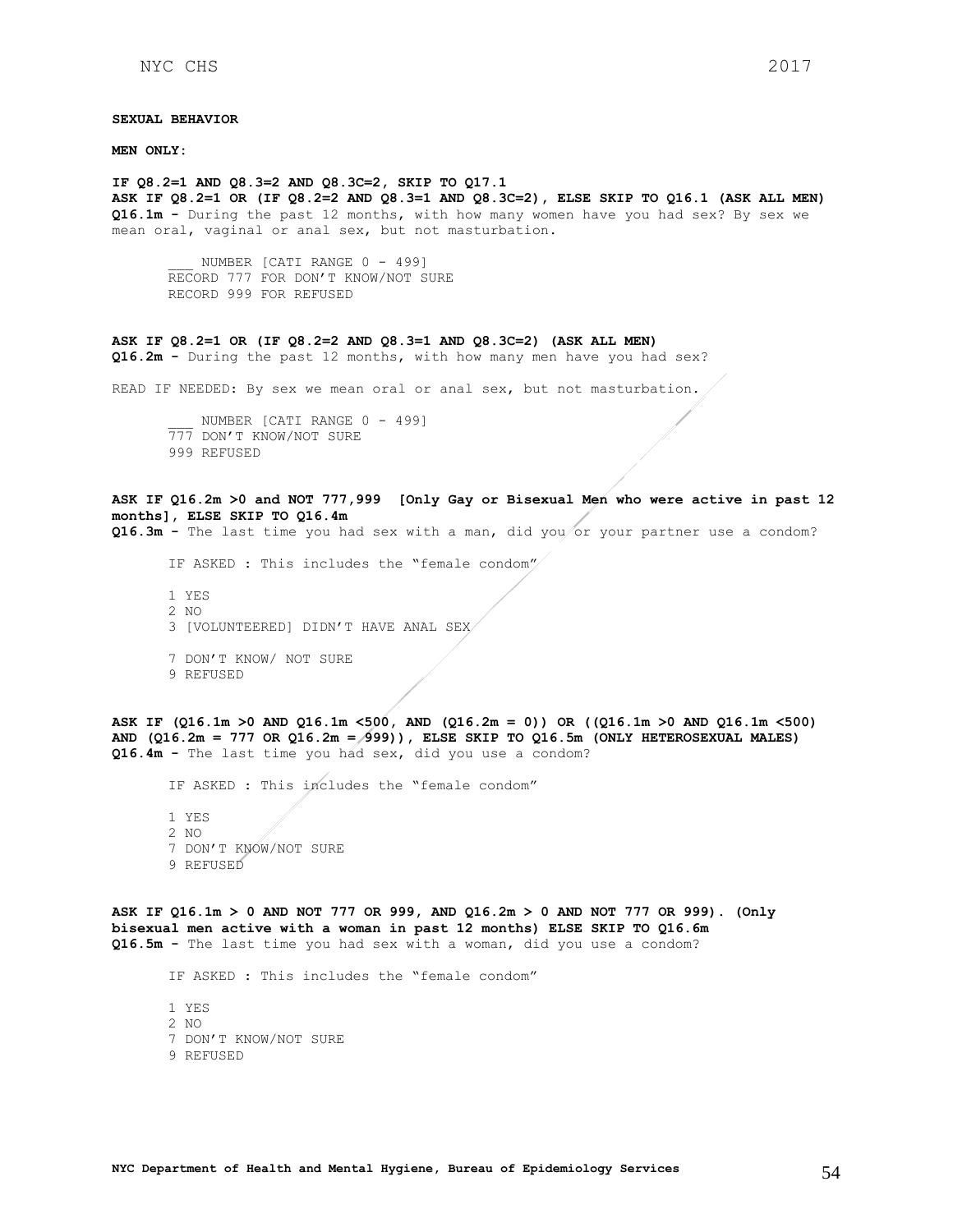## **ASK IF Q8.2=1 OR (IF Q8.2=2 AND Q8.3=1 AND Q8.3C=2) AND Q8.1 ≤65 (OR Q8.1a = 3,4,5,6) AND Q16.1m > 0 AND NOT 777,999 [ASK OF MEN 65 YEARS AND UNDER WITH AT LEAST ONE FEMALE SEXUAL PARTNER] Q16.6m –** The last time you had vaginal sex, did you or your partner use any other method of birth control BESIDES CONDOMS to prevent a pregnancy? 1 YES 2  $N<sub>O</sub>$ 3 (VOL.) NEVER HAD VAGINAL SEX 7 DON'T KNOW/NOT SURE 9 REFUSED **ASK IF Q16.6m = 1, ELSE SKIP TO Q16.8m [ASK OF MEN WITH AT LEAST ONE FEMALE SEXUAL PARTNER ] Q16.7m –** What method or methods did you or your partner use? READ LIST IF NEEDED ACCEPT MULTIPLE RESPONSES 1 Birth control pills 2 Injectable birth control ("the shot", "Depo-Provera"), vaginal ring ("Nuva-Ring"), patch ("Ortho – Evra") 3 Intrauterine device/IUD ("Mirena" or "Copper-T"), or implant ("Implanon") 4 Emergency contraception ("Morning-after pill") 5 Withdrawal or Rhythm Method 6 Diaphragm, cervical cap, sponge, female condom, jelly, cream or spermicide 7 Sterilization (Tubes Tied, Vasectomy or Hysterectomy), or 8 You did not use any of these methods 77 DON'T KNOW/NOT SURE 99 REFUSED **ASK IF Q16.1m OR Q16.2m > 0 AND NOT 777 OR 999 [ASK ALL SEXUALLY ACTIVE MEN] Q16.8m -** In the past 12 months, have you had anal sex? READ IF NEEDED:

(IF Q16.1m>0 AND Q16.2m=0) By anal sex, we mean putting your penis in your partner's rectum. (IF  $Q16.2m>0$  AND  $Q16.1m\geq 0$ ) By anal sex, we mean putting your penis in your partner's rectum or having your partner put his penis in your rectum.

1 YES 2 NO 7 DON'T KNOW/NOT SURE 9 REFUSED

## **ASK IF Q16.8m = 1 [ASK IF HAD ANAL SEX PAST 12 MONTH]**

**Q16.9m -** The last time you had anal sex did you or your partner use a condom?

1 YES 2 NO 7 DON'T KNOW/NOT SURE 9 REFUSED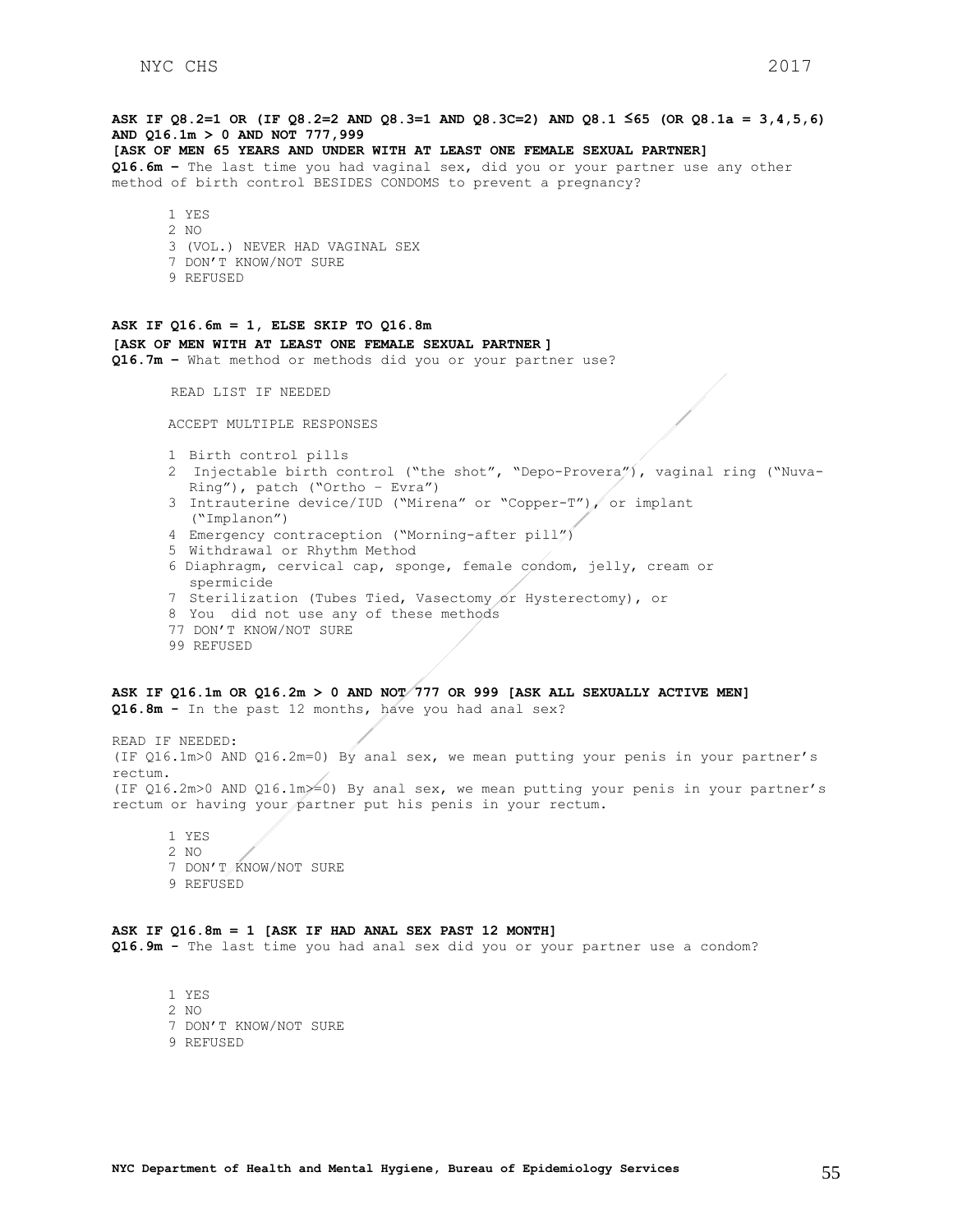## **ASK IF Q16.1m > 0 AND NOT 777,999 OR Q16.2m > 0 AND NOT 777,999 [ASK IF SEXUALLY ACTIVE]**

**Q16.10m –** Sometimes people who do not have HIV take a daily HIV medication, known as Truvada, to keep from getting HIV. This is called PrEP, or Pre-Exposure Prophylaxis [PRO-fuh-LAX-ISS]. Have you ever heard of PrEP?

1 YES 2 NO 7 DON'T KNOW/NOT SURE 9 REFUSED

### **ASK IF Q16.10m = 1 [ASK IF HEARD OF PrEP]**

**Q16.11m –** Have you ever used PrEP to prevent getting infected with HIV?

- 1 YES
- 2 NO
- 7 DON'T KNOW/NOT SURE
- 9 REFUSED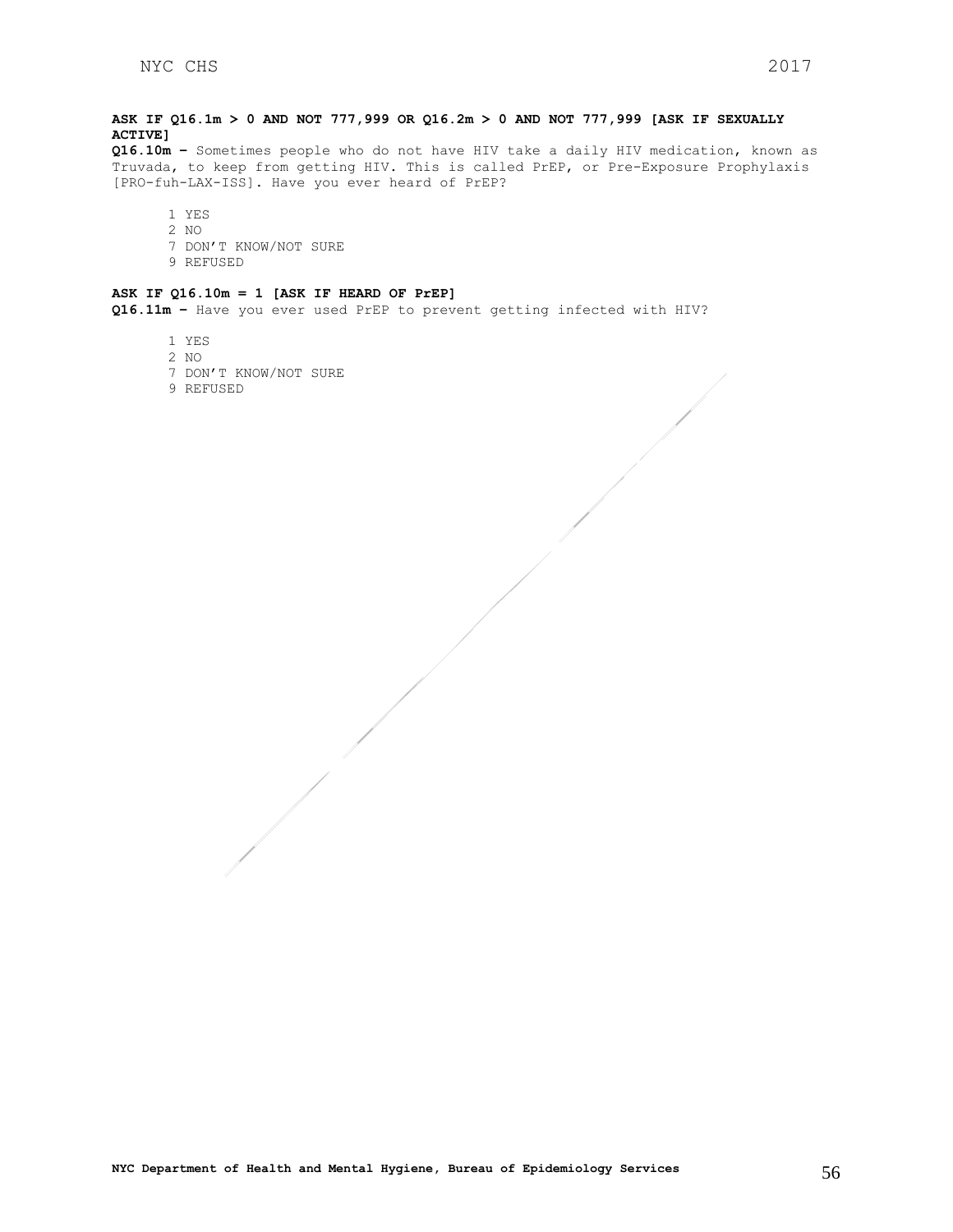## <span id="page-56-0"></span>**ALCOHOL USE**

**SCREEN: Now a few questions about alcohol.**

### **ASK ALL**

**Q17.1 -** A drink of alcohol is 1 can or bottle of beer, 1 glass of wine, 1 can or bottle of wine cooler, 1 cocktail, or 1 shot of liquor. During the past 30 days, how many days per week or per month did you have at least 1 drink of any alcoholic beverage?

1 DAYS PER WEEK [RANGE 1-7] 2 \_\_ DAYS IN PAST 30 [RANGE 1-30]

888 NO DRINKS IN THE PAST 30 DAYS 777 DON'T KNOW/NOT SURE 999 REFUSED

**CATI Note: Only allow one field to be entered.**

**ASK IF Q17.1 > 0 BUT NOT 888, 777 OR 999 [ASK IF AT LEAST ONE DAY OF DRINKING IN PAST 30 DAYS] Q17.2 -** On the days when you drank, about how many drinks did you drink on average?

INTERVIEWER: ROUND UP. 1/2 A DRINK CODE AS "1 DRINK"

NUMBER OF DRINKS [RANGE OF 1-50 WITH A MINIMUM OF 1 DRINK] 77 DON'T KNOW/NOT SURE

99 REFUSED

## **ASK IF Q17.1 > 0 BUT NOT 888, 777 OR 999 [ASK IF AT LEAST ONE DAY OF DRINKING IN PAST 30 DAYS]**

**Q17.3 -** Considering all types of alcoholic beverages, how many times during the past 30 days did you have [IF  $08.2 = 1$  OR (IF  $08.2 = 2$  AND  $08.3 = 1$  AND  $08.3 = 2$ ) READ: 5 or more drinks on one occasion?] [IF Q8.2 = 2 OR IF Q8.2 = 7|9 OR (IF Q8.2=1 AND Q8.3=2 AND Q8.3C=2) READ: 4 or more drinks on one occasion?]

NUMBER OF TIMES/[CATI RANGE 0 -50] 77 DON'T KNOW/NOT SURE 99 REFUSED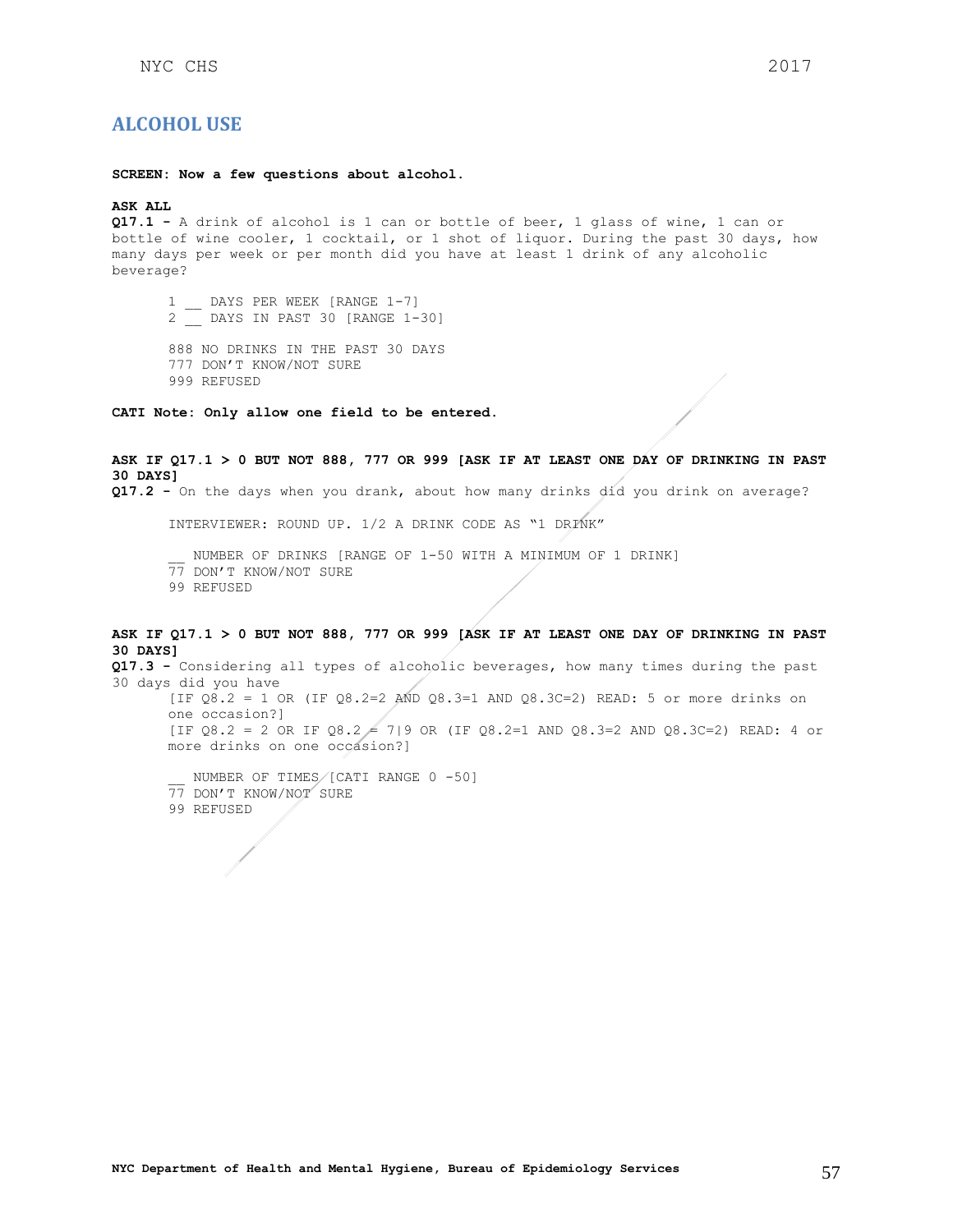## <span id="page-57-0"></span>**NEIGHBORHOOD ENVIRONMENT**

**READ: The next questions ask about your neighborhood and the people who live there. By neighborhood we mean the area around where you live and where you might go to religious services, run errands, such as shopping or visiting with neighbors.** 

### **ASK ALL**

**Q19.3 –** Suppose that because of budget cuts the fire station closest to your home was going to be closed down by the city. How likely is it that people in your neighborhood would organize to try and do something to keep the fire station open? Would you say very likely, somewhat likely, neither likely nor unlikely, somewhat unlikely, or very unlikely?

1 VERY LIKELY 2 SOMEWHAT LIKELY 3 NEITHER LIKELY NOR UNLIKELY 4 SOMEWHAT UNLIKELY 5 VERY UNLIKELY 7 DON'T KNOW/NOT SURE 9 REFUSED

**READ:** For the next two statements about your neighborhood, please tell me whether you strongly agree, somewhat agree, neither agree nor disagree, somewhat disagree, or strongly disagree?

#### **ASK ALL Q19.4 –**

People in your neighborhood are willing to help their neighbors.

READ IF NECESSARY:

1 STRONGLY AGREE 2 SOMEWHAT AGREE 3 NEITHER AGREE NOR DISAGREE 4 SOMEWHAT DISAGREE 5 STRONGLY DISAGREE 7 DON'T KNOW/NOT SURE 9 REFUSED

#### **ASK ALL**

**Q19.5 –** There are adults in your neighborhood that children can look up to. (Do you strongly agree, somewhat agree, neither agree nor disagree, somewhat disagree, or strongly disagree?)

READ IF NECESSARY:

- 1 STRONGLY AGREE 2 SOMEWHAT AGREE 3 NEITHER AGREE NOR DISAGREE 4 SOMEWHAT DISAGREE 5 STRONGLY DISAGREE 7 DON'T KNOW/NOT SURE
- 9 REFUSED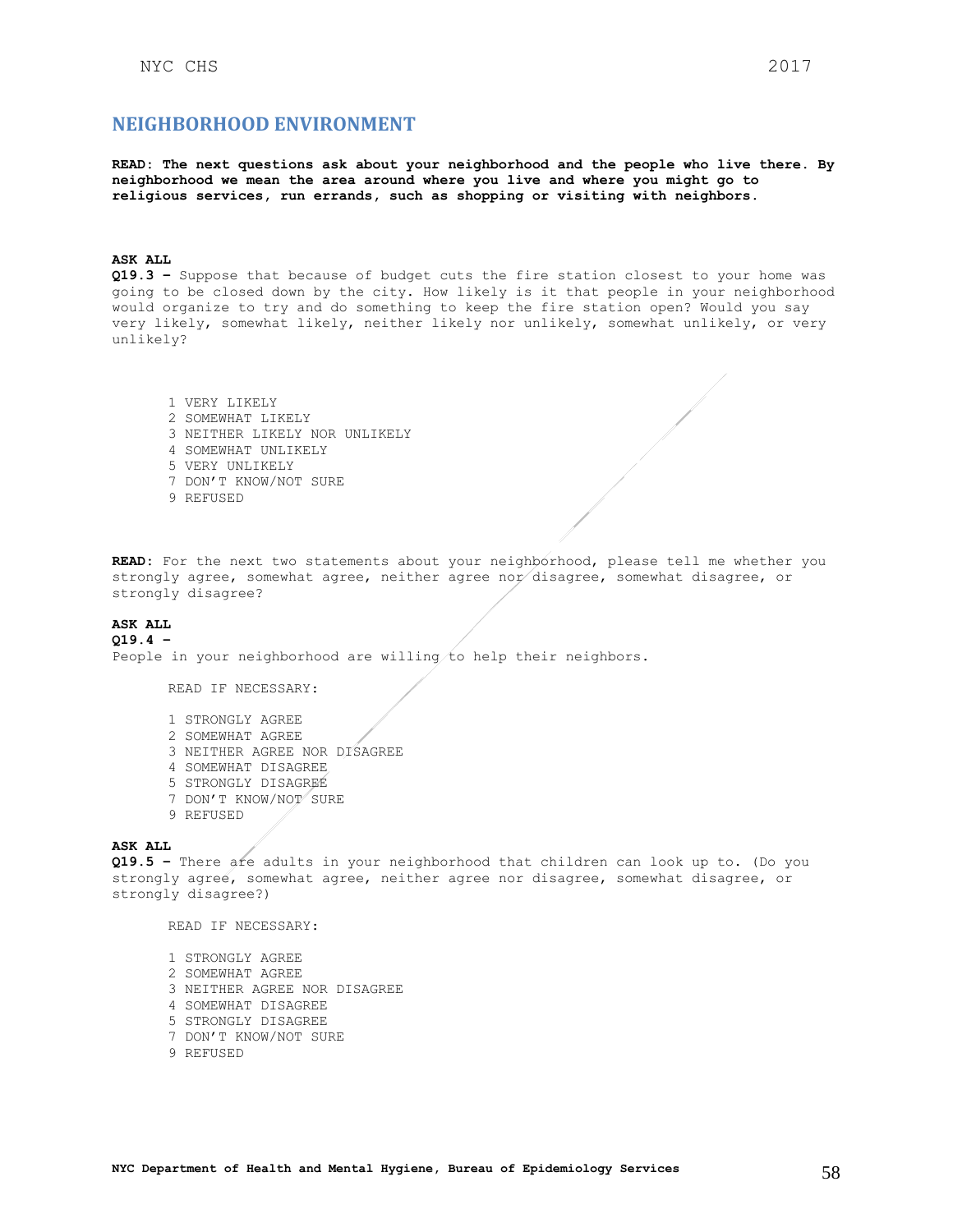## <span id="page-58-0"></span>**JUSTICE INVOLVEMENT**

## **READ: The next questions ask about encounters with police and the courts. Your answers are private and we are only asking for health related purposes.**

#### **ASK ALL**

**Q21.1** – Have you ever in your life, spent any amount of time in a juvenile or adult correctional facility, jail, prison, or detention center OR have you ever been under probation or parole supervision?

- 1 YES
- 2 NO
- 7 DON'T KNOW/NOT SURE
- 9 REFUSED

### **ASK ALL**

**Q21.2** – Has an immediate family member such as a spouse or partner, child, sibling, or parent ever spent any amount of time in a juvenile or adult correctional facility, jail, prison, or detention center OR ever been under probation or parole supervision?

INTERVIEWER: IF ASKED INCLUDES STEP-RELATIVES

- 1 YES 2 NO 7 DON'T KNOW/NOT SURE
- 9 REFUSED

## <span id="page-58-1"></span>**WTCHR**

### **ASK IF QXVERS=1.**

#### **READ: The next questions ask about the events of September 11, 2001.**

**Q23.1 –** Were you in any of the five New York City boroughs on the morning of September 11, 2001?

1 YES 2 NO 7 DON'T KNOW/NOT SURE 9 REFUSED

**ASK IF Q23.1 = 1, ELSE SKIP TO Q23.4**

**Q23.2 -** On September 11, 2001, did you live in Manhattan south of Canal Street?

1 YES 2 NO 7 DON'T KNOW/NOT SURE 9 REFUSED

**ASK IF Q23.1 = 1 Q23.3 –** (On September 11, 2001) were you in lower Manhattan south of Chambers Street between the first plane's impact and noon?

1 YES 2 NO 7 DON'T KNOW/NOT SURE 9 REFUSED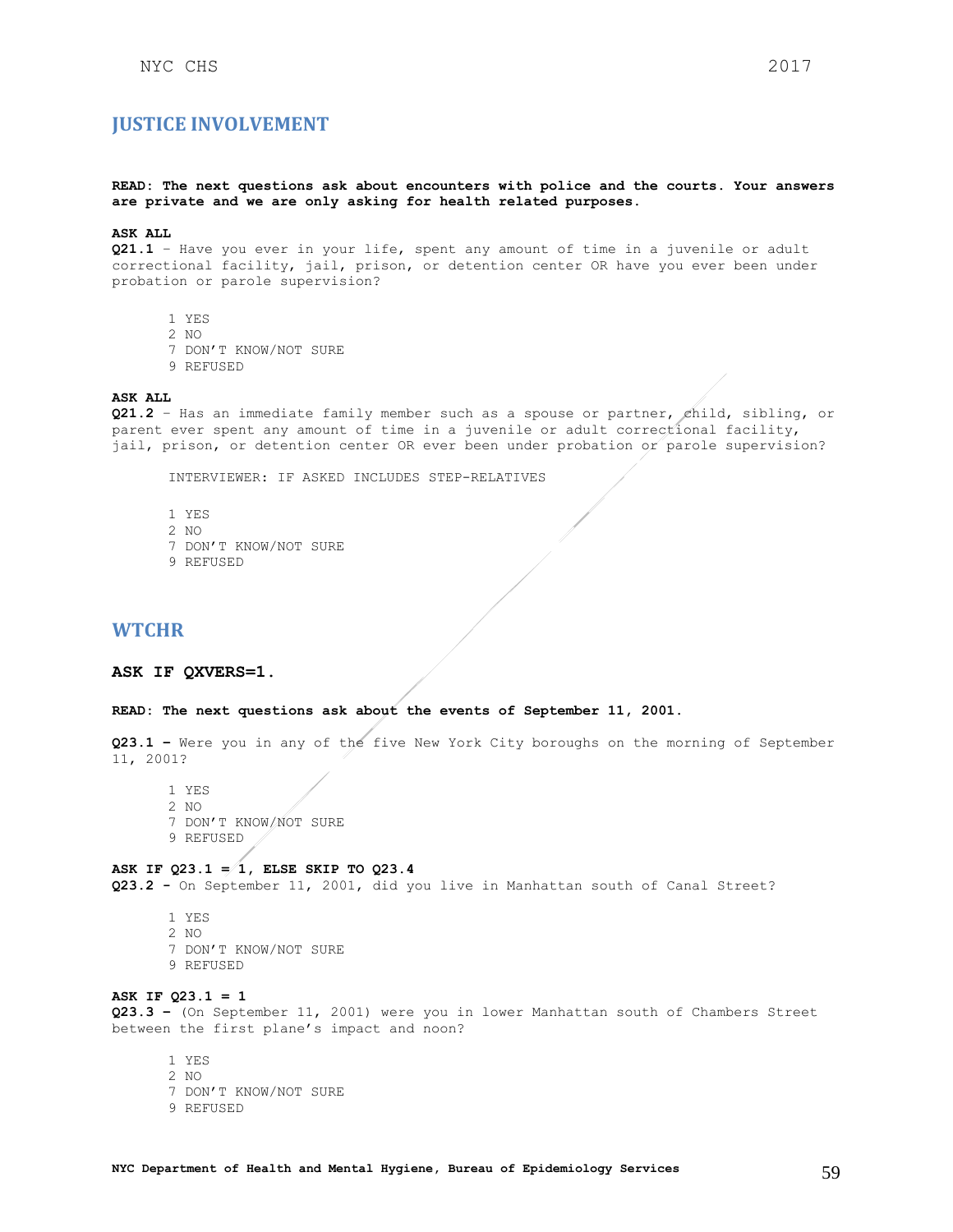**ASK ALL Q23.4 –** From September 11, 2001 to June 30, 2002, did you work at least one shift at the World Trade Center site providing rescue, recovery, clean-up, construction, or support services?

1 YES

2 NO 7 DON'T KNOW/NOT SURE

9 REFUSED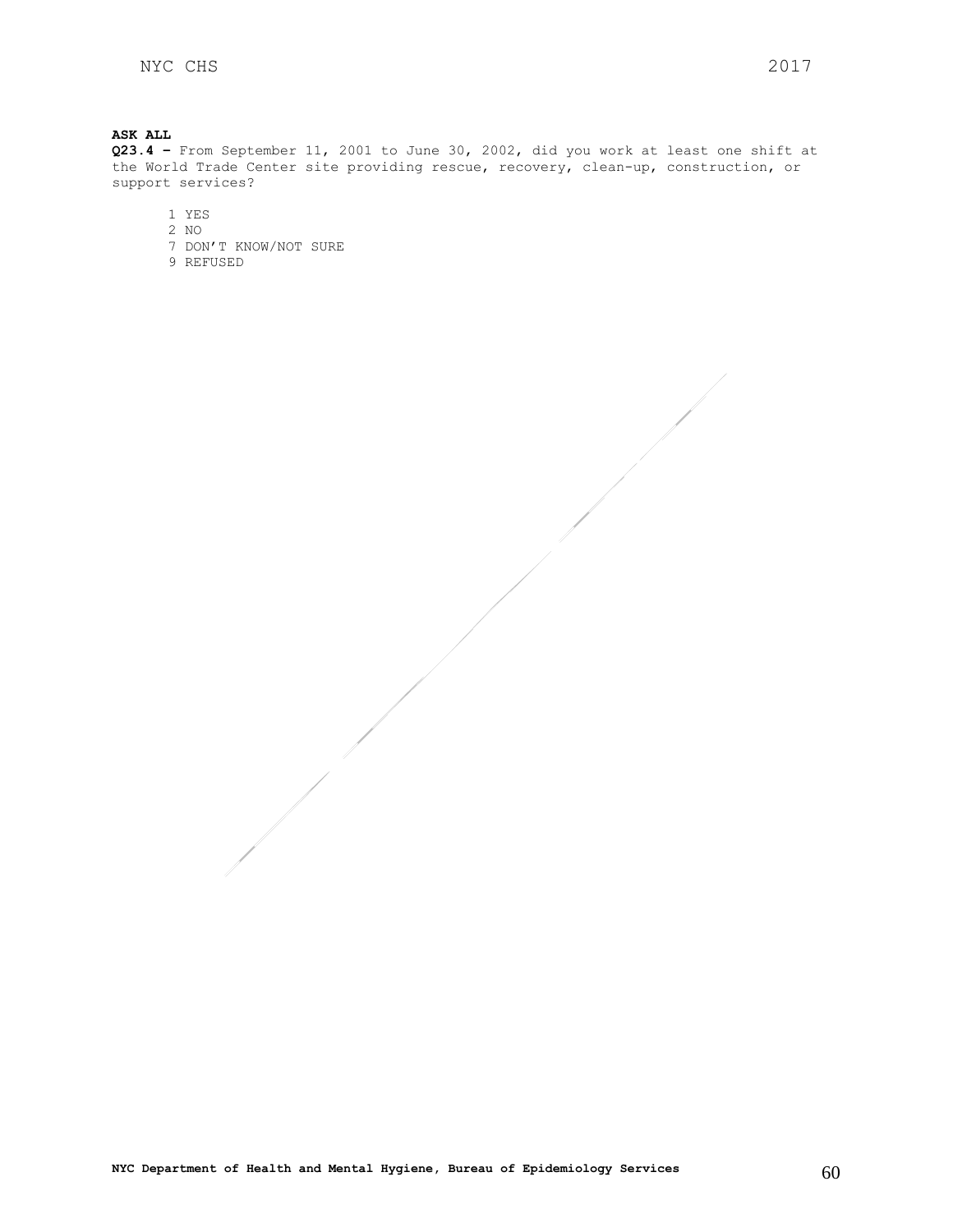## <span id="page-60-0"></span>**TELEPHONE MODULE**

LANDLINE TELEPHONE MODULE QUESTIONS (ASK IF LANDLINE VERSION OR PTYPE=2)

**READ: And now, because this is a telephone survey I need to ask you a few more questions about your telephone usage.** 

**ASK ALL**

**Q24.1 -** Do you have more than one landline telephone number in your household? Do NOT include cell phones or numbers that are only used by a computer or fax machine.

INTERVIEWER NOTE: Cordless telephones should be counted as landline telephones. Do not include business telephone numbers.

- 1 YES
- 2 NO
- 7 DON'T KNOW/NOT SURE
- 9 REFUSED

## **ASK ALL**

**Q24.2 - -** Do you have a cell phone for personal use? Please include cell phones if they are used for any personal use.

- 1 YES
- 2 NO
- 7 DON'T KNOW/NOT SURE
- 9 REFUSED

## **ASK IF Q24.2=2 [ASK IF DOES NOT HAVE CELL PHONE]**

**Q24.3 -** Do you share a cell phone for personal use with other adults?

1 YES 2 NO 7 DON'T KNOW/NOT SURE 9 REFUSED

## **ASK IF Q24.2 OR Q24.3 = 1 [ASK IF HAVE CELL PHONE]**

**Q24.4 -** Of all of the phone calls that you receive, are…(Read List)

1 all or almost all calls received on cell phones,

- 2 some received on cell phones and some received on land lines, or
- 3 very few or none on cell phones.
- 7 DON'T KNOW/NOT SURE
- 9 REFUSED

END LANDLINE TELEPHONE MODULE QUESTIONS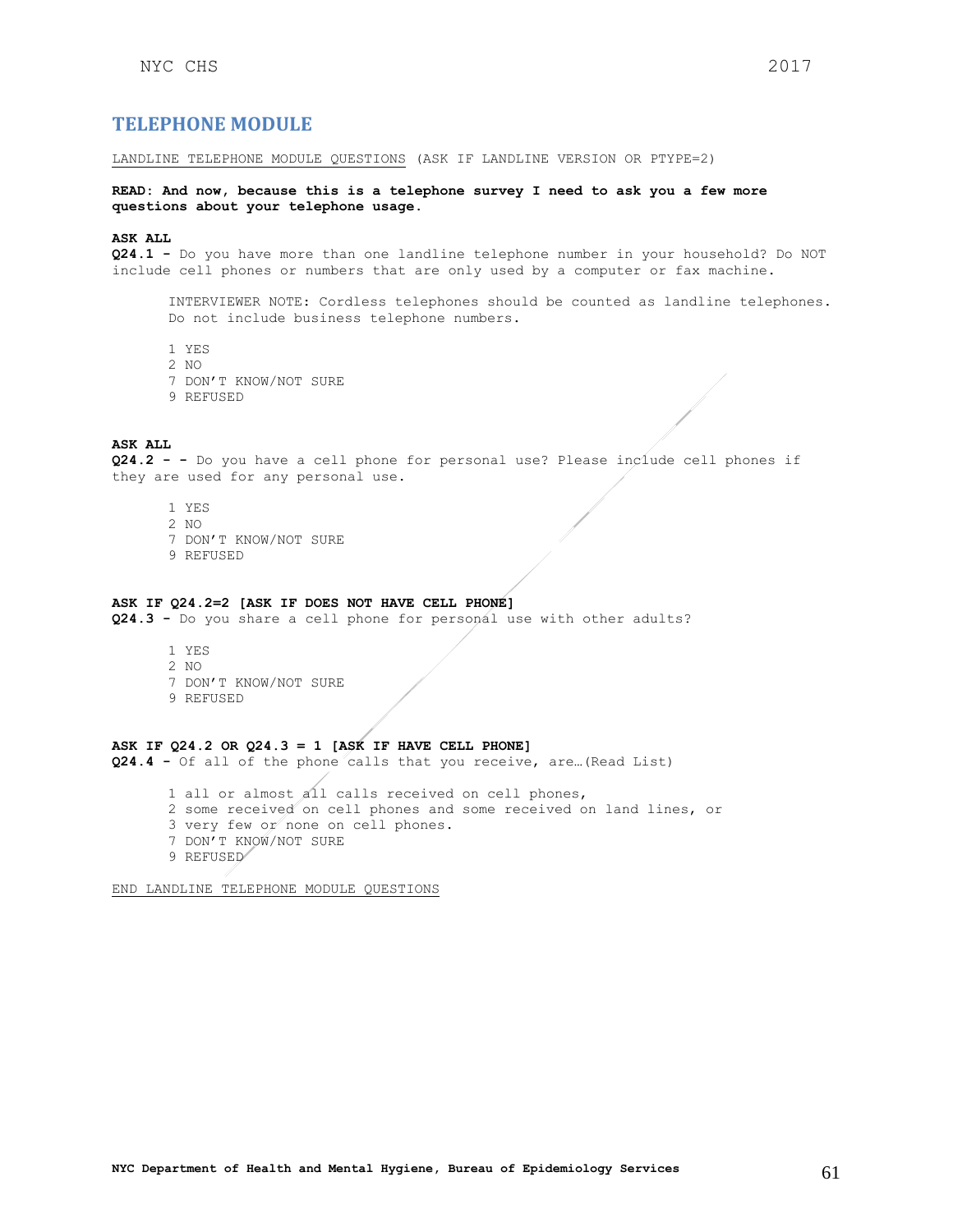**READ:** And now, because this is a cell phone survey I'd like to ask you about your cell phone usage.

**Q LANDLINE** Do you also have a landline telephone that is used to make and receive calls in your home?

READ ONLY IF NECESSARY: "By landline telephone, we mean a "regular" telephone in your home that is connected to outside telephone lines through a cable or cord and is used for making or receiving calls. This would also include a cordless phone that receives service by being connected to outside telephone lines through a jack in the wall."

INTERVIEWER: TELEPHONE SERVICE OVER THE INTERNET COUNTS AS LANDLINE SERVICE. PLEASE CONFIRM NEGATIVE RESPONSES TO ENSURE THAT RESPONDENT HAS HEARD AND UNDERSTOOD CORRECTLY.

1 YES 2 NO 7 DON'T KNOW/NOT SURE 9 REFUSED

IF Q LANDLINE GE 2, SKIP TO NEXT SECTION

#### **ASK IF QLANDLINE=1 AND CHILD\_ELIG=1.**

**Q24.1C -** Do you have more than one landline telephone number in your household? Do NOT include cell phones or numbers that are only used by a computer or fax machine.

INTERVIEWER NOTE: Cordless telephones should be counted as landline telephones. Do not include business telephone numbers.

1 YES 2 NO 7 DON'T KNOW/NOT SURE 9 REFUSED

### **ASK IF QLANDLINE=1 [ASK IF HAVE A LANDLINE AND A CELL PHONE]**

**CQ24.1** Of all of the phone calls that you receive, are…(Read List)

- 1 all or almost all calls received on cell phones,
- 2 some received on cell phones and some received on land lines, or
- 3 very few or none on cell phones.
- 7 DON'T KNOW/NOT SURE
- 9 REFUSED

END CELL PHONE TELEPHONE MODULE QUESTIONS

#### **ADDRESS COLLECTION FOR INCENTIVE - ASK IF CELL PHONE RESPONDENT. PLEASE READ:**

In appreciation for the time you have spent answering our questions, we would like to provide you with ten dollars as a thank you.

So that we know where to send your check, would you please give me your name and address so that we can send you the ten dollar payment?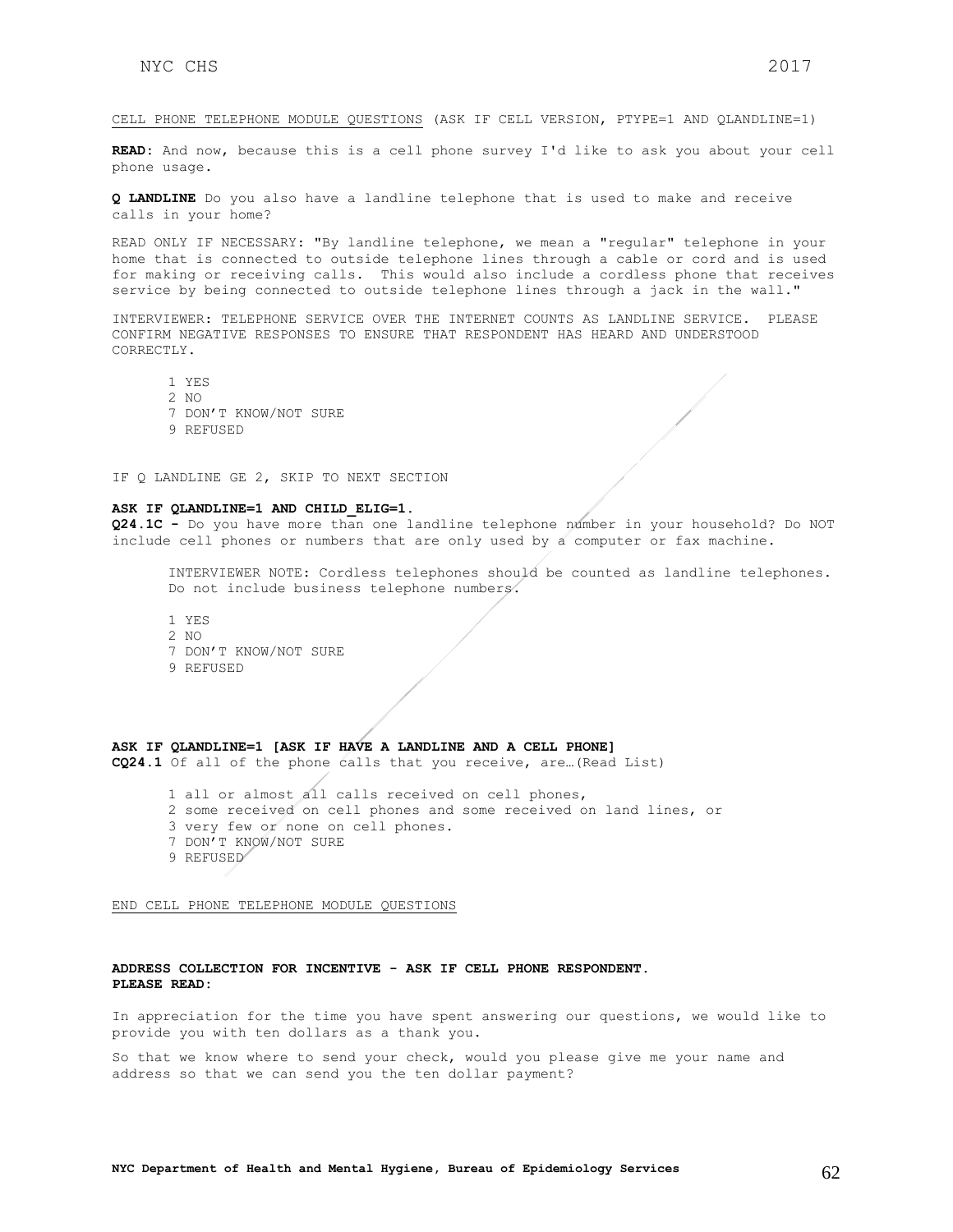The information you provide will only be used to send you the payment. It will not be used for any other purposes.

### **COLLECT NAME AND ADDRESS**

| <b>NAME</b>    |  | (What is your name?) ENTER NAME |  |  |                                                     |  |
|----------------|--|---------------------------------|--|--|-----------------------------------------------------|--|
| <b>ADDRESS</b> |  |                                 |  |  | (What is your street address?) ENTER STREET ADDRESS |  |
| CITY           |  | (What is the city?) ENTER CITY  |  |  |                                                     |  |

**ZIP** (What is your zip code?) ENTER ZIP CODE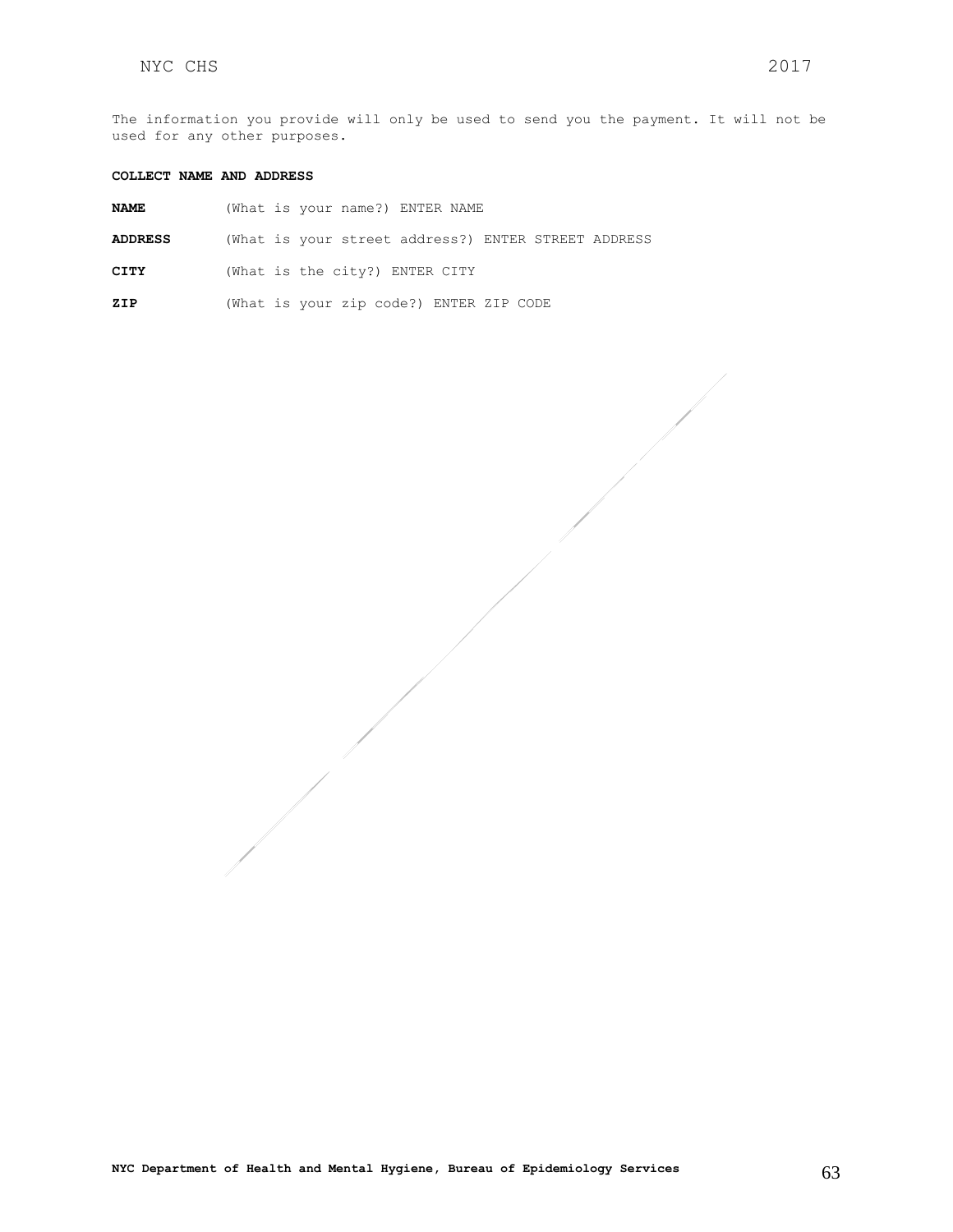## <span id="page-63-0"></span>**GEOCODING**

**GEOCODING QUESTIONS (INSERT BEFORE CLOSING, AFTER ADDRESS FOR CHECK)**

### **CATI: CREATE VARIABLE CDZA (Community District ZIP Assignment).**

IF (FXZIP=10002, 10004, 10005, 10006, 10012, 10014, 10021, 10024, 10028, 10029, 10031, 10033, 10034, 10035, 10039, 10040, 10044, 10065, 10075, 10128, 10280, 10282, 10302, 10303, 10307, 10309, 10310, 10454, 10465, 10466, 10470, 10471, 10472, 10473, 10474, 11001, 11004, 11005, 11040, 11102, 11103, 11104, 11105, 11106, 11109, 11209, 11211, 11222, 11224, 11225, 11231, 11239, 11354, 11355, 11356, 11357, 11361, 11362, 11363, 11366, 11369, 11372, 11375, 11412, 11414, 11416, 11417, 11421, 11422, 11426, 11428, 11429, 11430, 11433, 11436, 11691, 11692, 11693, 11694, OR 11697), CDZA=1; ELSE CDZA=2.

**IF LANDLINE RESPONDENT OR IF CELL RESPONDENT WHO DECLINED THE INCENTIVE CHECK, READ**: To help us better understand the neighborhood you live in and how it may affect your health, we'd like to know where study participants live so that we can add information about their neighborhood. The best way is to collect your building number and street name, or the streets of the intersection nearest to your home. **GO TO G1: BUILDING NUMBER AND STREET NAME REQUEST**

**IF CELL RESPONDENT AND FULLADRL=1, ASK INCENT1. INCENT1** – Is this the address for your home where you live?

> 1 YES [GO TO GINCENT] 2 NO [GO TO INTRO BEFORE G1] 9(VOL) REFUSED [GO TO INTRO BEFORE G1]

### **IF CELL RESPONDENT, GAVE ADDRESS FOR CHECK, INCENTIVE CHECK ADDRESS IS HOME:**

**GINCENT** – To help us better understand the neighborhood you live in and how it may affect your health we'd like to know where study participants live so that we can add information about their neighborhood. The best way to do this is by address. Can I use the mailing address you just provided for this?

1 YES [SEND INCENTIVE ADDRESS TO GEOLOCATOR] 2 NO [GO TO G6]

9(VOL) REFUSED [GO TO G6]

### **INTRO BEFORE G1 - CELL RESPONDENT, GAVE ADDRESS FOR CHECK, INCENTIVE CHECK ADDRESS IS NOT HOME**

**READ:** To help us better understand the neighborhood you live in and how it may affect your health we'd like to know where study participants live so that we can add information about their neighborhood. The best way to do this is to collect your building number and street name, or the streets of the nearest intersection to your home. **GO TO G1: BUILDING NUMBER AND STREET NAME REQUEST**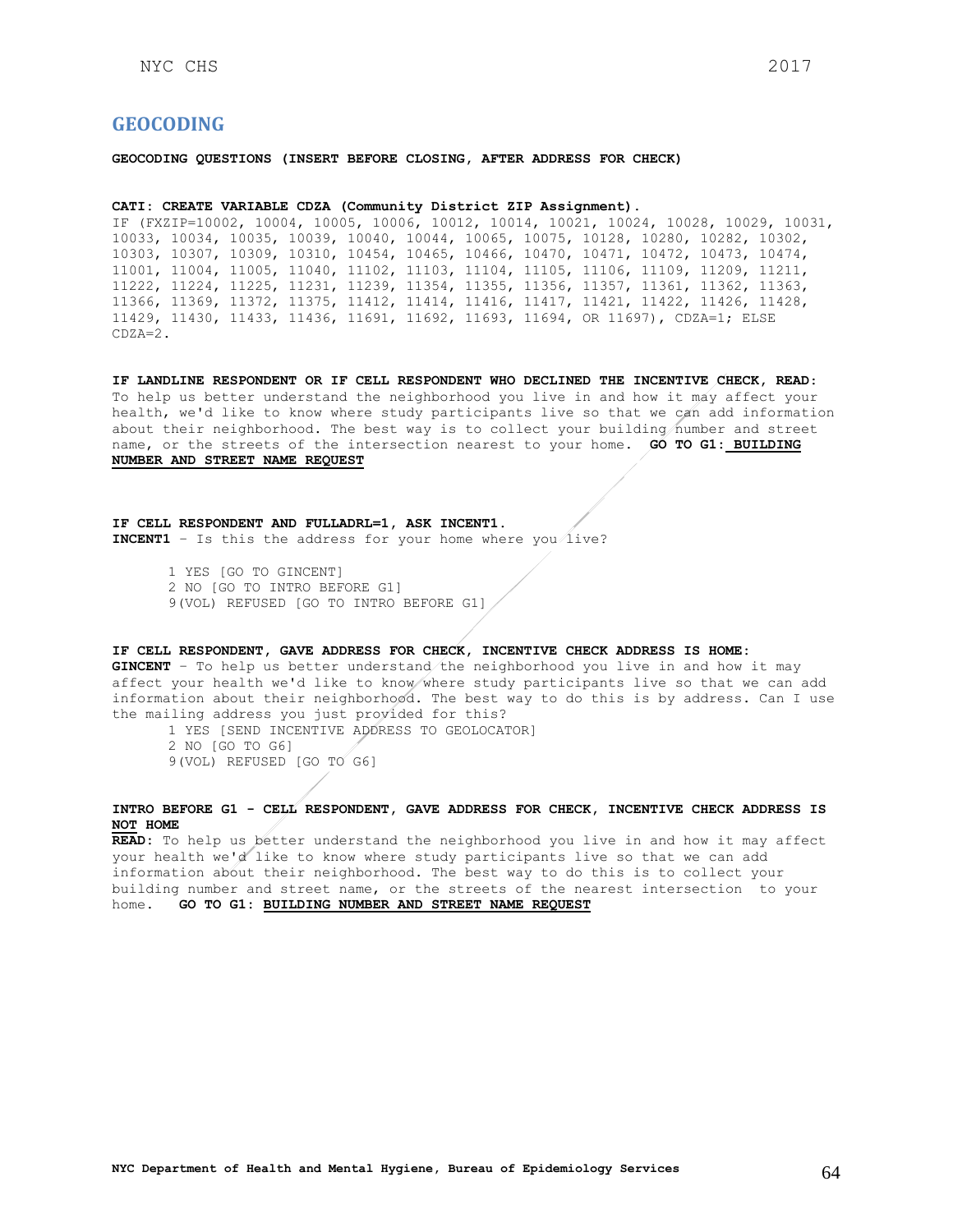#### **BUILDING NUMBER AND STREET NAME REQUEST**

- **G1 -** Can you tell me your building address? (IF NEEDED: That is, your building number and the name of your street. I don't need an apartment number.) What is your building number?
	- 1. Gave building number CONTINUE<br>9. (VOL) DON'T KNOW/REFUSED GO TO G6: 9. (VOL) DON'T KNOW/REFUSED GO TO **G6**: CROSS STREET REQUEST
- **G2 -** What is the name of the street you live on? IF NEEDED: What type of street is that – Street, Avenue, Boulevard?

|  | 1. Gave street name |                             | CONTINUE |               |
|--|---------------------|-----------------------------|----------|---------------|
|  |                     | 9. (VOL) DON'T KNOW/REFUSED |          | GO TO CLOSING |

**SUBMIT NUMBER AND STREET TO GEOLOCATOR. IF VALID, GO TO CLOSING. IF NOT, ASK: G3 -** Unfortunately, our system is not accepting that address. Please let me confirm the address and spelling. The address I have is (READ BACK ADDRESS FROM G1, G2). Is this correct?

 $1 = Yes$  GO TO G4 2 = No, (NUMBER) is incorrect RE-ASK G1 AND SKIP G2, GO TO GELOCATOR 3 = No, (STREET) is incorrect RE-ASK G2 ONLY, GO TO GELOCATOR 4 = No, both (NUMBER AND STREET) are incorrect RE-ASK G1 & G2, GO TO GELOCATOR 9. (VOL) DON'T KNOW/REFUSED GO TO CLOSING

**SUBMIT NUMBER AND STREET TO GEOLOCATOR. IF VALID, GO TO CLOSING. ELSE ASK: G4 -** Our system still does not recognize that address. Could you just tell me the name of the nearest street that crosses [INSERT NAME OF STREET FROM G2]? IF NEEDED: What type of street is that – Street, Avenue, Boulevard?

|  | 1. Gave cross street name. |                             | TO GEOLOCATOR |
|--|----------------------------|-----------------------------|---------------|
|  |                            | 9. (VOL) DON'T KNOW/REFUSED | GO TO CLOSING |

**SUBMIT CROSS STREETS TO GEOLOCATOR. IF VALID, GO TO CLOSING. ELSE ASK:**

**G5 -** Unfortunately, our system does not recognize that intersection. Please let me confirm the street names and spellings one more time. The streets I have are (FILL FROM G2 and G4). Is this correct?

1 = Yes CONTINUE TO CLOSING 2 = No, (FILL G2) is incorrect RE-ASK G2 AND SKIP G4 3 = No, (FILL G4) is incorrect RE-ASK G4 ONLY 4 = No, both (FILL G2 AND G4) are incorrect RE-ASK G2 & G4 9. (VOL) DON'T KNOW/REFUSED GO TO CLOSING

#### *CROSS STREET REQUEST AND CHECK*

**G6 – [**IF GINCENT=2 OR 9: We don't have to use your home address, but it would be helpful if you could provide the cross streets nearest to your home.] Can you tell me the name of the street you live on? IF NEEDED, ASK: And what type of street is that – Street, Avenue, Boulevard?

|          | 1. Gave street name |                    |  | CONTINUE      |
|----------|---------------------|--------------------|--|---------------|
| 9. (VOL) |                     | DON'T KNOW/REFUSED |  | GO TO CLOSING |

**G7 -** What is the name of the nearest street that crosses [INSERT NAME OF STREET FROM G6]? IF NEEDED, ASK: And what type of street is that – Street, Avenue, Boulevard?

|  | 1. Gave cross street name |                             |  | GO TO GEOLOCATOR |
|--|---------------------------|-----------------------------|--|------------------|
|  |                           | 9. (VOL) DON'T KNOW/REFUSED |  | GO TO CLOSING    |

**SUBMIT CROSS STREETS TO GEOLOCATOR. IF VALID, GO TO CLOSING. ELSE ASK:**